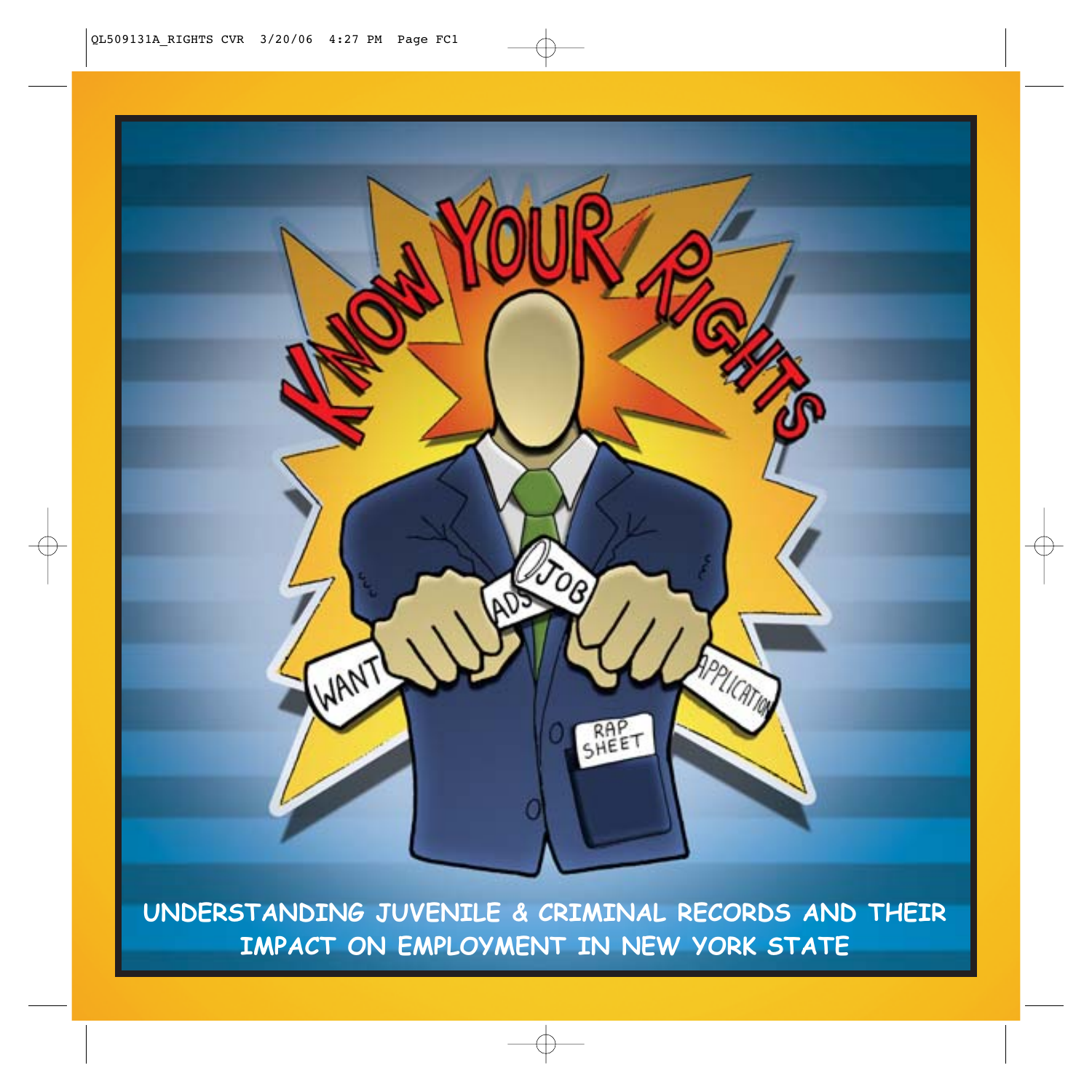

# $\textsf{national } \left\vert \cdot \right\vert \cdot \left\vert \cdot \right\vert \cdot \left\vert \cdot \right\vert \cdot \textsf{network}$

225 Varick Street Fourth Floor New York, NY 10014 (212) 243-1313

www.lac.org www.hirenetwork.org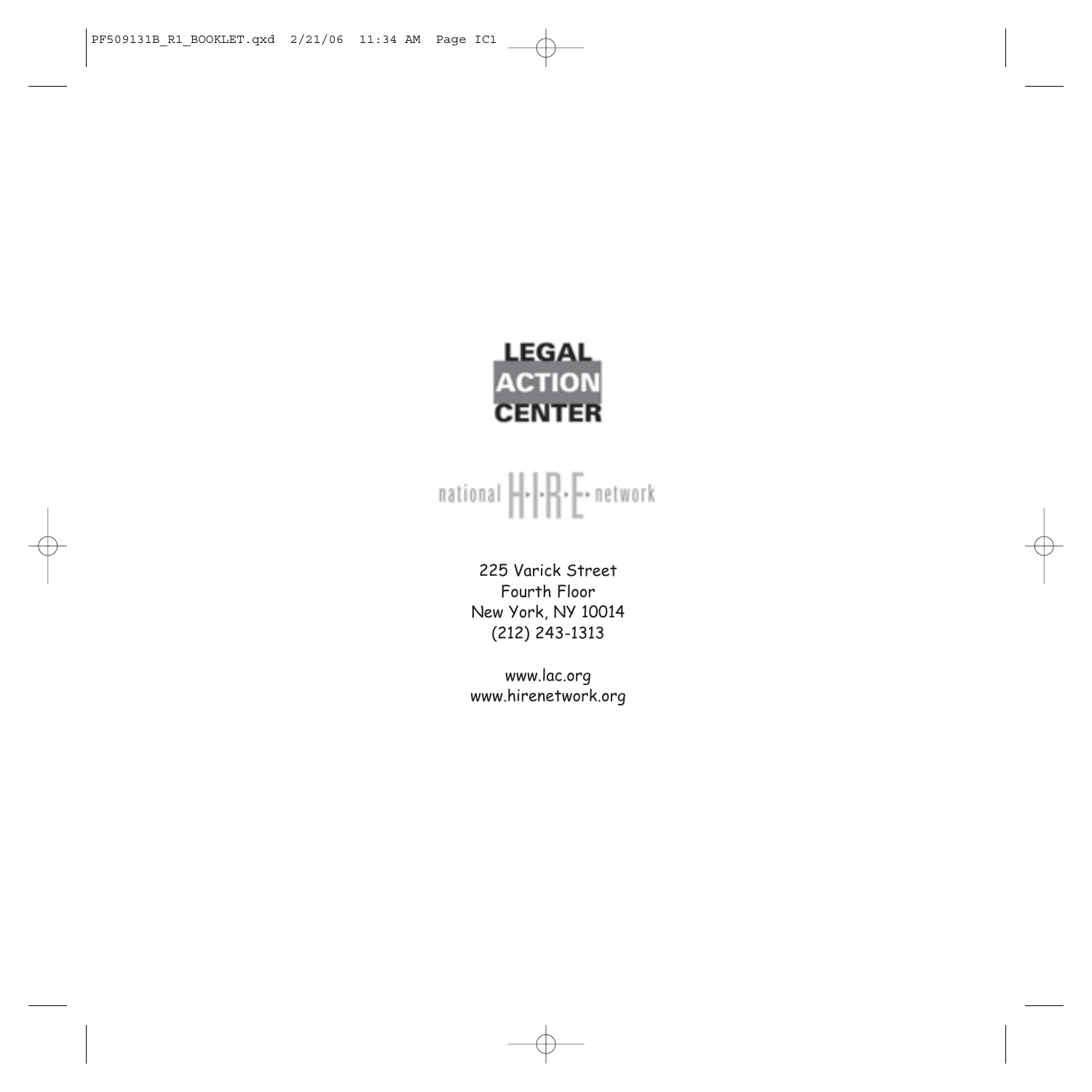

## **UNDERSTANDING JUVENILE & CRIMINAL RECORDS AND THEIR IMPACT ON EMPLOYMENT**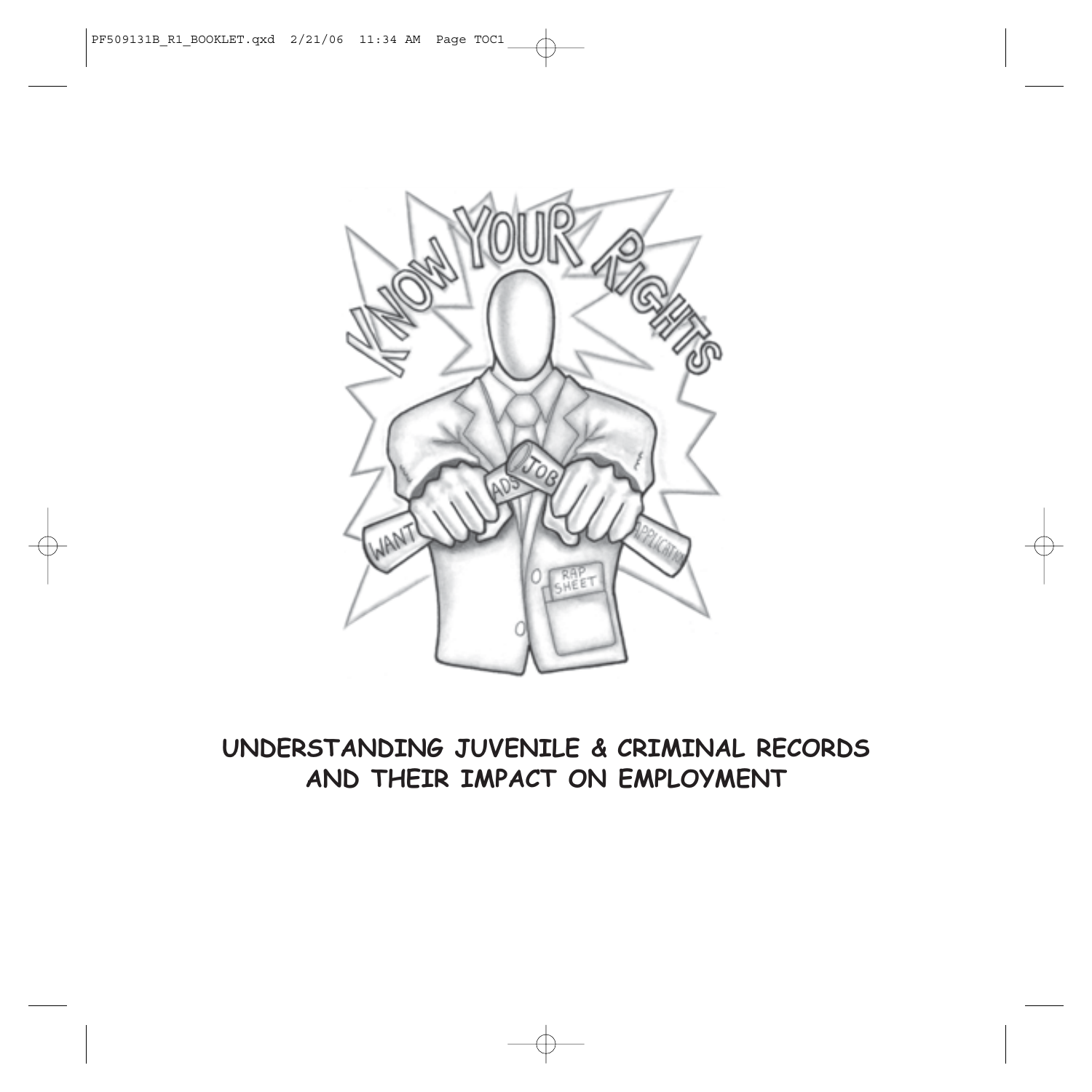#### **Acknowledgements**

The information in this booklet was researched and written by Laurie Parise, an Equal Justice Works Fellow and Director of the National HIRE Network's Youth Reentry Project. We would like to thank Equal Justice Works for its generous support of the Youth Reentry project. We would also like to acknowledge LexisNexis Martindale Hubbell. Funds awarded to Ms. Parise through its Legal Fellowship program were used to print and disseminate this booklet.

We express our sincerest gratitude to Rick Hill for his wonderful illustrations and for freely donating his time and talent. In addition, we would like to acknowledge Jimmy Nicholas, owner of TanaSeybert Printing Company, for his generosity to this project and for being a fair and open-minded employer. For over twenty years, Mr. Nicholas has hired people with criminal records and currently has fourteen formerly incarcerated employees on staff. We would also like to thank all at Grandstand Design for their creativity and for so generously giving their time to this project.

#### **About the Illustrator**

Rick Hill, was born and raised in Brooklyn, New York. He has been drawing and creating since his toddler days, entering and displaying his work in many contests, benefits and exhibitions.

Raised in a good, close-knit family structure, the middle child of three boys, he was wonderfully nurtured and encouraged to pursue his creativity. He has loving parents, two great brothers, beautiful children and a host of loving family and friends who continue to support and encourage him.

Rick attended Boston University College of Engineering, the City College of New York and the Academy of Aeronautics and continues to aspire to be an inventor and an engineer, as well as a successful artist. He has worked in several different fields, including computer technology and the college test-prep industry. He hopes to one day make his creativity the centerpiece of his life.

Life has not always been easy for Rick. He served 10 years in prison. However, he believes his experiences while incarcerated have made him a better person and have finally guided him to his calling – pencil drawings.

It is his strong belief that any and all parts of ones life can be used to become the person you want to be.

Copyright © 2005 by the Legal Action Center. All Rights Reserved.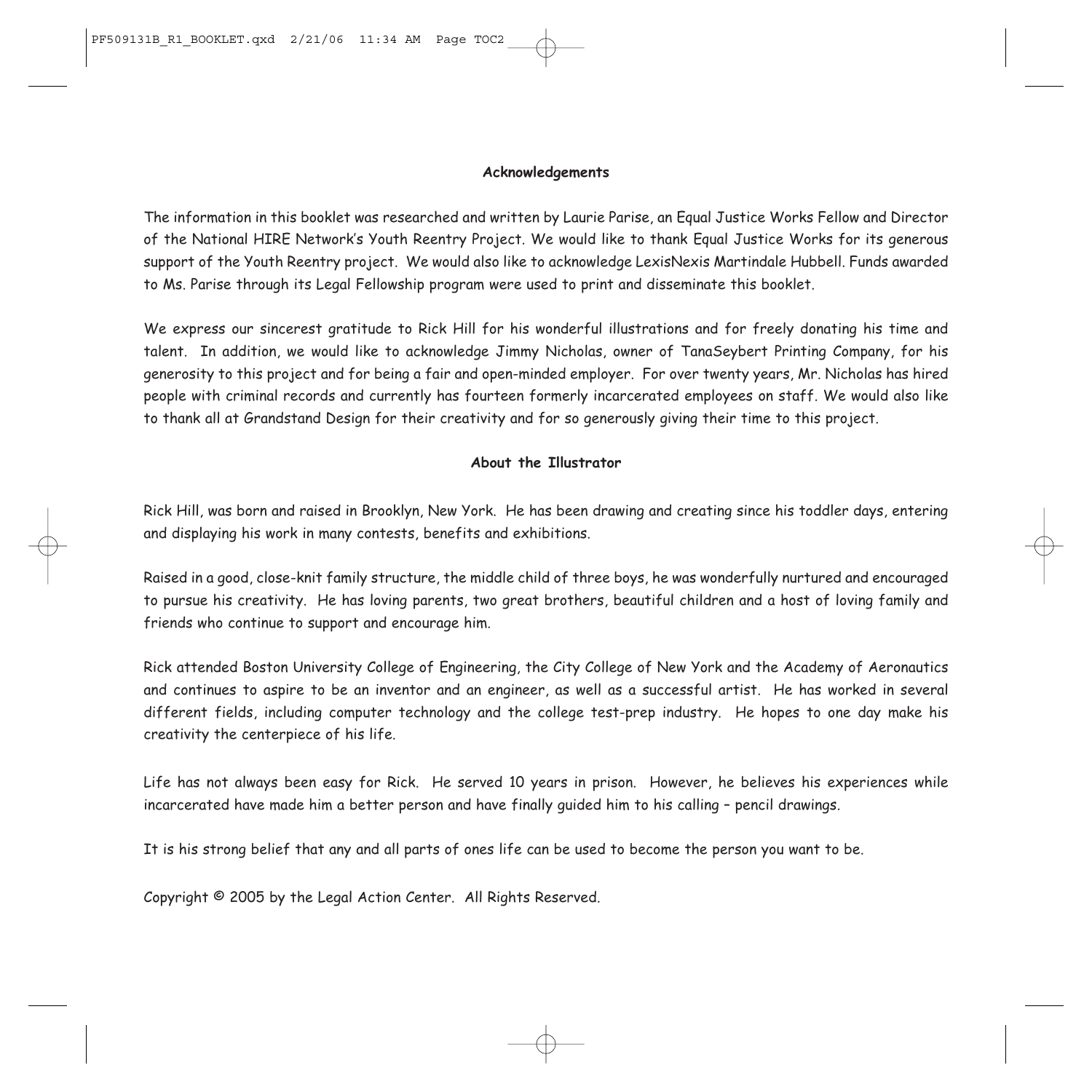### **TABLE OF CONTENTS**

| <b>INTRODUCTION</b>                                                                                                                        | Page 1  |  |
|--------------------------------------------------------------------------------------------------------------------------------------------|---------|--|
| BEFORE YOU BEGIN YOUR JOB SEARCH<br>Overview of Things to Know and Do                                                                      | Page 2  |  |
| CONVICTIONS v. ADJUDICATIONS v. ARRESTS<br>What does it all mean when I go on a job interview?                                             | Page 5  |  |
| JUVENILE DELINQUNCY, YOUTHFUL OFFENDER, JUVENILE OFFENDER<br>What's the difference?<br>What does it all mean when I go on a job interview? | Page 11 |  |
| RAP SHEETS AND CONSUMER REPORTING AGENCY BACKGROUND CHECKS<br>What's the difference? Who is allowed to request a copy?                     | Page 19 |  |
| <b>SEALING</b><br>What Records can be Sealed?<br>What do I need to do to get them Sealed?                                                  | Page 29 |  |
| CERTIFICATES OF REHABILITATION<br>What are they? Why you may want to apply for one.                                                        | Page 37 |  |
| JOB INTERVIEWS AND APPLICATIONS<br>Sample questions and answers                                                                            | Page 41 |  |
| <b>GLOSSARY</b>                                                                                                                            | Page 47 |  |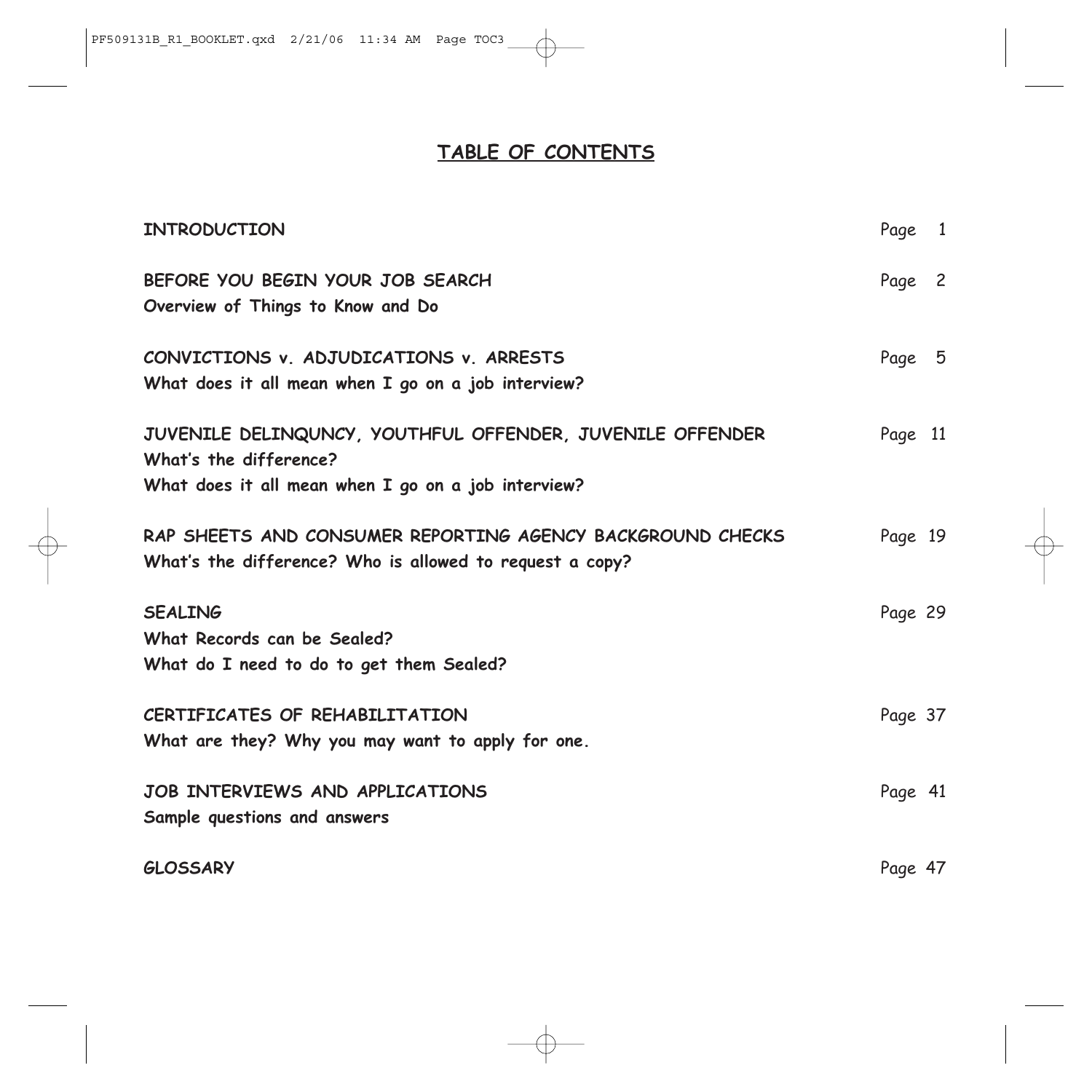## **APPENDICES**

| Appendix $#1$ :  | Factors an Employer Must Consider to Determine if Your<br>Conviction History is Job Related                     | Page 50 |  |
|------------------|-----------------------------------------------------------------------------------------------------------------|---------|--|
| Appendix #2:     | Violations and Traffic Infractions that can be Sealed                                                           | Page 51 |  |
| Appendix #3:     | Sample Letter to Court Requesting Sealing of Record                                                             | Page 52 |  |
| Appendix #4:     | Sample Letter to Request Correction on Your Rap Sheet                                                           | Page 53 |  |
| Appendix #5:     | Sample letter to Employer Requesting Copy of Your Background<br>Check and Reason for Denial of Employment       | Page 54 |  |
| Appendix #6:     | List of Employers Who Can Obtain Your Rap Sheet through<br>the Division of Criminal Justice Services or the FBI | Page 55 |  |
| Appendix #7:     | How to Obtain a Copy of Your Criminal History through the<br>Office of Court Administration                     | Page 56 |  |
| Appendix #8:     | Examples of Rap Sheet Requests if You are Not Incarcerated or<br>Incarcerated for under 45 Days                 | Page 57 |  |
| Appendix #9:     | Example of Rap Sheet Request if You are Incarcerated for<br>Over 45 Days                                        | Page 60 |  |
| Appendix $#10$ : | Certificates of Rehabilitation - Eligibility and How to Apply                                                   | Page 61 |  |
| Appendix $#11$ : | Addresses of NYC Family, Criminal and Supreme Courts                                                            | Page 64 |  |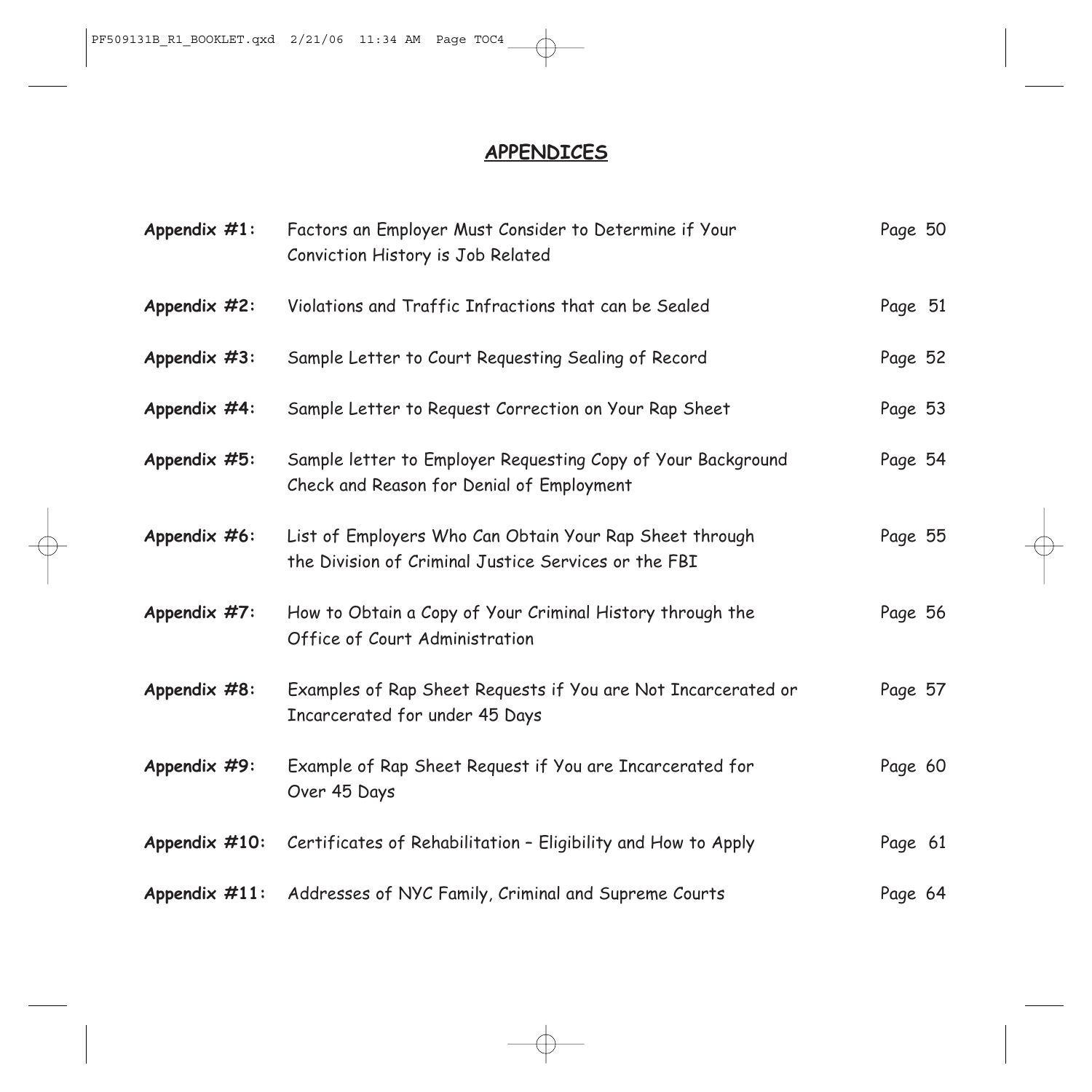### **Introduction**

Established by the Legal Action Center, the National HIRE Network (**H**elping **I**ndividuals with criminal records **R**eenter through **E**mployment) is both a national clearinghouse for information and an advocate for policy change to promote policies and employment practices that enable qualified people who have criminal records to obtain and retain employment. This past year, HIRE created a Youth Reentry project that provides technical assistance, information and advocacy tools to youth and those who work with them to address the unique employment barriers faced by young people with conviction records.

With this in mind, this booklet was written to educate young people like yourself who have been involved in the New York State juvenile or criminal justice system. It explains some of the challenges you might face when you look for a job and what you can do to lessen, or in some cases remove, some of those barriers. The booklet highlights some of New York's laws that you should be aware of when looking or applying for a job, such as what type of employers can get your rap sheet, how to get and correct your rap sheet, what you must legally disclose about your criminal history on a job application or in an interview, and what type of criminal records can be sealed. Our hope is that the information inside will give you and those who work with you some of the tools you need to successfully enter and remain in the workforce.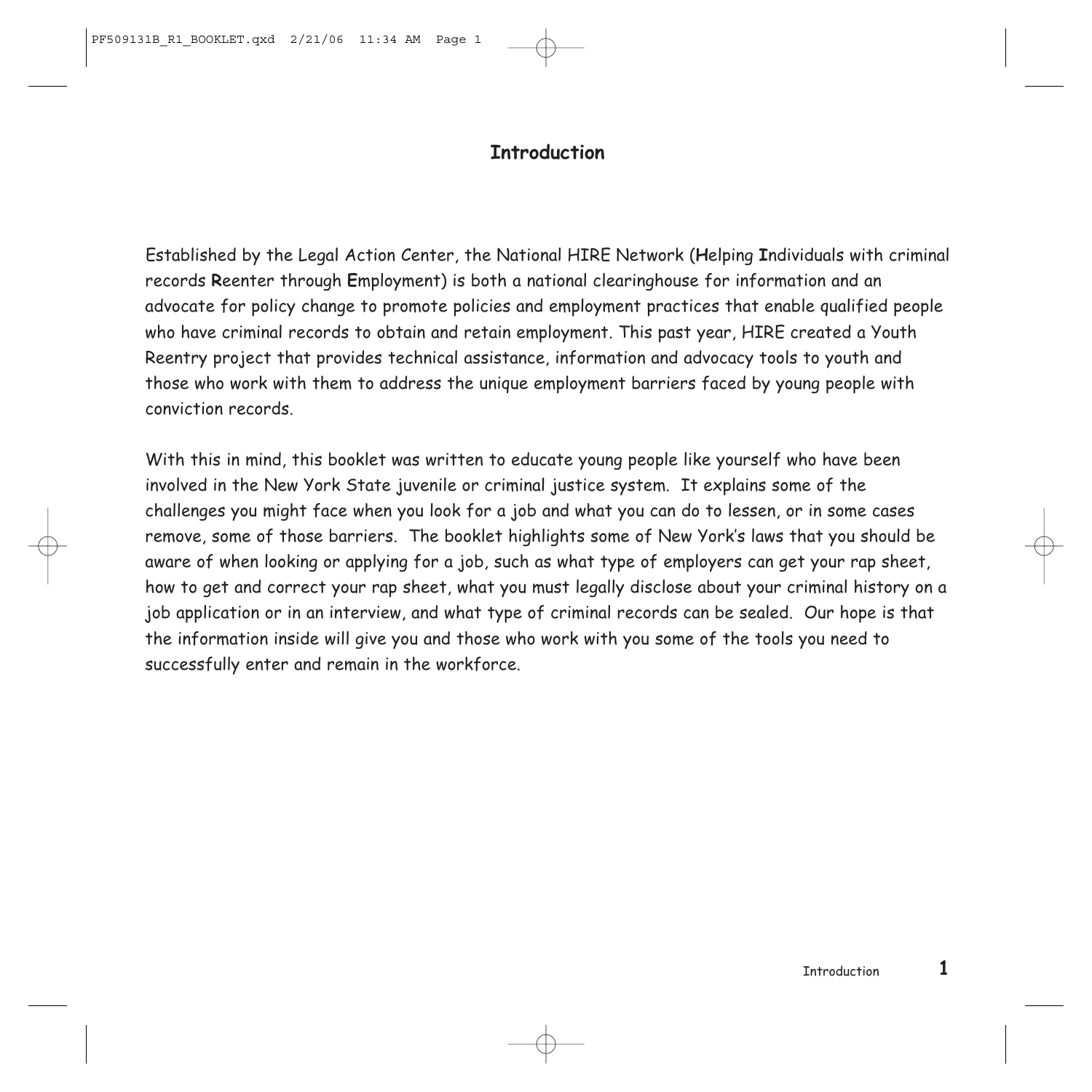## **BEFORE YOU BEGIN YOUR JOB SEARCH**

## **Overview of Things to Know and Do**

### **WHAT SHOULD I DO BEFORE I BEGIN MY JOB SEARCH?**

- Get a copy of your rap sheet from the N.Y.S. Division of Criminal Justice Services (DCJS). DCJS is the state agency that keeps all N.Y.S. criminal record information.
- If at all possible, try to obtain a copy of your criminal record through the Office of Court Administration (OCA).

See page 20-27 for more information on background checks. See Appendix #7 for how to get a copy of your criminal record from OCA, and Appendices #8 and 9 for how to get a copy of your rap sheet.

WHY SHOULD I GFT A COPY OF MY RAP SHEFT?

- To make sure there are no errors on it.
- To give you time to **correct any errors** before applying for a job.
- To prepare for a job interview.

**You may have to explain your cases in detail on a job application or at an interview so be prepared and know what is on your rap sheet!**

**IF I HAVE A RECORD FROM MY YOUTH, WILL IT APPEAR ON A BACKGROUND CHECK REQUESTED BY AN EMPLOYER?**

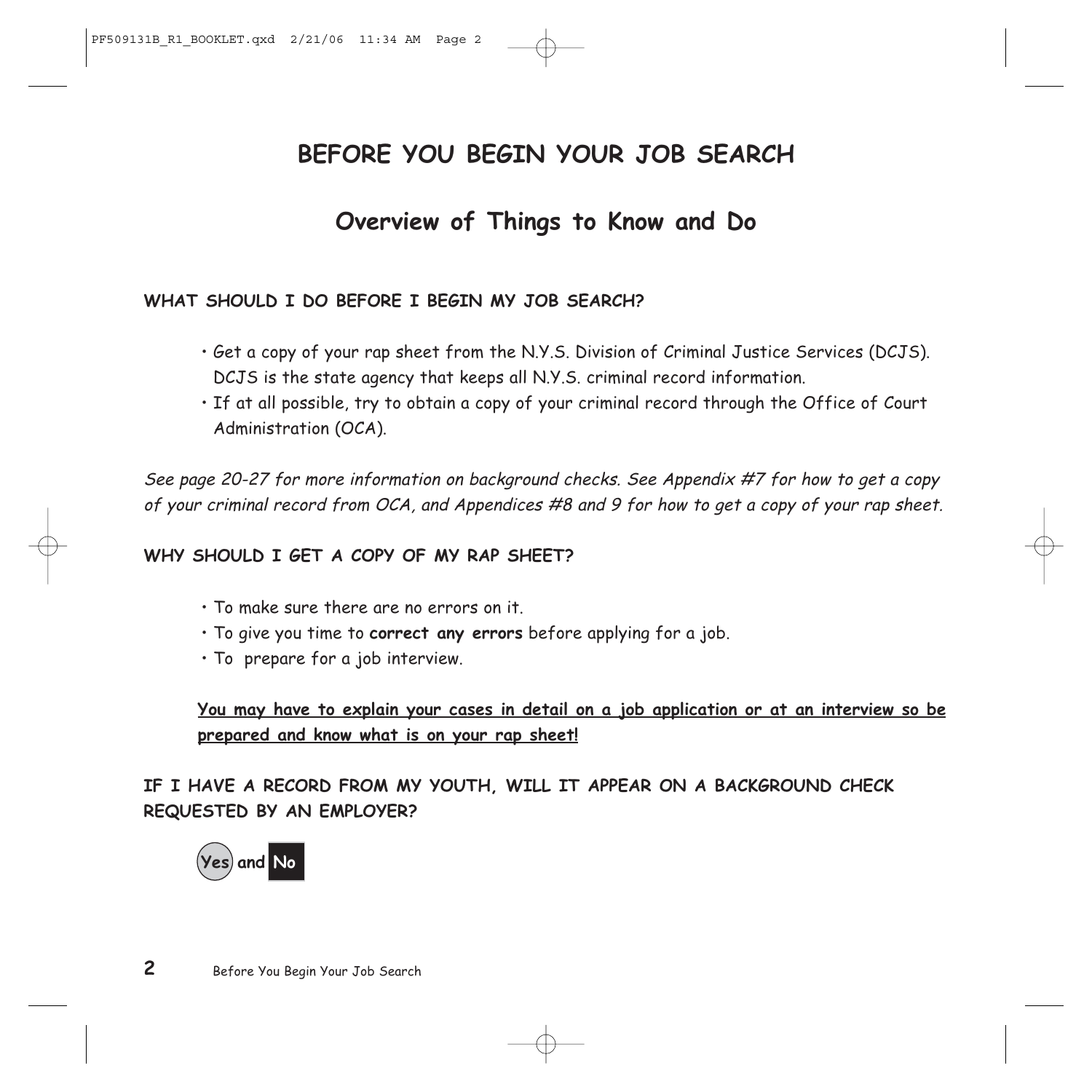

• Juvenile Offender (JO) convictions **will** be released to an employer.

## **No**

• A Juvenile Delinquency (JD) or Youthful Offender (YO) adjudication should not be released to an employer even if you were fingerprinted at the time of arrest or served time in a juvenile facility, jail or prison.

See pages 12-17 for more information on JDs, YOs and JOs.

### **IS THERE ANYTHING I CAN DO IF I AM NOT HIRED BECAUSE OF MY CONVICTION HISTORY?**



### **NY prohibits employers from unfairly denying jobs to individuals with past convictions.**

- NY law gives you the right to ask an employer for a letter stating why you were denied the job and must respond within 30 days of your request.
- Under federal law, if an employer used a consumer reporting agency background check, you are entitled to a copy of that report and a reasonable amount of time to review the report before the employer denies your employment. **MAKE SURE YOU REQUEST** a copy to ensure that there are no errors on it.
- Even if the criminal record information used is correct, the job denial might be illegal.

See Appendix #5 for sample letter to employer requesting a copy of your background check and the reason for denial of employment.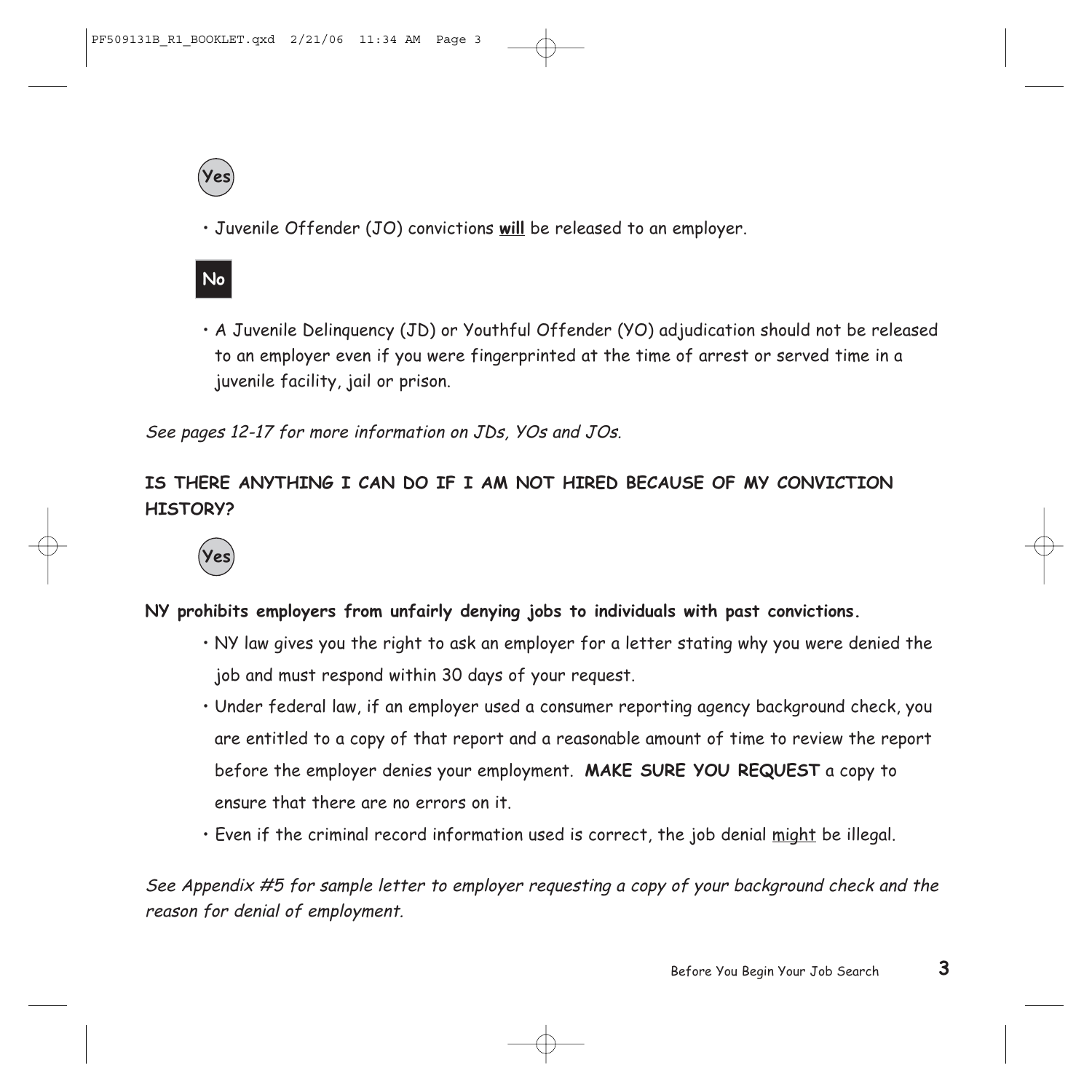## **ARE THERE LAWS THAT WILL PROTECT ME FROM DISCRIMINATION BY AN EMPLOYER IF I AM DENIED EMPLOYMENT BECAUSE OF MY CRIMINAL RECORD?**



• New York State law makes it **illegal to deny any person** with a criminal record a job **unless**:

1. The conviction(s) are directly related to the duties of the job.

### **Example:**

An employer can deny you a job for a Driving While Intoxicated (DWI) conviction if you are applying for a job as a driver, but should not deny you a job as store clerk with no driving duties or based solely on your DWI.

–or–

2. Hiring that person would be a risk to the safety of people or property. **Example:** 

An employer will likely consider a burglary conviction if the job requires you to work in people's homes.

- This law **applies to** all NY employers with more than 10 employees.
- This law **does not apply** to jobs in law enforcement.
- It is also **illegal** in NYS for an employer to ask if you have ever been **arrested but not convicted** or to consider arrests that did not lead to conviction in denying you employment.

See Appendix #1 for the eight factors an employer must consider to determine if a person's conviction history is job related. See page 9 for more information on arrests that did not lead to conviction.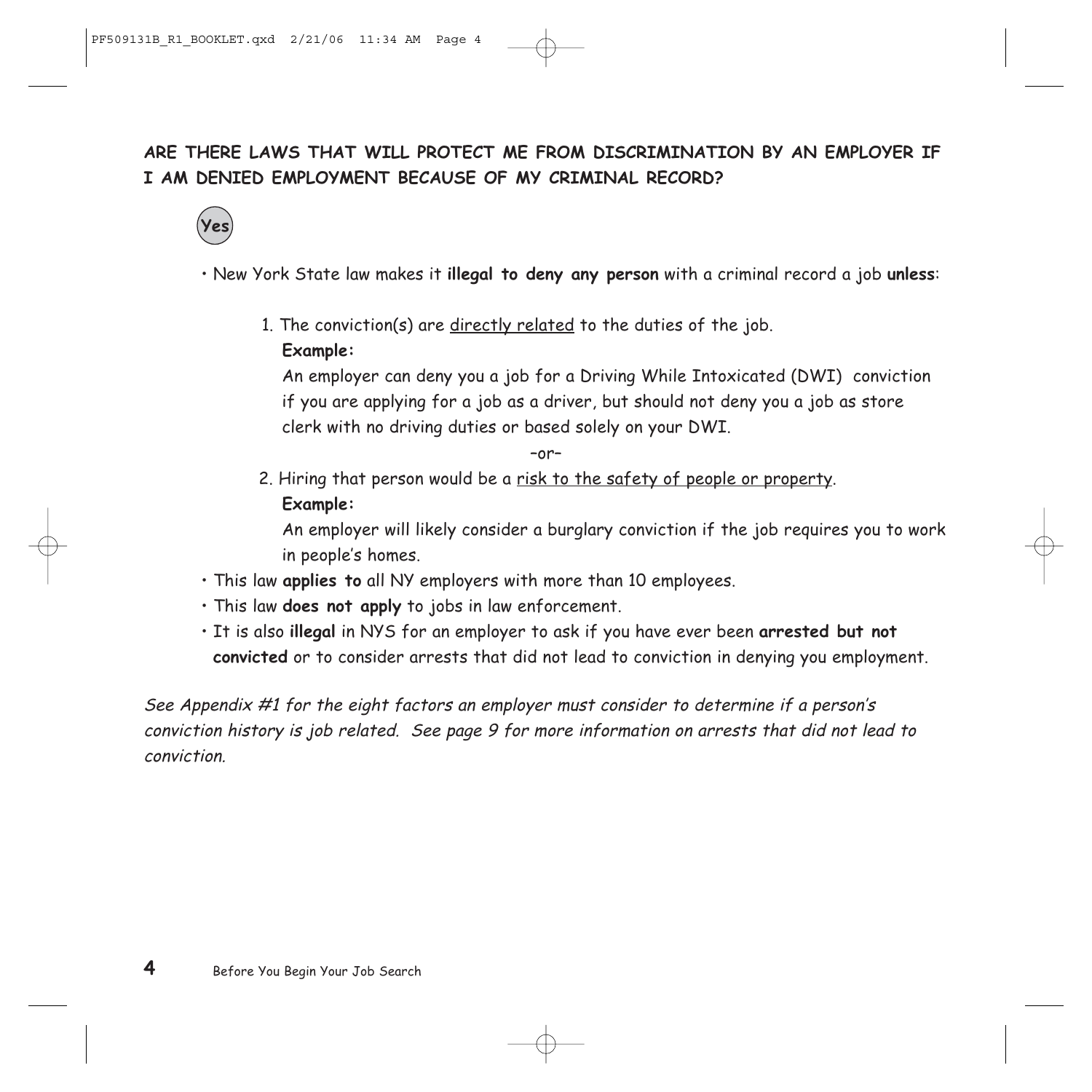

**CONVICTIONS v. ADJUDICATIONS v. ARRESTS**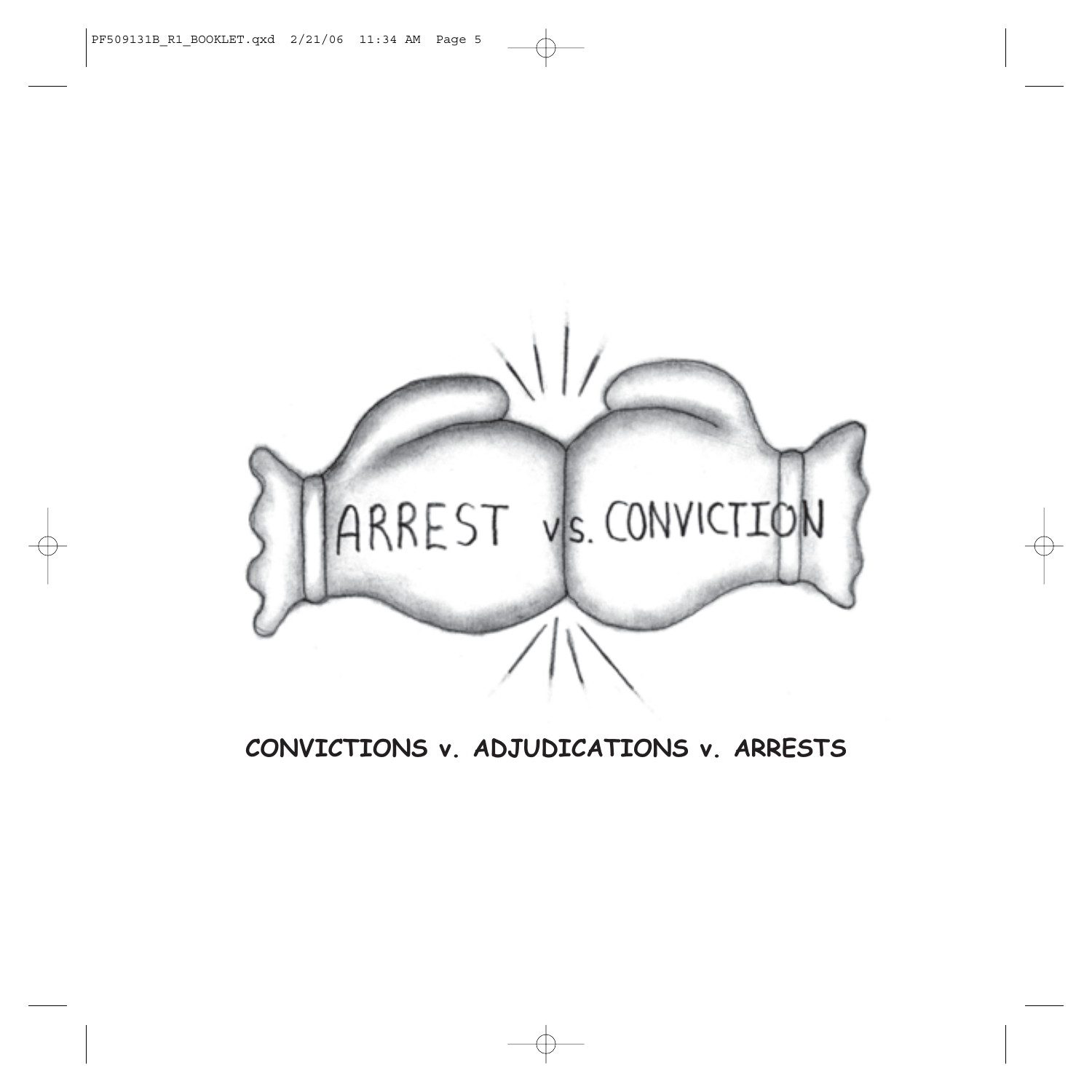## **CONVICTIONS v. ADJUDICATIONS v. ARRESTS**

## **What does it all mean when I go on a job interview?**

**Before you fill out a job application, you should understand what a conviction, adjudication and a favorable outcome to an arrest are because it makes a difference in what you may or may not have to tell employers about your conviction history.** 

#### **IN NEW YORK, WHAT IS CONSIDERED A CONVICTION?**

• A **conviction** is a guilty plea or a court's finding of **guilt for a crime or an offense**.

#### **WHAT IS THE DIFFERENCE BETWEEN A CRIME AND AN OFFENSE?**

• Only misdemeanors and felonies are crimes.

**Crimes are:**

- **Felonies:** Class A, B, C, D or E
- **Misdemeanors:** Class A or B

#### **Offenses are:**

- **1) Violations** 
	- Violations are non-criminal offenses and are less serious than misdemeanors or felonies.
	- Common violations include loitering, disorderly conduct and trespass.
- **2) Traffic infractions**
	- Traffic infractions are often charged in the form of a ticket and do not usually involve an arrest.

See page 34 for information on sealing violations. See Appendix #2 for a list of violations that can be sealed.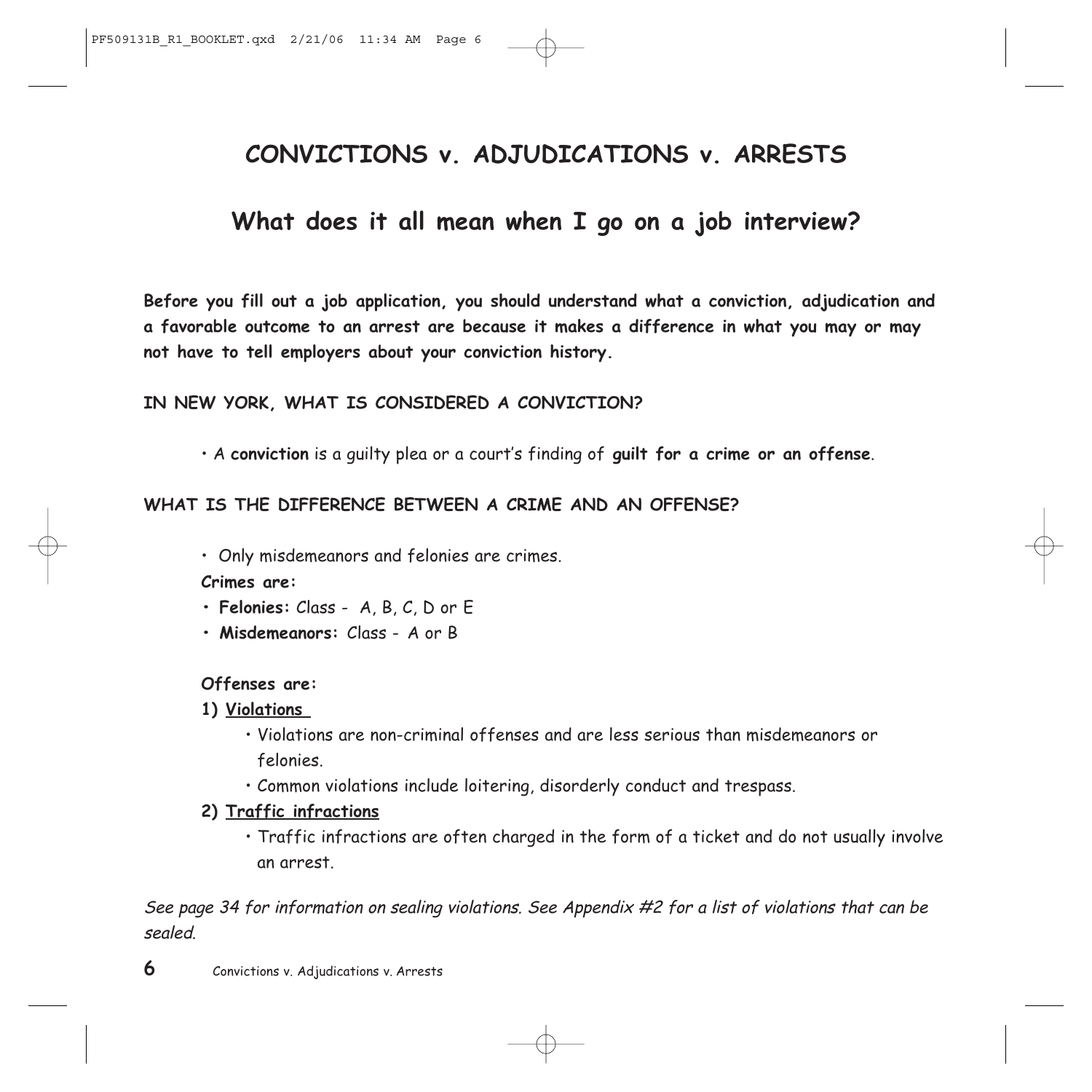**IF I HAVE A FELONY OR MISDEMEANOR CONVICTION AND AN EMPLOYER ASKS ME IF I WAS EVER CONVICTED OF A CRIME, HOW MUST I ANSWER?**



• Felonies and misdemeanors are considered criminal convictions.

### **IF I HAVE A VIOLATION AND AN EMPLOYER ASKS ME IF I HAVE EVER BEEN CONVICTED OF A CRIME, HOW SHOULD I ANSWER?**



• Because a violation is not a crime. It is a non-criminal conviction.

### **IF I HAVE A VIOLATION CONVICTION AND AN EMPLOYER ASKS ME IF I HAVE EVER BEEN CONVICTED OF AN OFFENSE, HOW MUST I ANSWER?**



• Even if your violation is sealed, you must answer "yes" because a violation is considered an offense.

**IF I HAVE A VIOLATION AND AN EMPLOYER ASKS ME IF I WAS EVER CONVICTED, HOW MUST I ANSWER?**



• Even if your violation is sealed, you must answer "yes" because a violation is still a conviction, even though it is non-criminal.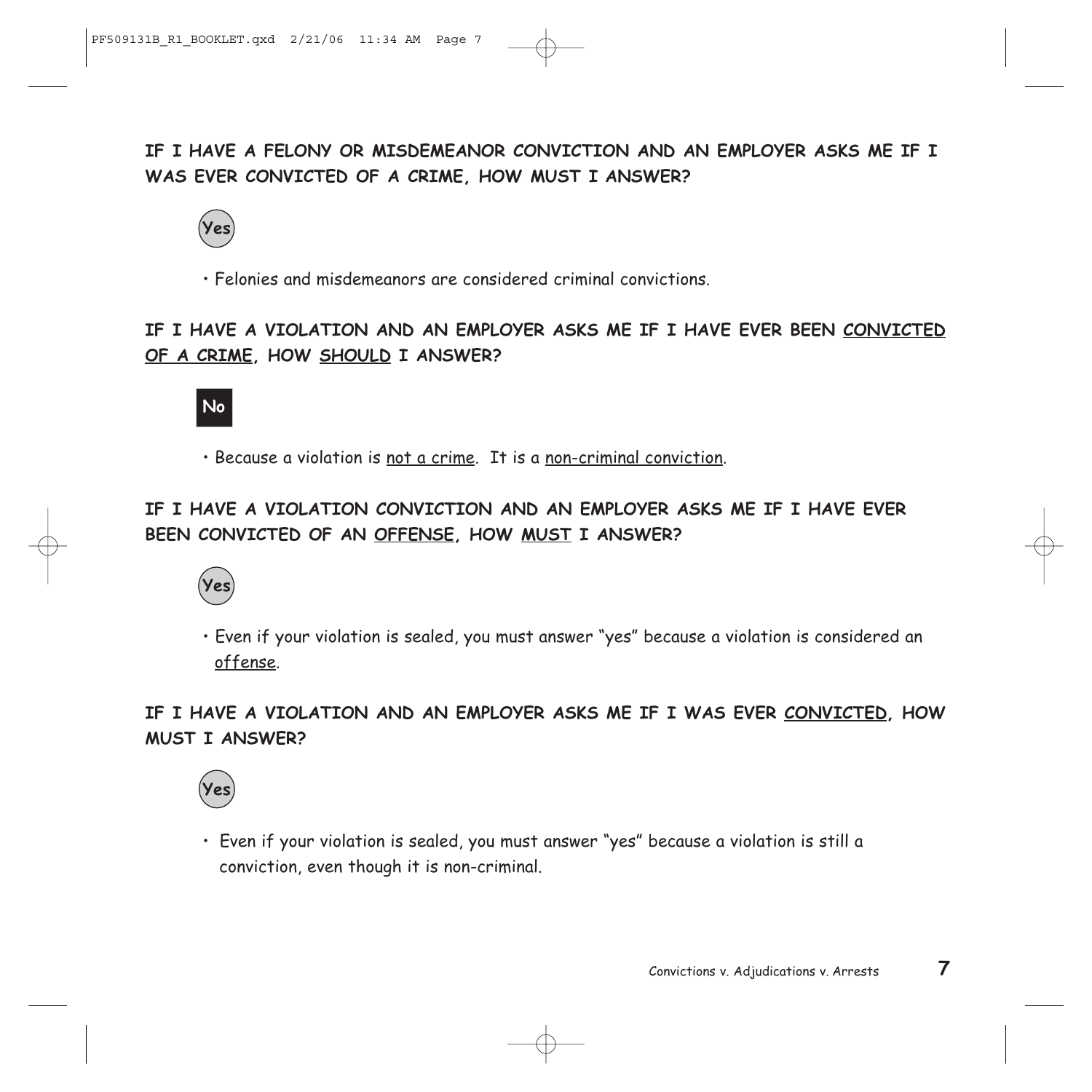### **IS IT STILL CONSIDERED A CONVICTION EVEN IF I NEVER SERVED JAIL TIME?**



**• You can have a conviction even though you never served time in jail or prison**. If you received probation, paid a fine, did community service or received a conditional or unconditional discharge, you have a conviction.

### **IS A GUILTY PLEA CONSIDERED A CONVICTION?**



• A guilty plea **to any offense or crime is considered a conviction.**

**IF I PLED GUILTY TO A CRIME OR AN OFFENSE AND AN EMPLOYER ASKS ME IF I HAVE EVER BEEN CONVICTED OF A CRIME, HOW MUST I ANSWER?**



• If you pled guilty to a misdemeanor or felony.

## **No**

• If you pled guilty to a violation, because a violation is a non-criminal conviction.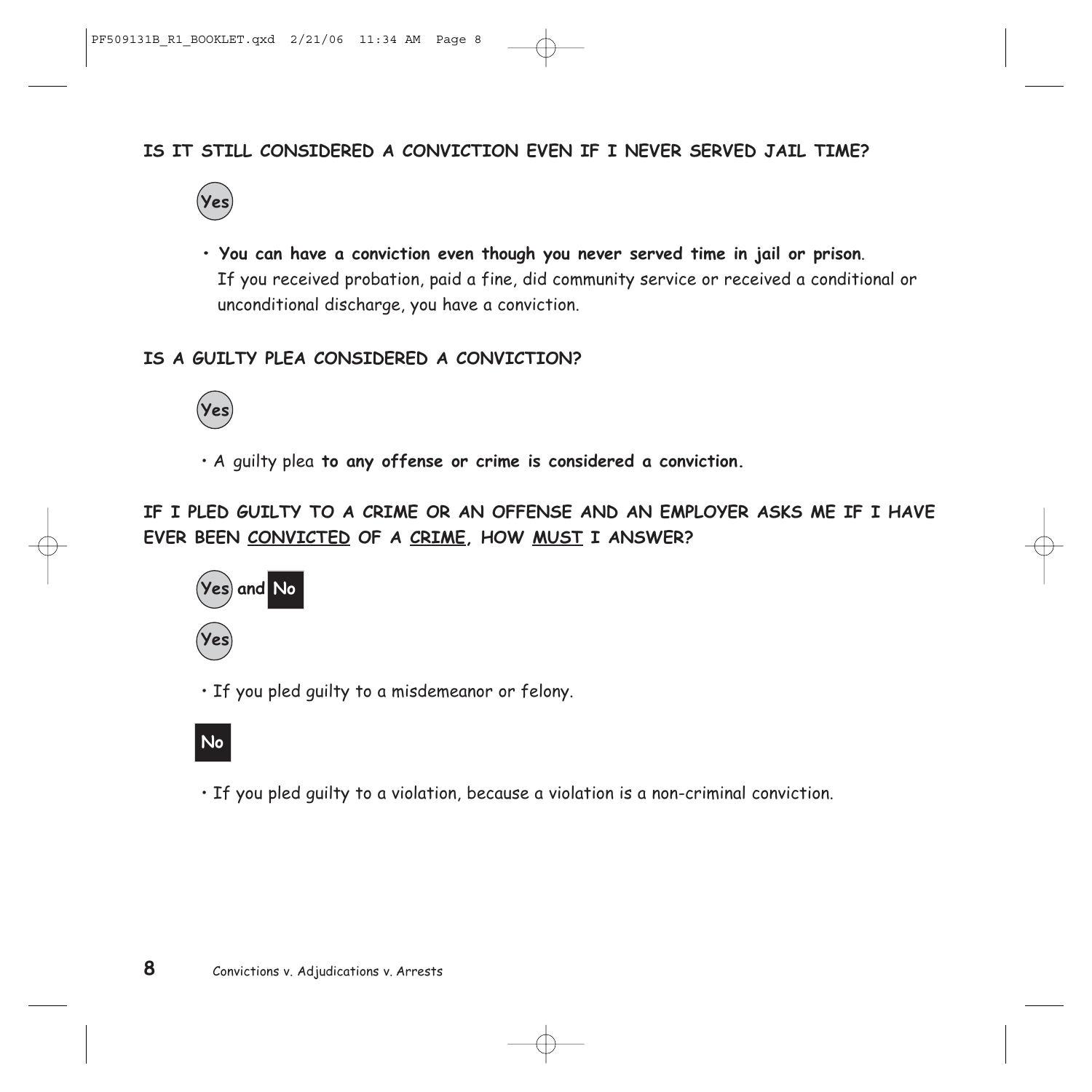## **WHAT IS CONSIDERED A FAVORABLE DISPOSITION (EG. CASE THAT ENDED IN YOUR FAVOR) TO AN ARREST?**

- Dismissal
- Acquittal
- Dismissal by a Grand Jury
- District Attorney Declines to Prosecute
- Adjournment in Contemplation of Dismissal (ACD)

## **IF AN EMPLOYER ASKS IF I HAVE EVER BEEN ARRESTED DO I HAVE TO TELL ABOUT ANY ARRESTS THAT WERE TERMINATED IN MY FAVOR AND DID NOT LEAD TO CONVICTIONS (FAVORABLE DISPOSITIONS)?**

## **No**

• In New York State, it is illegal for an employer to ask if you have been arrested. So if an employer asks you about arrests, you only need to tell them about arrests that led to a conviction.

**Exception**: If you apply for a job in law enforcement, you must list all of your arrests even if you were never convicted, as well as any traffic tickets.

### **IF I AM SENTENCED AS A JUVENILE DELINQUENT (JD) OR A YOUTHFUL OFFENDER (YO) IS IT CONSIDERED A CONVICTION?**

## **No**

• By law, JD and YO adjudications **are not** considered convictions.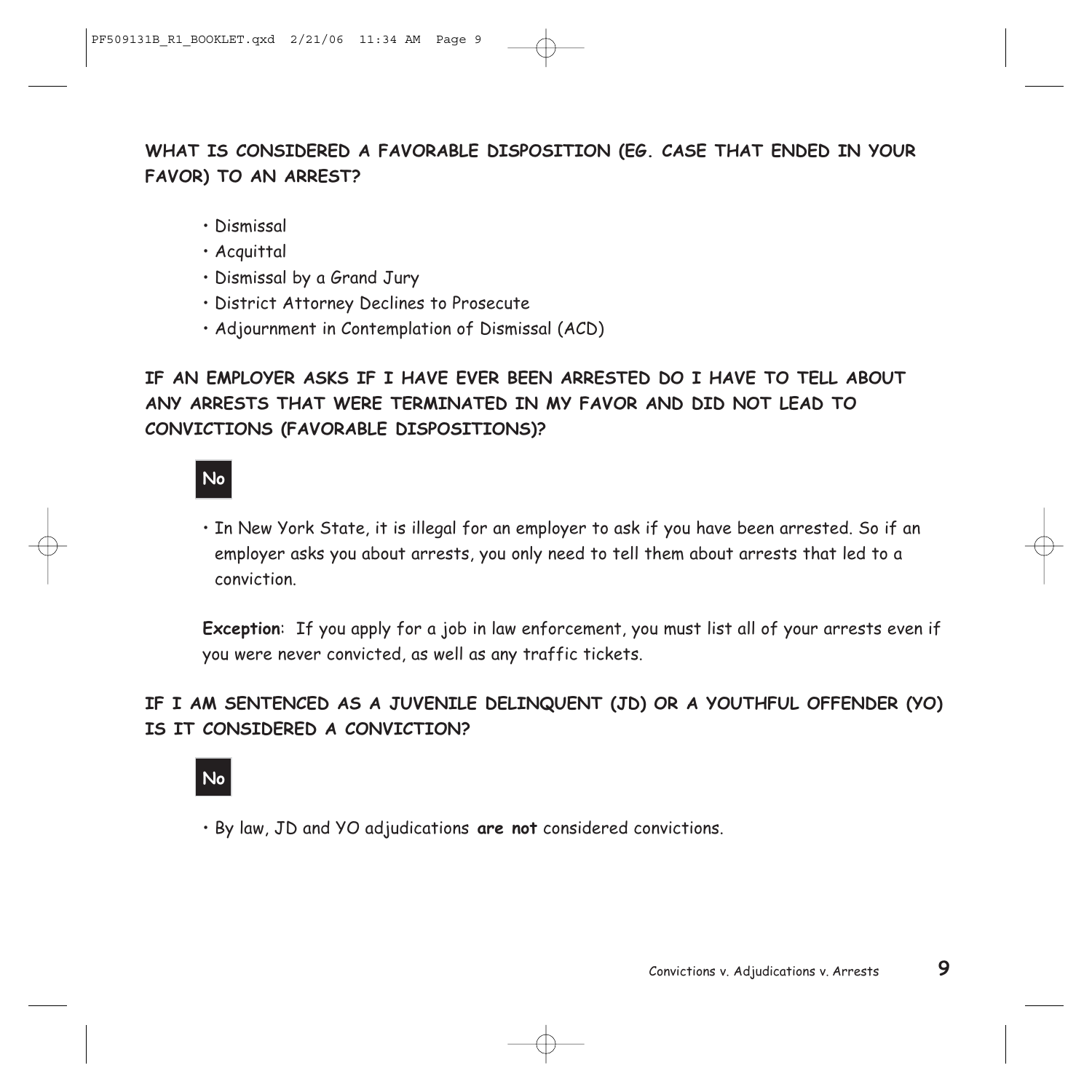## **IF I AM SENTENCED AS A JUVENILE OFFENDER (JO) IS IT CONSIDERED A CONVICTION?**



• A JO is considered a criminal conviction.

See pages 12-17 for information on JDs, YOs and JOs. See pages 43-45 for more sample questions and answers that may be asked on an employment application or on a job interview regarding adjudication and conviction history.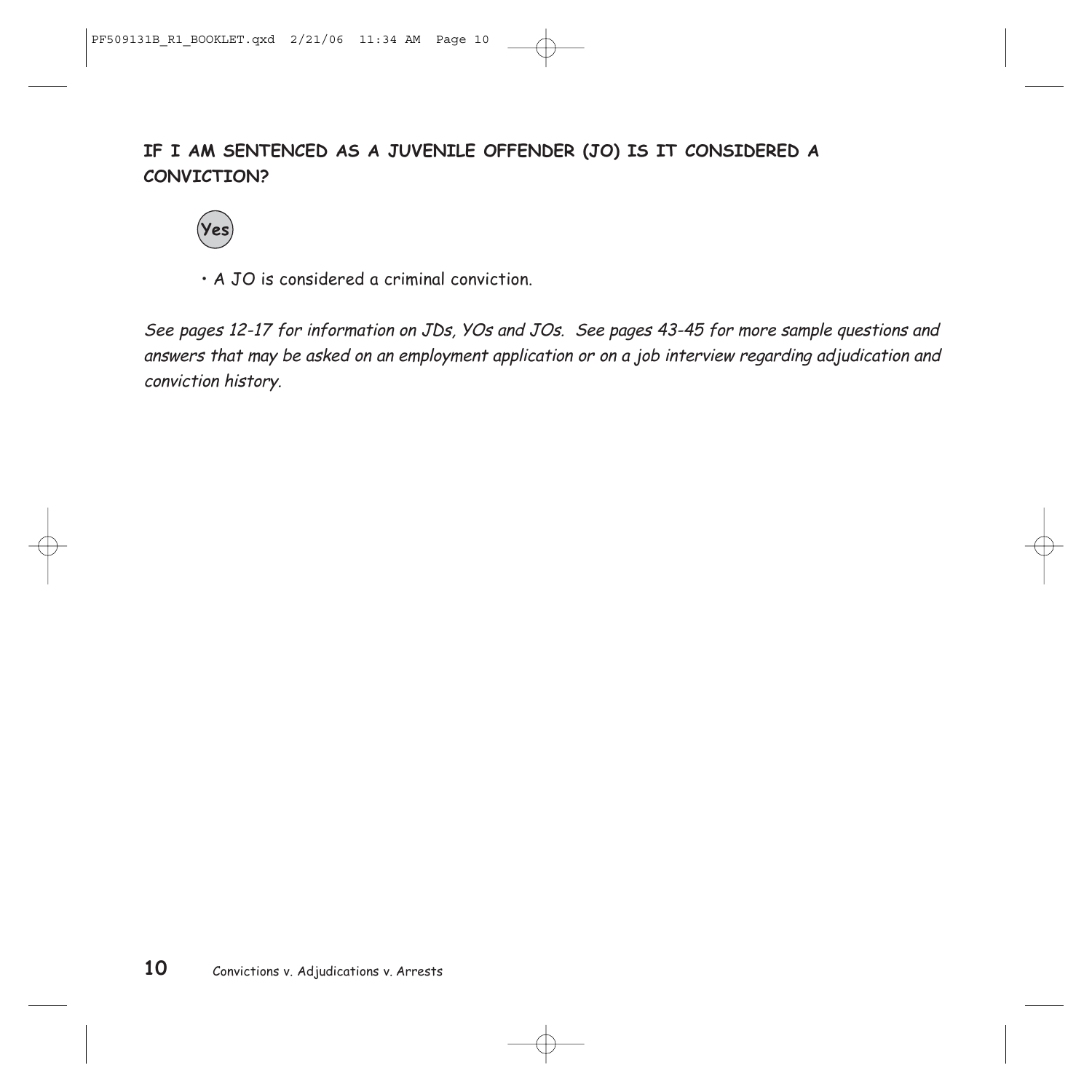

## **JUVENILE DELINQUENT, YOUTHFUL OFFENDER, JUVENILE OFFENDER**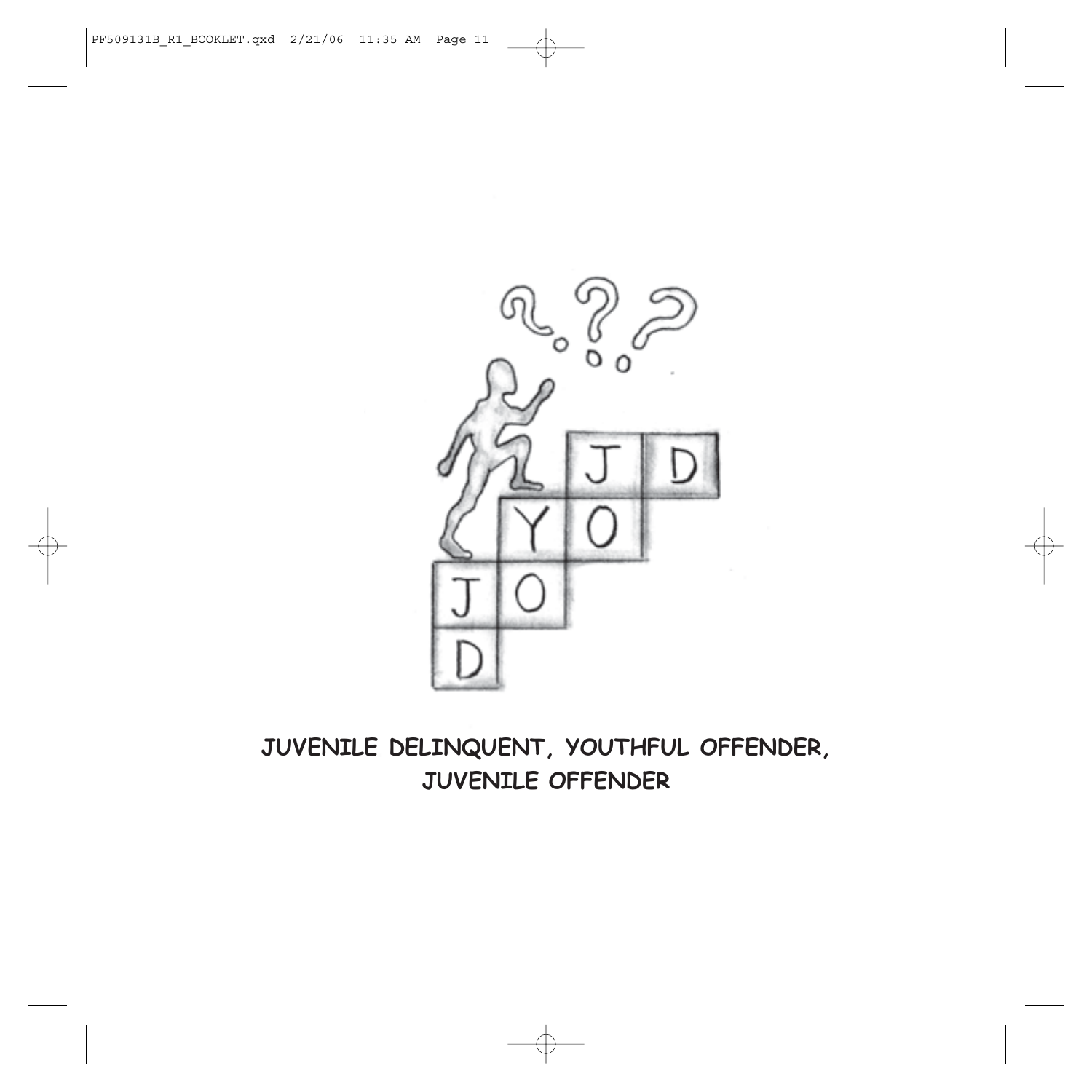## **JUVENILE DELINQUENT, YOUTHFUL OFFENDER, JUVENILE OFFENDER**

## **What's the difference? What does it all mean when I go on a job interview?**

**Below you will find very specific information on how youth under the age of 19 are treated under New York's juvenile and criminal justice systems. This section also provides information on how to answer questions about your juvenile/criminal record on a job application depending on whether you were designated a juvenile delinquent (JD), youthful offender (YO), or juvenile offender (JO).** 

### **Overview**

### **WHAT HAPPENS WHEN A PERSON IS ARRESTED BETWEEN THE AGES OF 7 AND 16?**

- In general, a person between the ages of 7 and 16 who commits a crime will be charged in Family Court, and, if found guilty, will be adjudicated (found to be) a **Juvenile Delinquent**.
- For certain designated violent felonies, a person 13, 14 or 15 years of age may be tried in Criminal or Supreme Court as a juvenile offender.
- If fingerprinted the records will be sent to DCJS.

### **WHAT HAPPENS IF A PERSON IS 16 YEARS OR OLDER AND IS ARRESTED:**

- These cases will be heard in Criminal or Supreme Court.
- A person 16 years or older is **considered an adult** and may be **tried as an adult**, or granted **Youthful Offender** status.
- YO status may also be granted to a youth 13, 14 or 15 charged as a juvenile offender.
- These records will be sent to DCJS and will appear on a rap sheet that you request.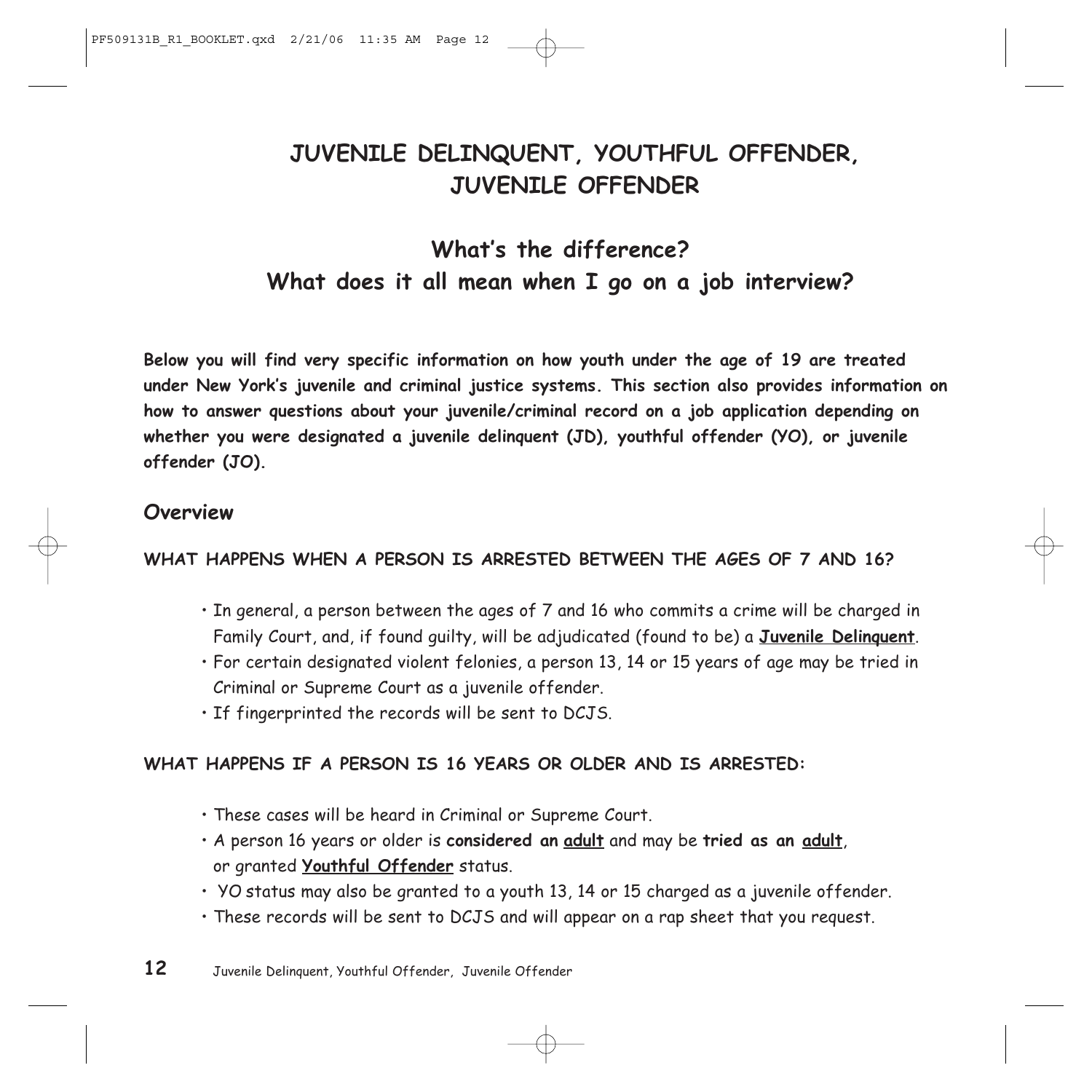## **Juvenile Delinquency**

### **WHO IS CONSIDERED A JUVENILE DELINQUENT?**

- $\cdot$  A JD is a child over the age of 7 and under the age of 16 who committed an act, which would be regarded as a crime if committed by an adult.
- A hearing will be held to determine whether a child is a juvenile delinquent.
- A juvenile delinquency is considered an adjudication (finding) not a conviction.

### **IS A JUVENILE DELINQUENCY HEARING HELD IN FAMILY COURT?**



• JD hearings are heard in Family Court, **NOT** in Criminal or Supreme Court.

### **WILL THE POLICE TAKE MY FINGERPRINTS AFTER AN ARREST IF I AM UNDER 16?**



- If you are under the age of 16 and are alleged to be a JD, you will be fingerprinted if you are:
	- 11 years or older and arrested for an A or B felony.
	- 13 years or older and arrested for any felony.

## **No**

If you are under the age of 16 and do not fall into the two catagories listed above.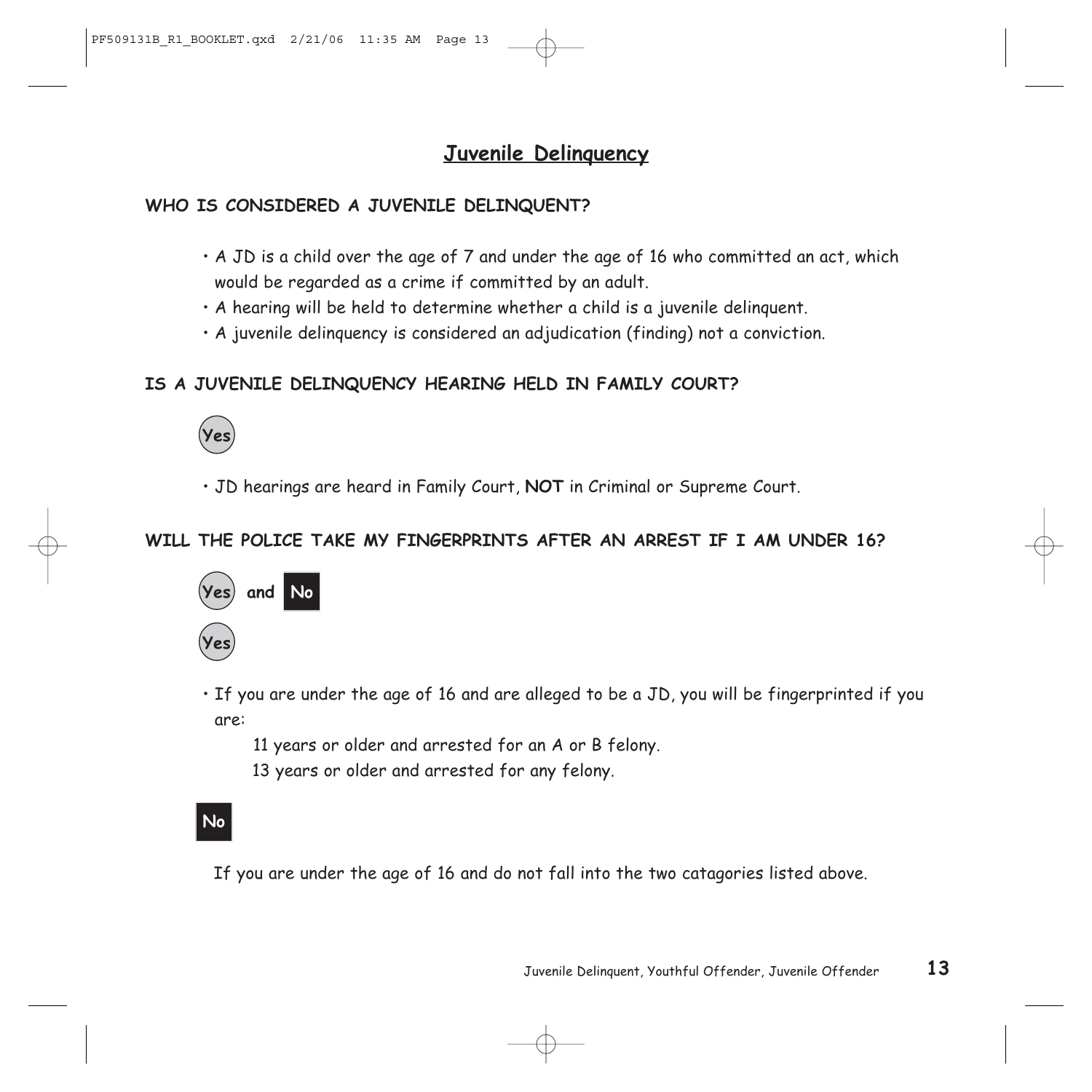### **IF I AM FINGERPRINTED AND NOT ADJUDUCATED A JD, WHAT WILL HAPPEN TO MY FINGERPRINTS?**

• **If you are not adjudicated a JD,** the Family Court will order DCJS, the police department, and any other law enforcement agencies to destroy your fingerprints.

### **IF I AM NOT FINGERPRINTED BUT ADJUDICATED A JD, WHAT WILL HAPPEN TO MY RECORD?**

• Your records will remain at the Family Court and will not be sent to DCJS.

### **IF I AM FINGERPRINTED AND ADJUDICATED A JD, WHAT WILL HAPPEN TO MY RECORD?**

- If you were fingerprinted your records **will be sent to DCJS** by the court where your case was heard, but JD status is **confidential.**
- At the **age of 16** you can file a motion to have your JD adjudication **sealed.**

See pages 30-32 for more information on sealing JD records.

### **IS A JD CONSIDERED A CONVICTION?**



• A JD should not disqualify you from public or private employment or occupational licensing even if you served time in a detention center.

### **IF I HAVE A JD AND I AM ASKED ON AN EMPLOYMENT APPLICATION IF I WAS EVER CONVICTED, HOW SHOULD I ANSWER?**

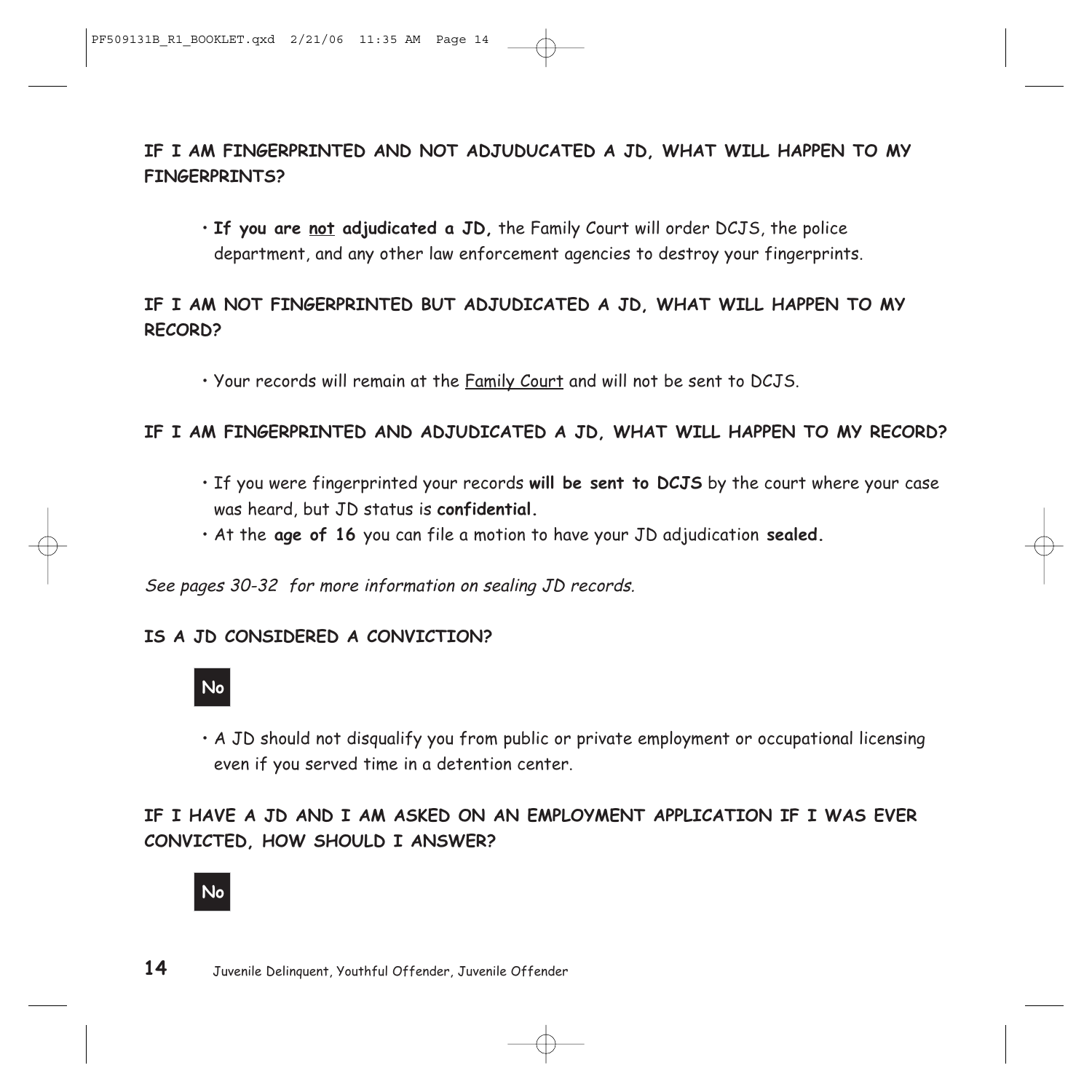## **Youthful Offender**

### **WHO IS CONSIDERED A YOUTHFUL OFFENDER?**

- A YO is a special status granted by a judge to a youth who is at least 16 years of age but less than nineteen years old who would otherwise be charged as an adult for committing a crime, or a youth 13, 14 or 15 charged as a juvenile offender for certain designated felonies.
- A YO is considered an adjudication not a conviction.
- If your case is heard in a local criminal court and you plead guilty or are found guilty after a trial, and if you have no previous criminal convictions or youthful offender adjudications, the court **MUST grant you** YO status.
- YO status **is not an automatic right in any other situation** and a judge will consider factors like the type of crime committed and past offenses before granting YO status.

### **IS A YO HEARING HELD IN FAMILY COURT?**

## **No**

• YO hearings are held in Criminal or State Supreme Court.

### **WILL A YO RECORD BE SENT TO DCJS?**



- Your record **will be sent to DCJS** by the court where your case was heard, but YO status is considered **confidential.**
- DCJS **must release your** YO information to the criminal justice system if you are arrested again.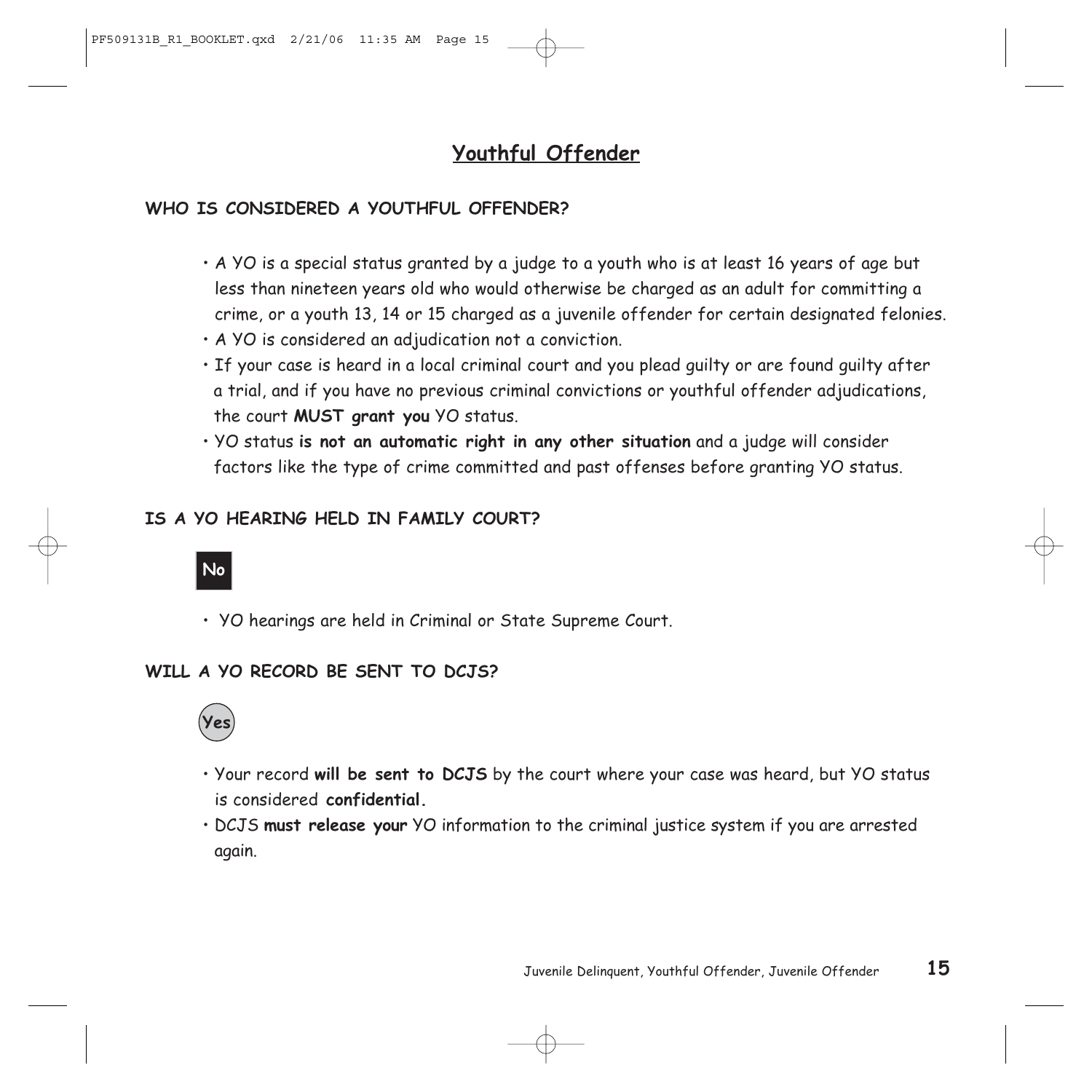### **IS A YO CONSIDERED A CONVICTION?**



### **IF I HAVE A YO AND I AM ASKED ON AN EMPLOYMENT APPLICATION IF I WAS EVER CONVICTED, HOW SHOULD I ANSWER?**



• A YO should not disqualify you from public or private employment or occupational licensing even if you served time in a detention center or were incarcerated.

### **Juvenile Offender**

#### **WHO IS CONSIDERED A JUVENILE OFFENDER?**

- Juvenile Offender status is for children aged 13, 14 or 15 who are charged with committing certain serious criminal acts.
- 13-year-olds can be tried as JOs for murder.
- 14 and 15-year-olds can be tried as JOs for murder and other violent felonies such as, kidnapping, arson, rape and robbery.

#### **ARE JO CASES HEARD IN FAMILY COURT?**

### **No**

• They are heard mostly in Supreme Court.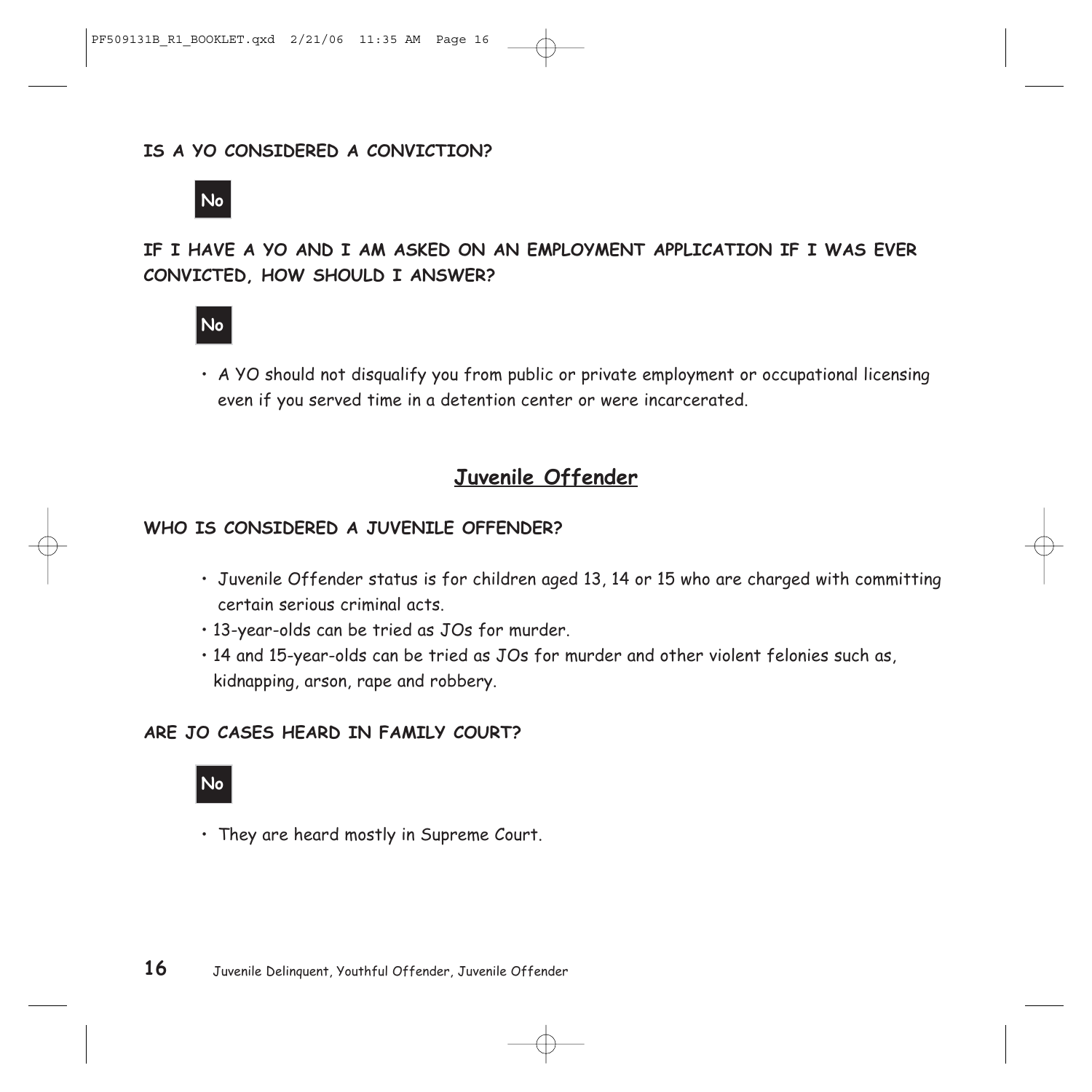### **WHAT ARE SOME OF THE MAIN DIFFERENCES BETWEEN JO, YO, AND JD DESIGNATIONS?**

- A JO adjudication **is considered a conviction and is never sealed.**
- YO and JD adjudications are not considered convictions and the records are kept confidential.
- You must disclose a JO conviction if an employer asks about your conviction history.
- You do not have to disclose a JD or YO to an employer if asked about your conviction history.

### **ARE THERE ANY DIFFERENCES BETWEEN BEING CONVICTED AS AN ADULT OR AS A JO?**

• The incarceration facility and sentencing may be different depending upon your age.

### **IS A JO CONVICTION SENT TO DCJS?**



**IF I HAVE A JO AND I AM ASKED ON A JOB APPLICATION IF I WAS EVER CONVICTED, HOW MUST I ANSWER?**



See pages 43-45 for more sample questions and answers that may be asked on an employment application or on a job interview regarding adjudication and conviction history.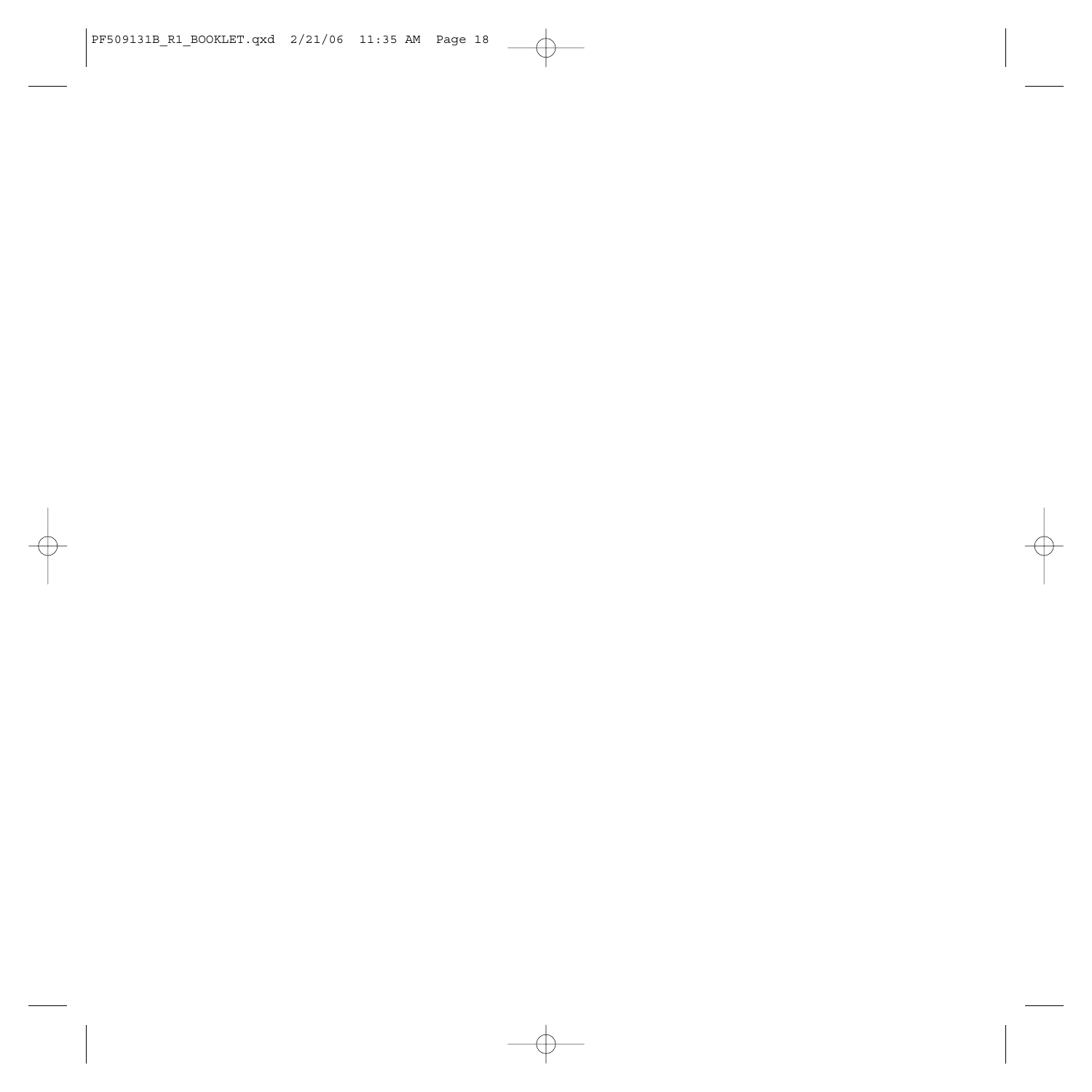**DON'T GET WRAPPED UP - GET YOUR RAP SHEET!**



## **RAP SHEETS AND CONSUMER REPORTING AGENCY BACKGROUND CHECKS**

Illustration Concept: Joseph Feliciano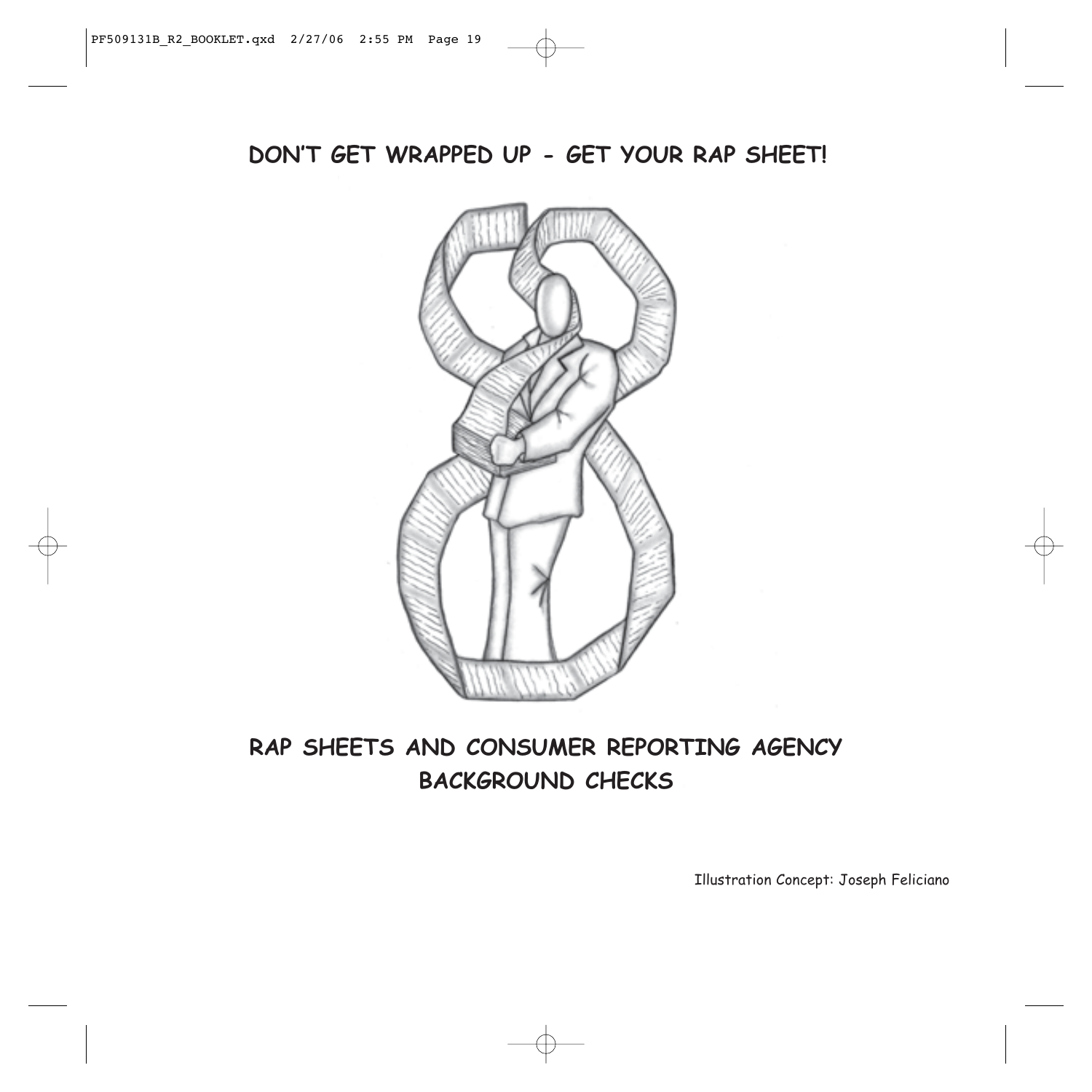## **RAP SHEETS AND CONSUMER REPORTING AGENCY BACKGROUND CHECKS**

## **What's the difference? Who is allowed to request a copy?**

### **HOW DO I KNOW IF I HAVE A RAP SHEET?**

- In New York State, if you have ever been arrested and fingerprinted, **even if you were never found guilty of the charges,** you have an arrest record on permanent file at the Division of Criminal Justice Services (DCJS).
- These records are your Record of Arrest and Prosecution (RAP) sheet, and they cannot be destroyed or expunged.

### **IF I HAVE A JD ADJUDICATION, WILL I HAVE A RAP SHEET AT DCJS?**



• If you are fingerprinted at the time of arrest, no matter what your age, you will have a DCJS rap sheet. The JD adjudication will appear on your own record review, but may not be made public to any person or public or private agency or employer.

### **No**

• If you were not fingerprinted DCJS will not have a record of your JD.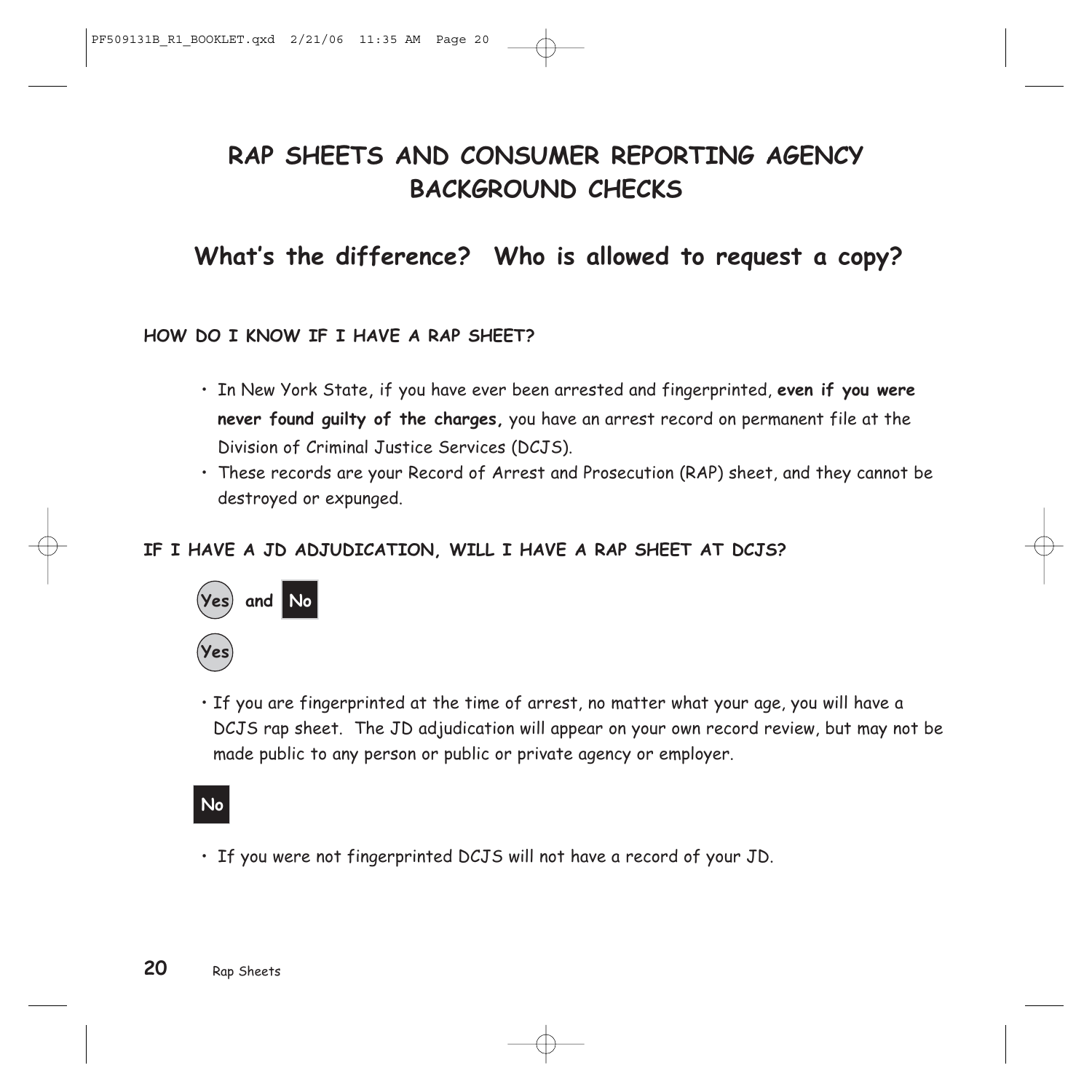### **IF I HAVE A YO, JO OR I WAS TRIED AS AN ADULT, WILL I HAVE A RAP SHEET AT DCJS?**



- A YO adjudication will appear on a rap sheet you request from DCJS. It will NOT be made public to any person or public or private agency or employer other than the criminal justice system or to officials where you are enrolled in school.
- JO or adult conviction will appear on both the rap sheet you request and on a rap sheet requested by an employer from DCJS.
- A JO and adult conviction will appear on a consumer reporting agency background check as well.

See page 27 for more information on consumer reporting agency background checks.

### **WHO CAN LEGALLY REQUEST A COPY OF MY RAP SHEET FROM DCJS?**

There are **four categories** of people and agencies that are allowed to see a copy of your rap sheet.

#### **1. You**

- First and most importantly, you have a right to see your own rap sheet.
- Before applying for any job, you should obtain your rap sheet to check for errors and to understand your criminal history.

See page 23 for how to get a copy of your DCJS rap sheet.

#### **2. Criminal justice and law enforcement agencies**

• This would include: Police departments, courts, district and defense attorneys, parole and probation departments and the Department of Corrections.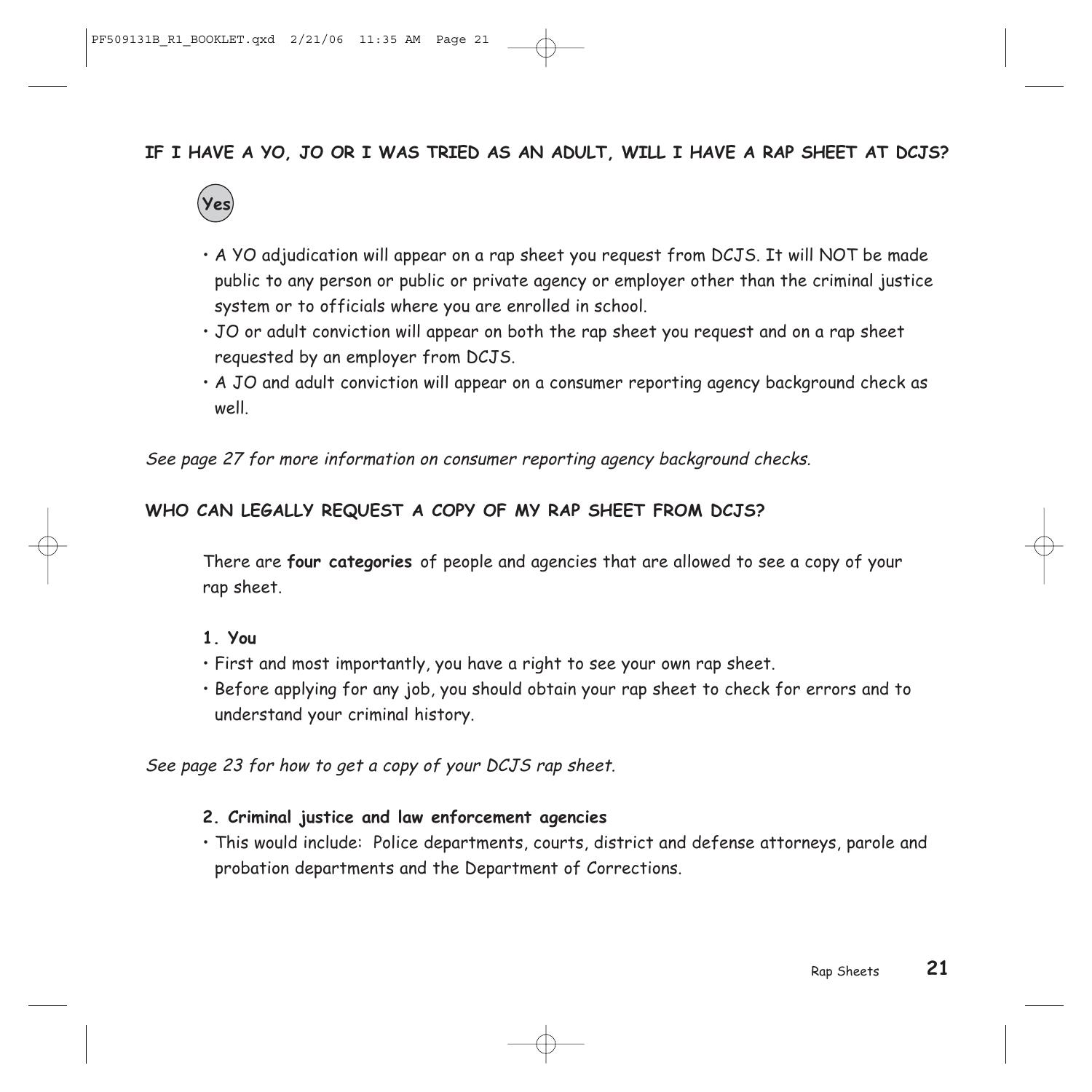### **3. Certain employers**

- New York State does allow certain employers to obtain copies of your rap sheet as part of the hiring process. BUT, most employers do NOT have the right to see your DCJS rap sheet.
- Most employers conduct background checks using commercial background check companies or through the Office of Court Administration web site.

See Appendix #6 for a list of some of these employers.

### **4. Occupational licensing agencies**

### **WHAT IS AN OCCUPATIONAL LICENSE?**

- Barbers, taxi drivers, nurses, and security guards are examples of jobs that require a state or city license.
- Many agencies have a licensing bar against individuals who have conviction records or a "good moral character" requirement to obtain a license, which often works to disqualify people with conviction records.
- In some cases a licensing bar will be lifted if a person obtains either a Certificate of Relief or a Certificate of Good Conduct.

**IMPORTANT**: Occupational licensing bars do not apply to individuals with JD or YO adjudications because they are not considered convictions. Therefore, no certificate would be required.

See pages 38-39 for more information on Certificates and Appendix #10 on how to apply for one.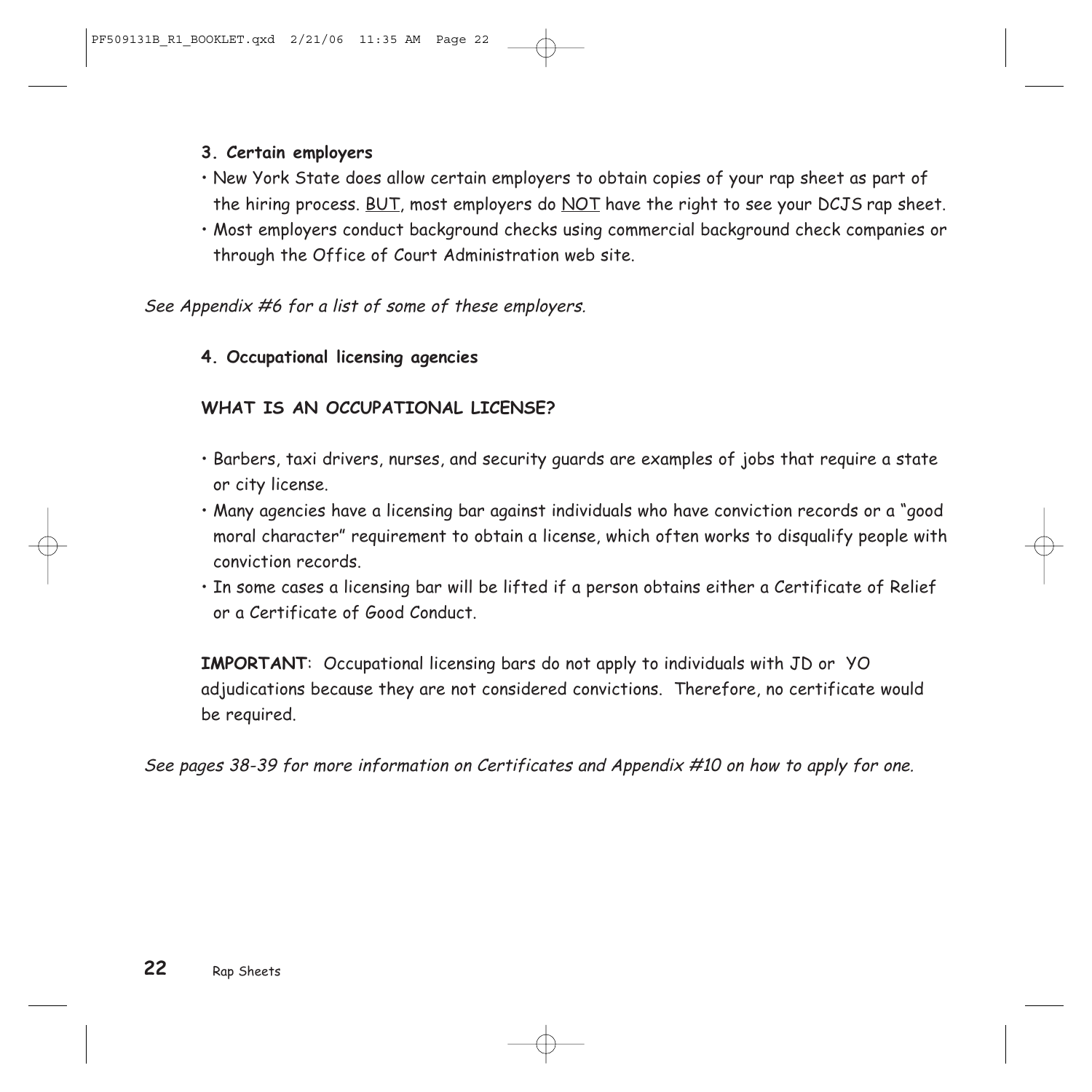## **IF I HAVE A CONVICTION RECORD, ARE THERE ANY LICENSES THAT THE STATE WILL NOT LET ME GET?**



See the Legal Action Center's Occupational Licensing Survey at www.lac.org/pubs/gratis/crimjus.html for a list of agencies that will review your rap sheet when you apply for a license and the kinds of criminal record restrictions that apply for each type of license.

### **WHY IS IT IMPORTANT TO GET A COPY OF YOUR RAP SHEET?**

- To make sure there are no errors.
- To give you time to correct any errors before applying for a job.
- So you can prepare for a job interview and know how to answer questions about your criminal history truthfully.

### **HOW DO I GET A COPY OF MY RAP SHEET?**

**If you are not incarcerated or will be incarcerated for less then 45 days:**

- You must fill out a form called a "Request for Review."
- You can get this form by writing to the DCJS.
- Once you fill out the form, return it to DCJS with a copy of your fingerprints.
- There is a fee, but if you are on public assistance or do not have a job the fee may be waived.

See Appendix #8 for sample letters to DCJS requesting a copy of your rap sheet if you are not incarcerated or will be for less than 45 days.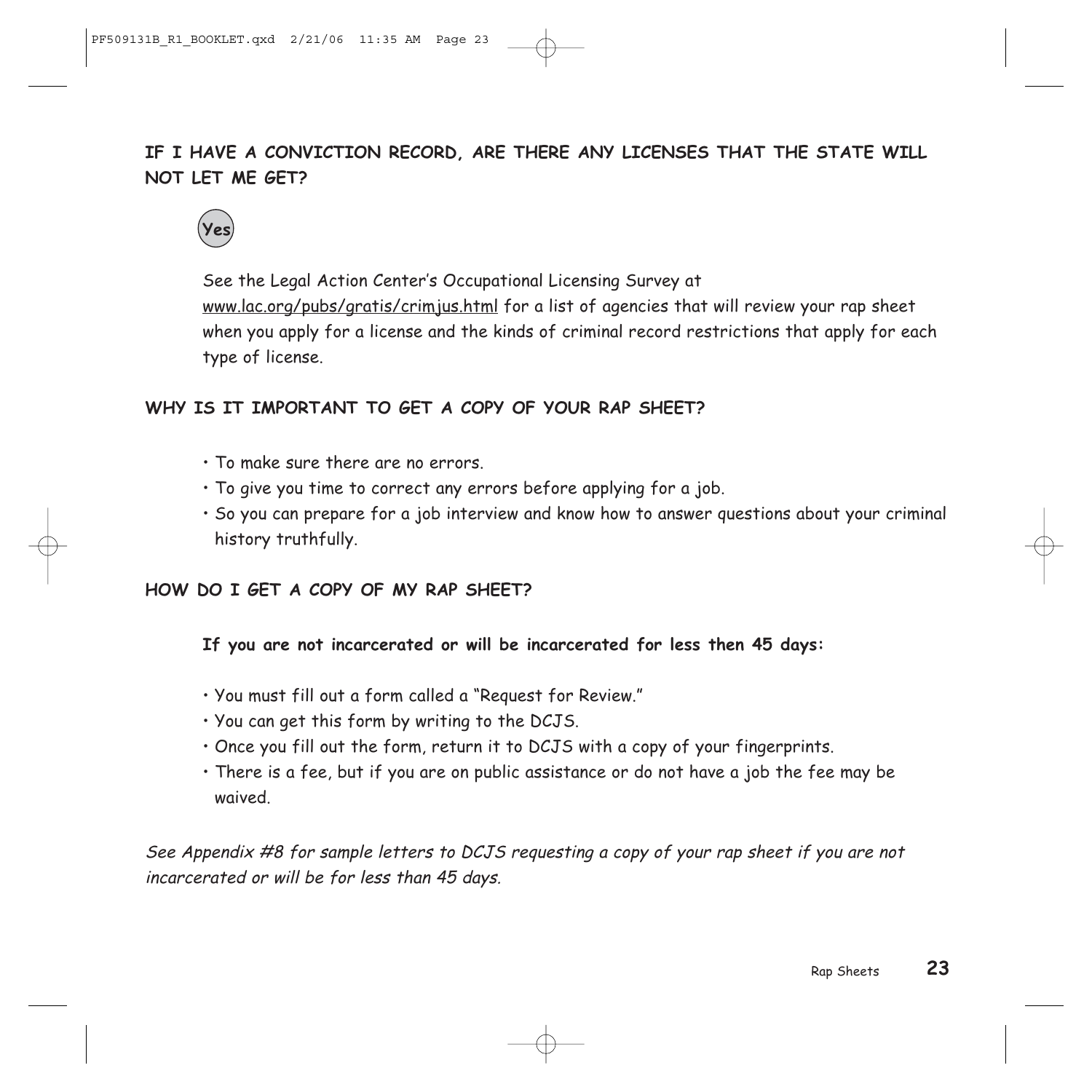### **If I am in a juvenile facility, prison or jail:**

- If you are in a New York State prison, a county or city jail, or in placement in a juvenile facility for more than 45 days, you must request a copy of your rap sheet from DCJS.
- When DCJS gets the request, it will mail you a copy free of charge.

See Appendix #9 for a sample letter to DCJS requesting a copy of your rap sheet if you are incarcerated.

### **WHERE CAN I GET MY FINGERPRINTS TAKEN?**

- You can get fingerprinted at your local police precinct or at One Police Plaza in New York City. The charge is approximately \$15.
- You can call the Legal Action Center and make an appointment to be fingerprinted and send for a copy of your rap sheet for free if you are on public assistance, receive Medicaid or are not currently working.

For an appointment to be fingerprinted please call the Legal Action Center at (212) 243-1313.

### **WARNING: OUTSTANDING WARRANTS**

• If you think that there may be an outstanding warrant for your arrest, you should clear it up before you contact DCJS or go to police by calling a private attorney or a local public defender.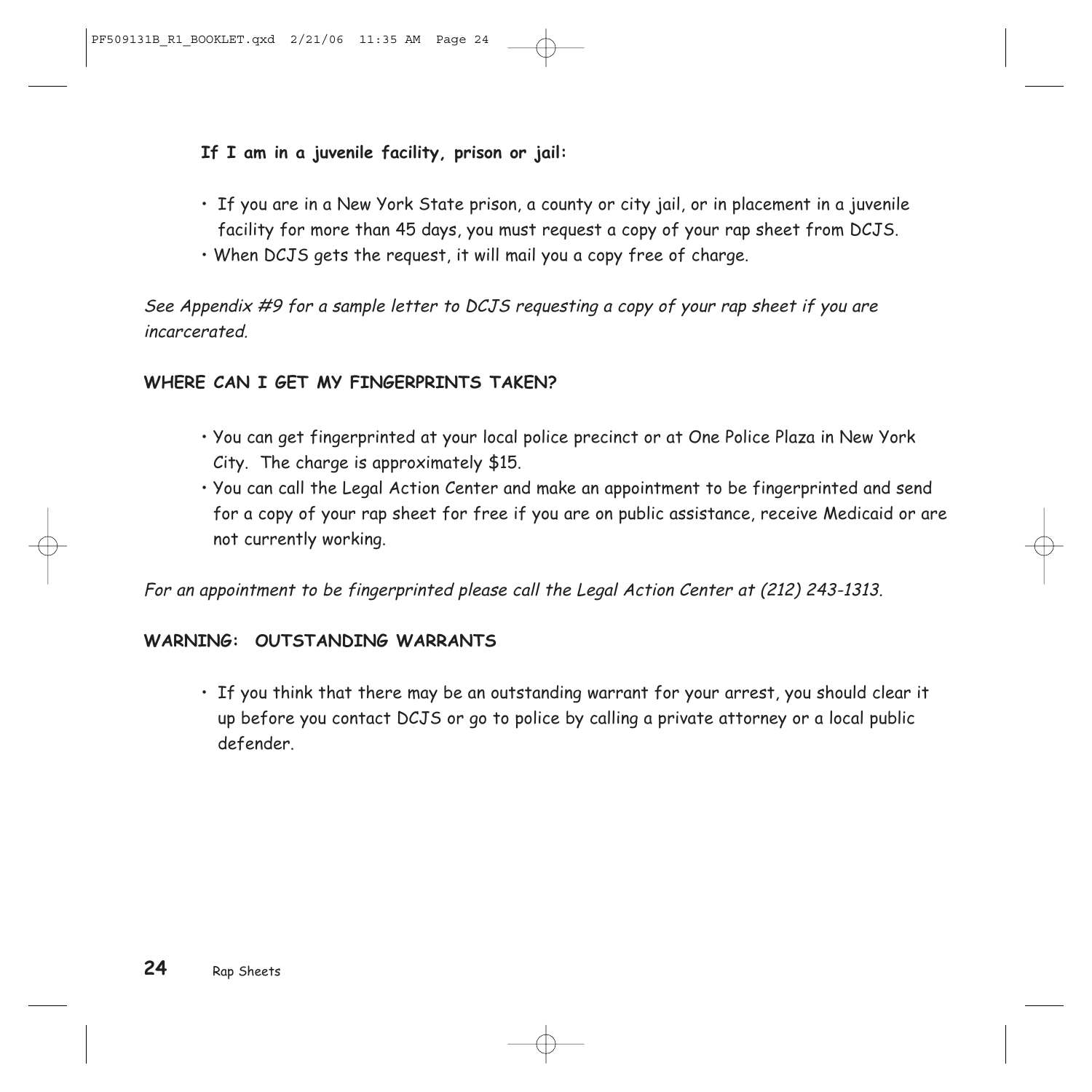### **CAN AN EMPLOYER GET MY CRIMINAL HISTORY FROM ANYWHERE ELSE BESIDES DCJS?**



• More and more employers who are not allowed to get your rap sheet are finding other ways to do a background check.

#### **HOW?**

- 1. Through a **consumer or credit reporting agency.** 
	- There are currently hundreds of companies that provide this service for employers. If an employer runs a consumer background check on you, it will include a section on your criminal history.
- 2. Through the website of the **Office of Court Administration.**

See Appendix #7 for OCA contact information.

### **DOES AN EMPLOYER NEED MY PERMISSION TO OBTAIN MY BACKGROUND CHECK?**

#### **Consumer Reporting Agency Background Check**



• Both the Federal and New York State Fair Credit Reporting laws require that an employer get your permission before they run a background check on you from a Consumer Reporting Agency.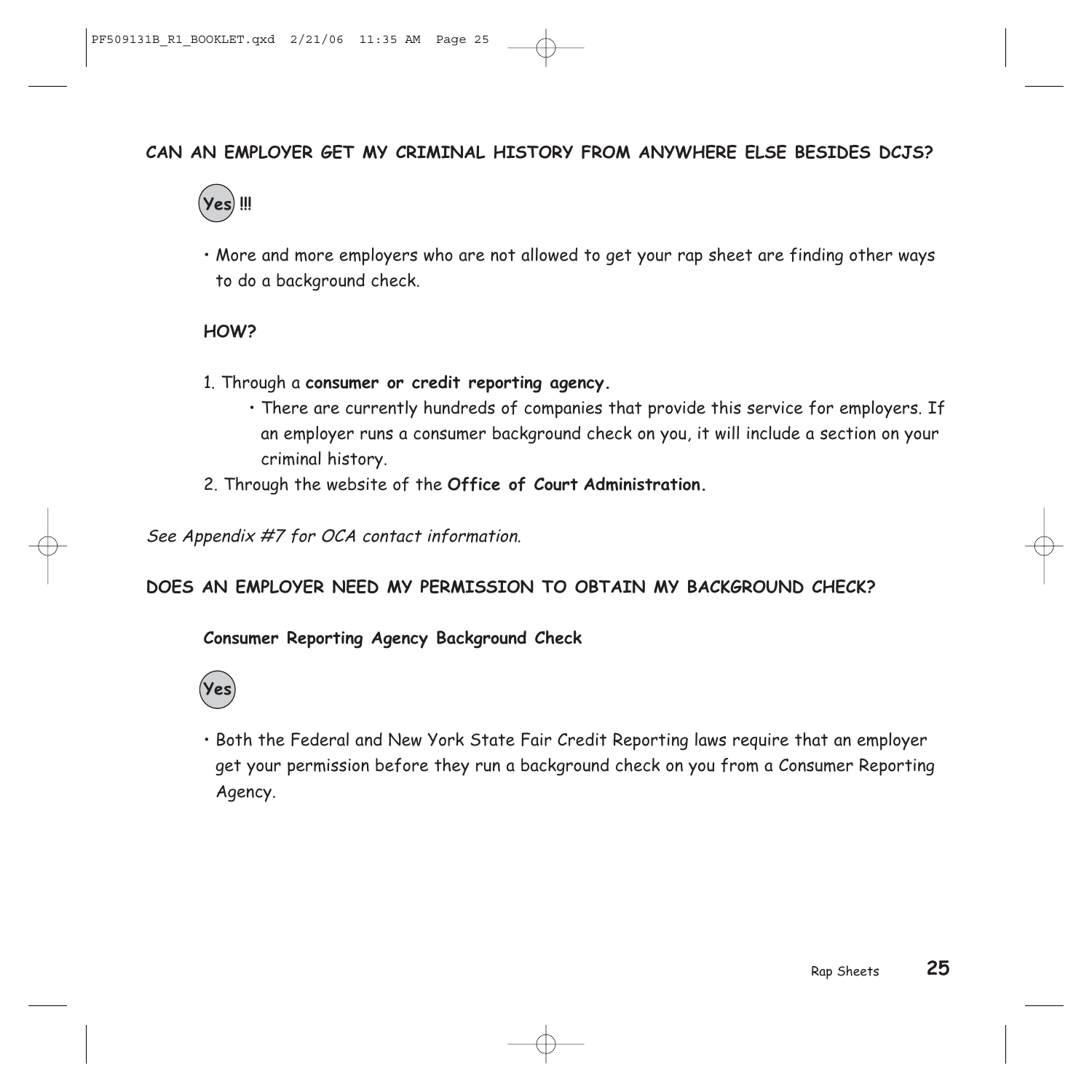### **No**

• An employer or any individual can get a copy of your criminal record through OCA **without your permission,** which will reveal not only your criminal convictions but also your sealed violations.

### **WILL MY JD OR YO ADJUDICATION APPEAR ON A CONSUMER BACKGROUND CHECK?**



**WILL MY JO OR ADULT CONVICTION RECORD APPEAR ON A CONSUMER BACKGROUND CHECK?** 



**WILL A BACKGROUND CHECK BY AN EMPLOYER THROUGH OCA OR A CONSUMER REPORTING COMPANY HAVE DIFFERENT OR MORE INFORMATION THAN MY DCJS RAP SHEET?** 



#### **Office of Court Administration**

- OCA is not required to seal violations. Therefore, all sealed violations and criminal convictions including JO's are in a background check done through OCA.
- JD and YO adjudications should not appear on an OCA report.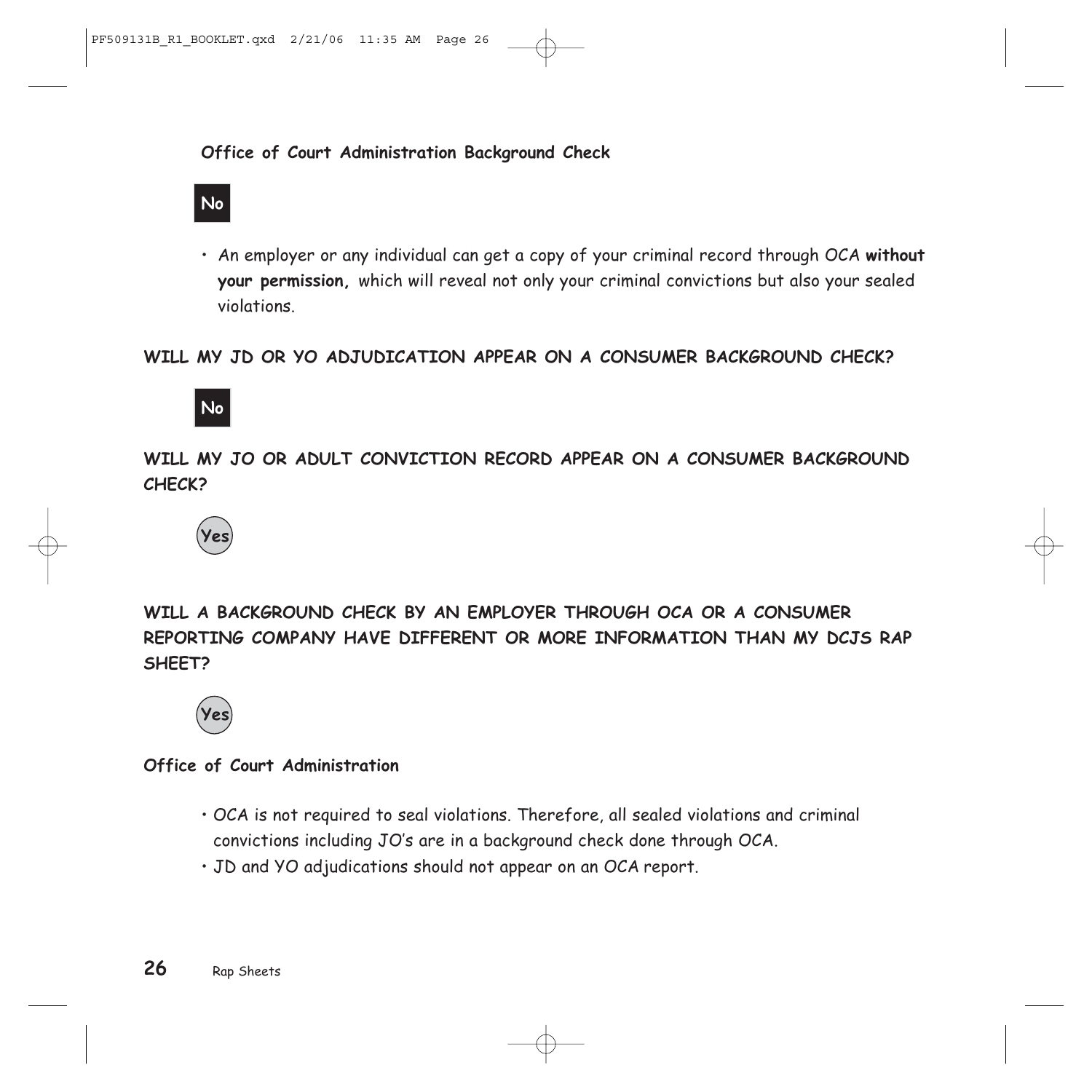#### **Consumer Reporting Agencies**

- Also known as credit check companies, under NYS law are not permitted to report cases that did not lead to conviction or sealed violations, but these agencies often make mistakes and do report this information.
- JD and YO adjudications should not appear.

### **WHAT SHOULD I DO IF I AM DENIED EMPLOYMENT BASED ON MY CRIMINAL RECORD?**

- Ask the employer for a letter stating why it denied you the job. Under NYS law they must give you this letter within 30 days of your request.
- If the employer used a consumer reporting agency background check, under federal law, you are entitled to a copy of that report and a reasonable amount of time to review the report before the employer denies your employment.
- If you believe the employer illegally discriminated against you when it denied your employment, contact the Legal Action Center.

See Appendix #5 for sample letter to employer requesting a copy of your background check and the reason for denial of employment.

### **SHOULD I GET MY CONSUMER REPORT AND OFFICE OF COURT ADMINISTRATION BACKGROUND CHECK BEFORE APPLYING FOR A JOB?**

- If possible **yes.**
- Currently there is a fee to get your credit report. However, three major credit bureaus will supply one free credit report per year. Visit www.annualcreditreport.com.
- An OCA background check requires a \$52 fee.

See Appendix #7 for how to get a copy of your background check from OCA.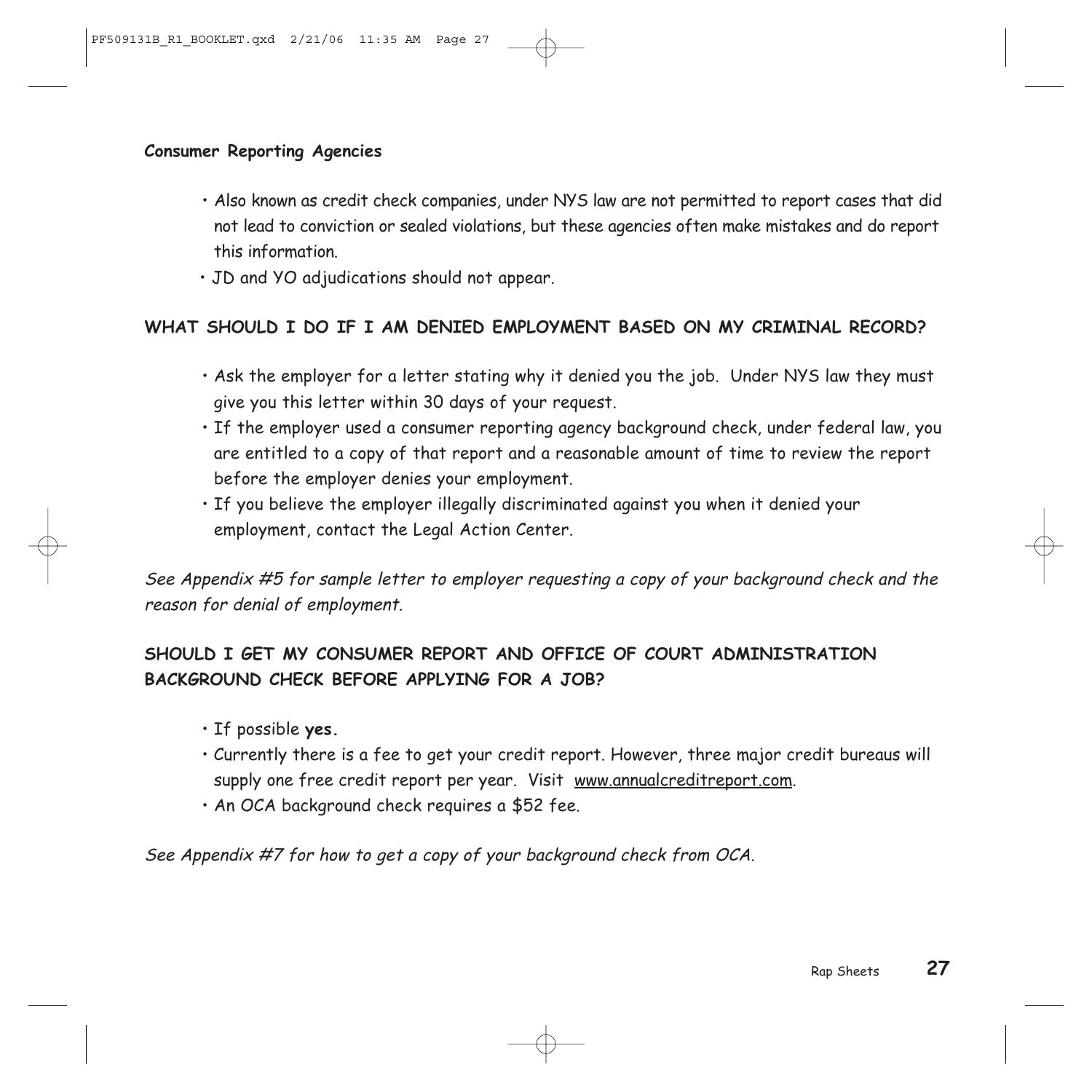

**SEALING**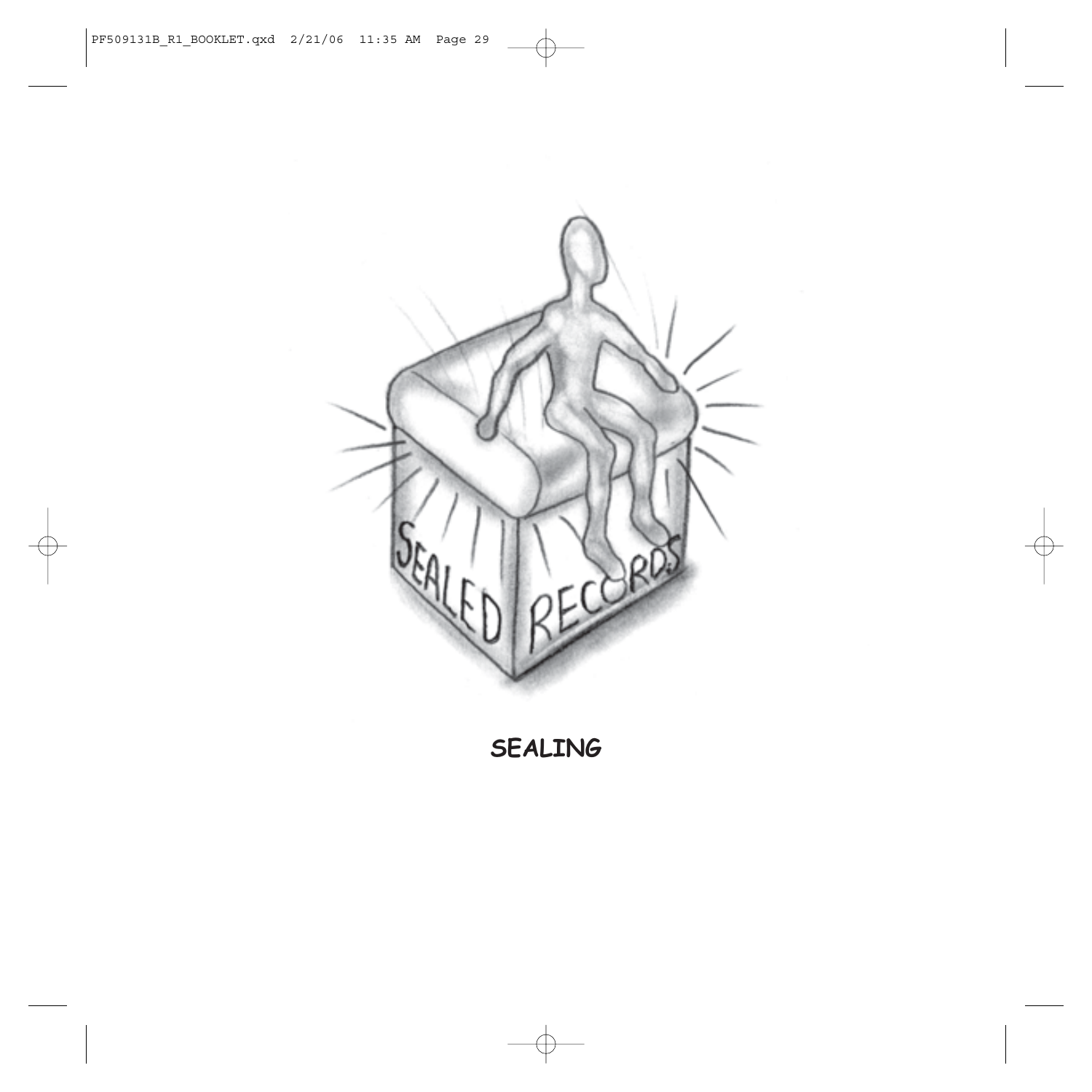## **SEALING**

## **What records can be sealed? What do I need to do to get them sealed?**

**In New York State certain records are or can be sealed. Once sealed, they are generally not available to the public or private sector. Below is information on what records can be sealed, how to get them sealed, and under what circumstances a sealed record can be disclosed.** 

### **WHAT DOES IT MEAN TO HAVE A CASE SEALED?**

- Fingerprints, palm prints and photographs in the record are destroyed.
- Information about the sealed arrest is removed from the version of the DCJS rap sheet that will be sent to an employer.
- Sealed cases will always appear on a rap sheet you request.

### **IF I HAVE A CONVICTION, CAN IT EVER BE COMPLETELY ERASED FROM MY RECORD?**

## **No**

• In New York, you cannot have your record erased or expunged (destroyed), **BUT** certain types of records can be and are sealed.

### **IF I HAVE A JD ADJUDICATION, WILL IT BE SEALED?**

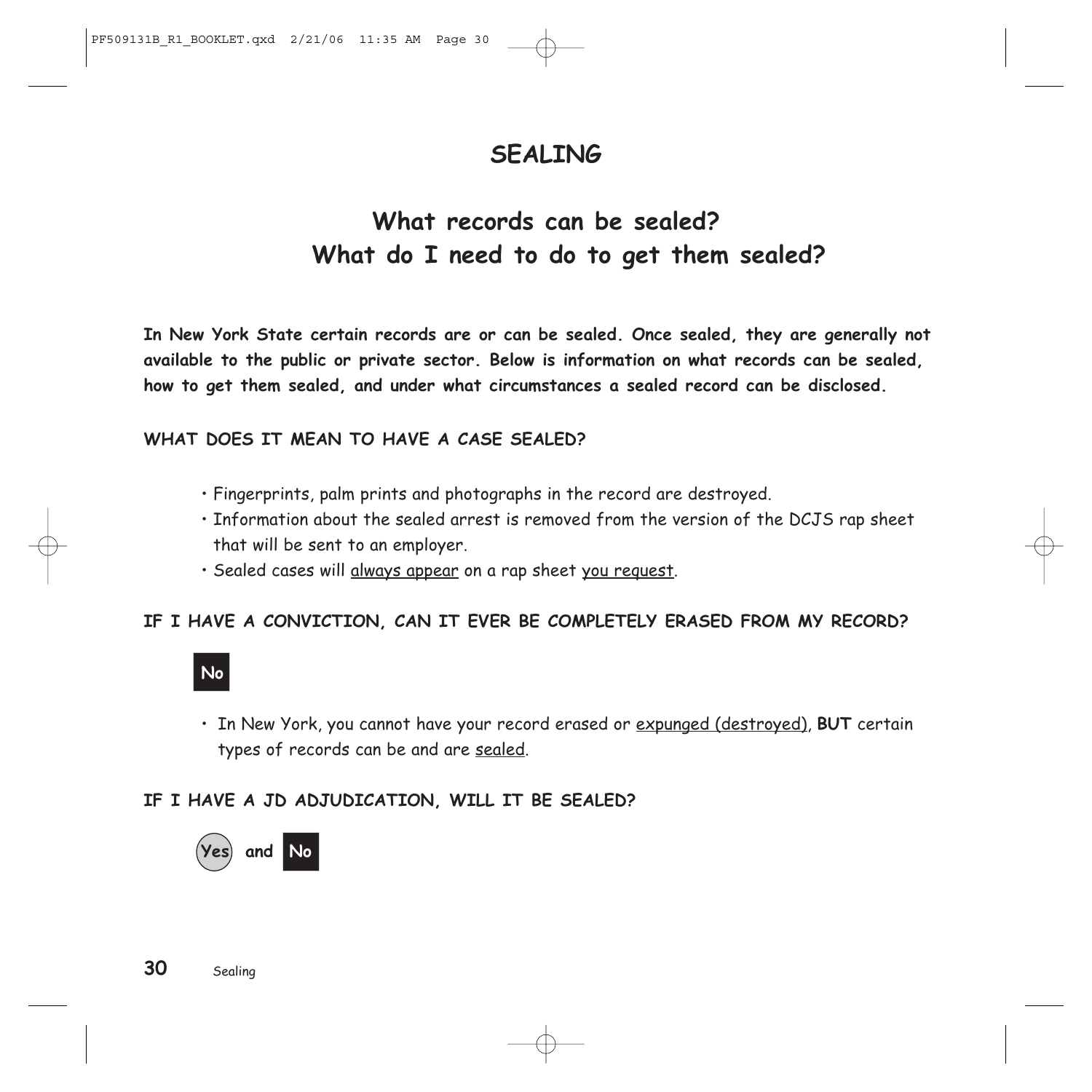

- A JD is automatically sealed to the public and private agencies and employers.
- If you were fingerprinted, your JD will appear only on a rap sheet you request.

## **No**

• It is not automatically sealed to the criminal justice system (for example, courts, parole, probation, district attorney).

### **CAN I HAVE MY JD SEALED TO THE CRIMINAL JUSTICE SYSTEM?**



- If you have not committed certain designated felonies, when you reach the age of 16 you can file a motion with the court to request that your JD be sealed.
- The judge will look at the time that has elapsed since you were adjudicated a JD, the seriousness of the act you committed, and whether you have had further involvement with the juvenile or criminal justice system.
- Sometimes these motions are not granted. You can file again, but you may want to wait a year before doing so.
- **IMPORTANT:** If your JD is not sealed and you are convicted of a subsequent crime, the judge can consider the records and information on file with the Family Court when imposing your sentence.

### **IF I AM NOT ADJUDICATED A JD, WILL MY RECORD BE SEALED?**

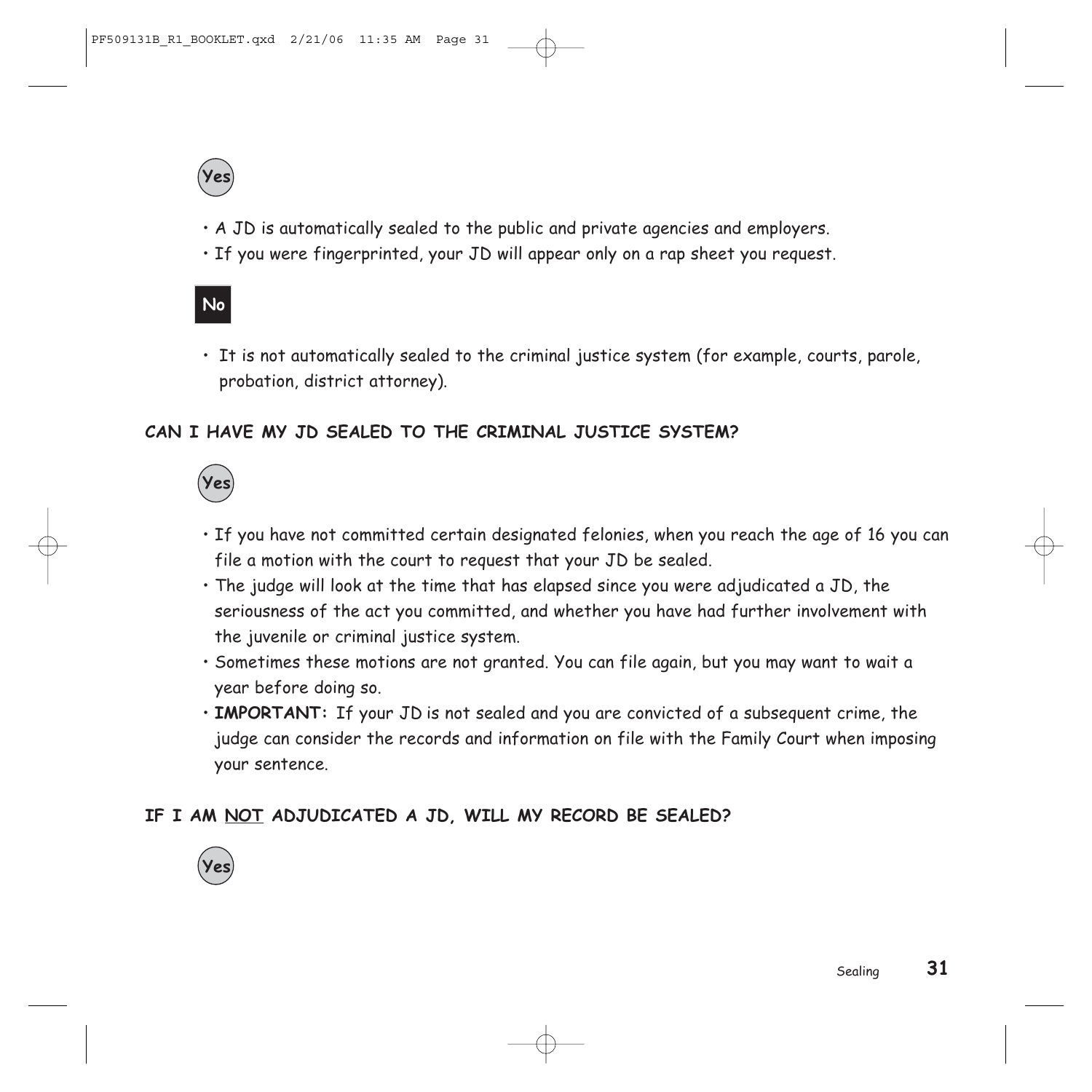- If your delinquency petition was either withdrawn or dismissed, the court will order all records with regard to your JD hearing **automatically sealed**.
- You do not need to file a motion to have these records sealed.
- **These records should never be available to another court even if you commit a subsequent crime.**

### **IF I HAVE A YO ADJUDICATION, WILL MY RECORD BE SEALED?**



- Your record **will be sent to DCJS**, but will be **considered confidential. You do not have to file a sealing motion.**
- A YO will appear on a rap sheet you request, but not on one requested by an employer.
- A YO **may not be made public to any person or public or private agency** other than to school officials where you are enrolled.
- DCJS **must release your** YO information to the criminal justice system if you are arrested again.

### **IF I HAVE A JO CONVICTION, CAN I HAVE IT SEALED?**



• Your JO conviction can never be sealed.

**WILL MY RECORDS BE SEALED IF MY CASE WAS TRANSFERRED FROM CRIMINAL OR ANOTHER COURT TO FAMILY COURT?** 

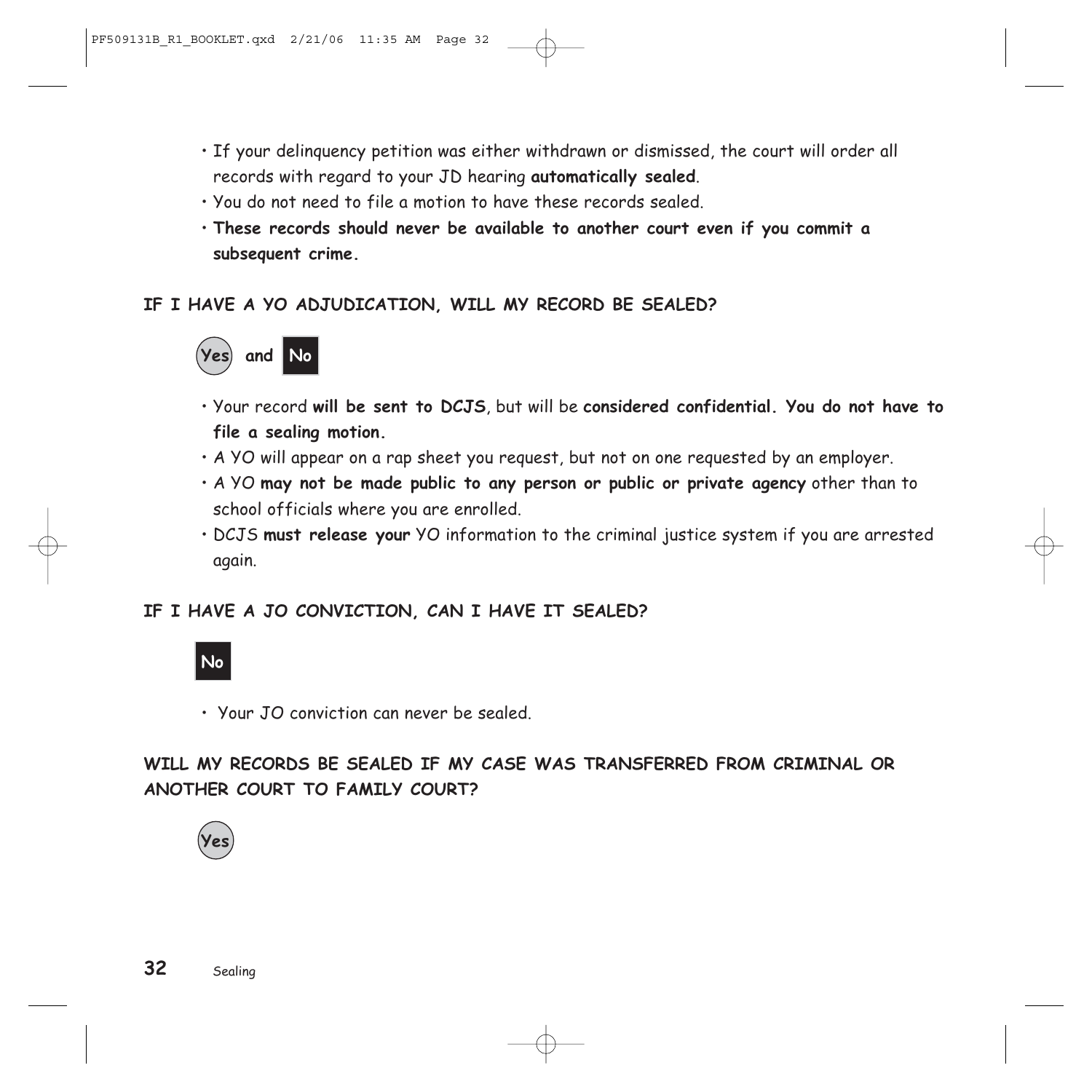- The records from both courts should be sealed.
- The criminal court or other court action will still appear on a rap sheet you request, but will not appear on a rap sheet requested by your employer.

### **IF I WAS ARRESTED BUT NOT CONVICTED (FOR EXAMPLE, THE CASE WAS DISMISSED) WILL MY RECORD BE SEALED?**



• However, ONLY arrests that did not lead to conviction and ended in your favor are sealed.

### **IF MY ARREST ENDED FAVORABLY, IS MY RECORD AUTOMATICALLY SEALED?**



- After November 1991, if your arrest ended favorably, your record should be automatically sealed.
- If the record was not sealed automatically, you will have to go to the court where the case was heard to get an official disposition slip and send a letter with the disposition slip to DCJS requesting that they seal your record.

### **No**

• If the arrest occurred before 1991, you must apply to have your record sealed.

See pages 35-36 for more information about how to get a record sealed. See page 9 for arrests that are considered ended in your favor.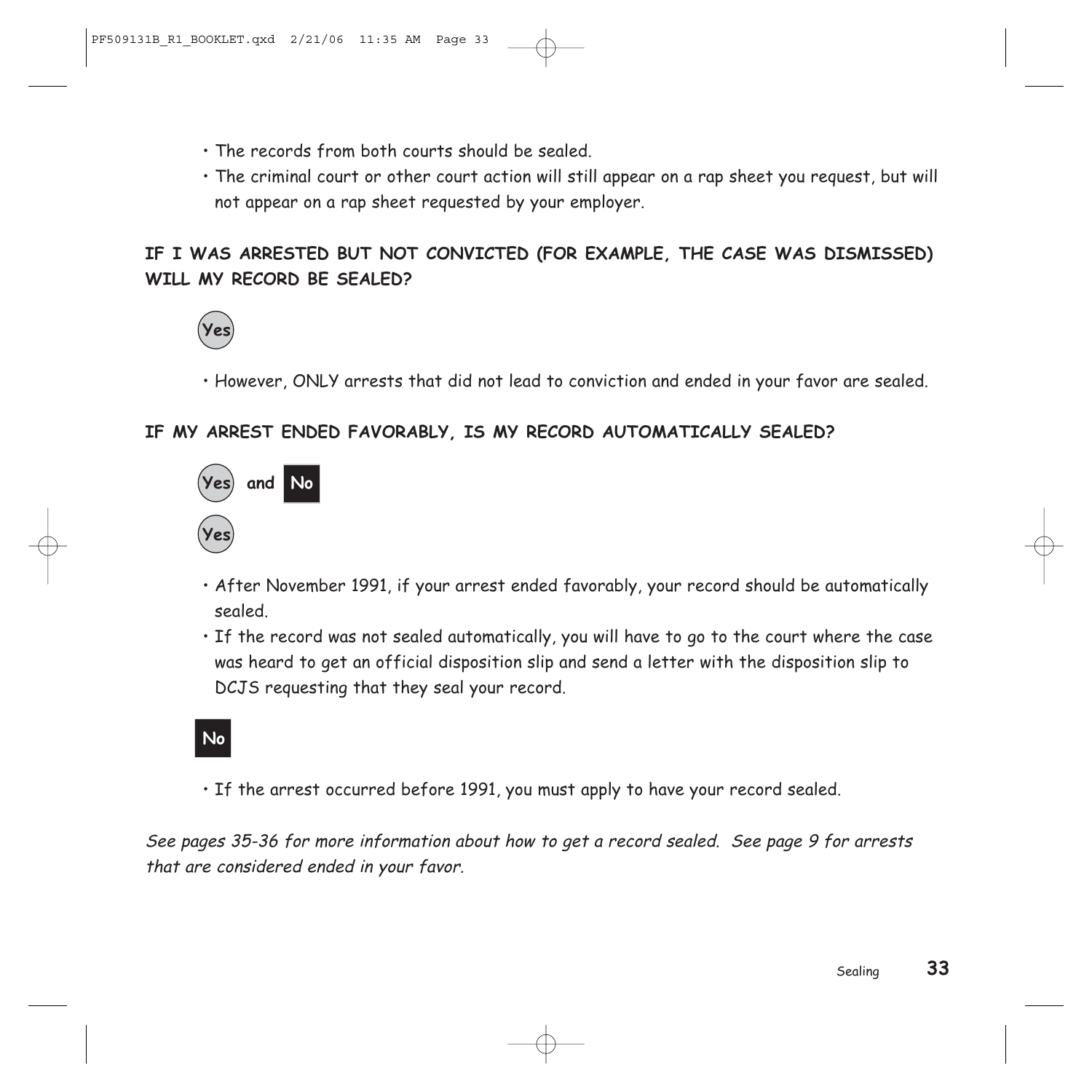### **IF I HAVE A MISDEMEANOR OR FELONY ON MY RAP SHEET, CAN I HAVE IT SEALED?**



- Arrests that led to misdemeanor or felony convictions cannot be sealed.
- If you have a JO, your record cannot be sealed.

### **IF I WAS CONVICTED OF A NON-CRIMINAL OFFENSE (A "VIOLATION"), WILL MY RECORD BE SEALED?**



**Most violations can be sealed, but there are three exceptions.**

- 1. A violation conviction for driving while impaired.
- 2. Loitering in a sexual, deviant manner.
- 3. A conviction for possession of less than 7/8 of an ounce of marijuana will only be sealed three years after the offense occurred, and if you have no further drug convictions during that three-year waiting period.

**Exception: Although violations are sealed on the state level they are not sealed at the court level and are available to the public for a fee from the Office of Court Administration's (OCA's) website.** 

See pages 26-27 for more information on OCA background checks. See Appendix #2 for violations that can be sealed.

### **IF MY RECORD IS SEALED, CAN ANYONE SEE IT?**

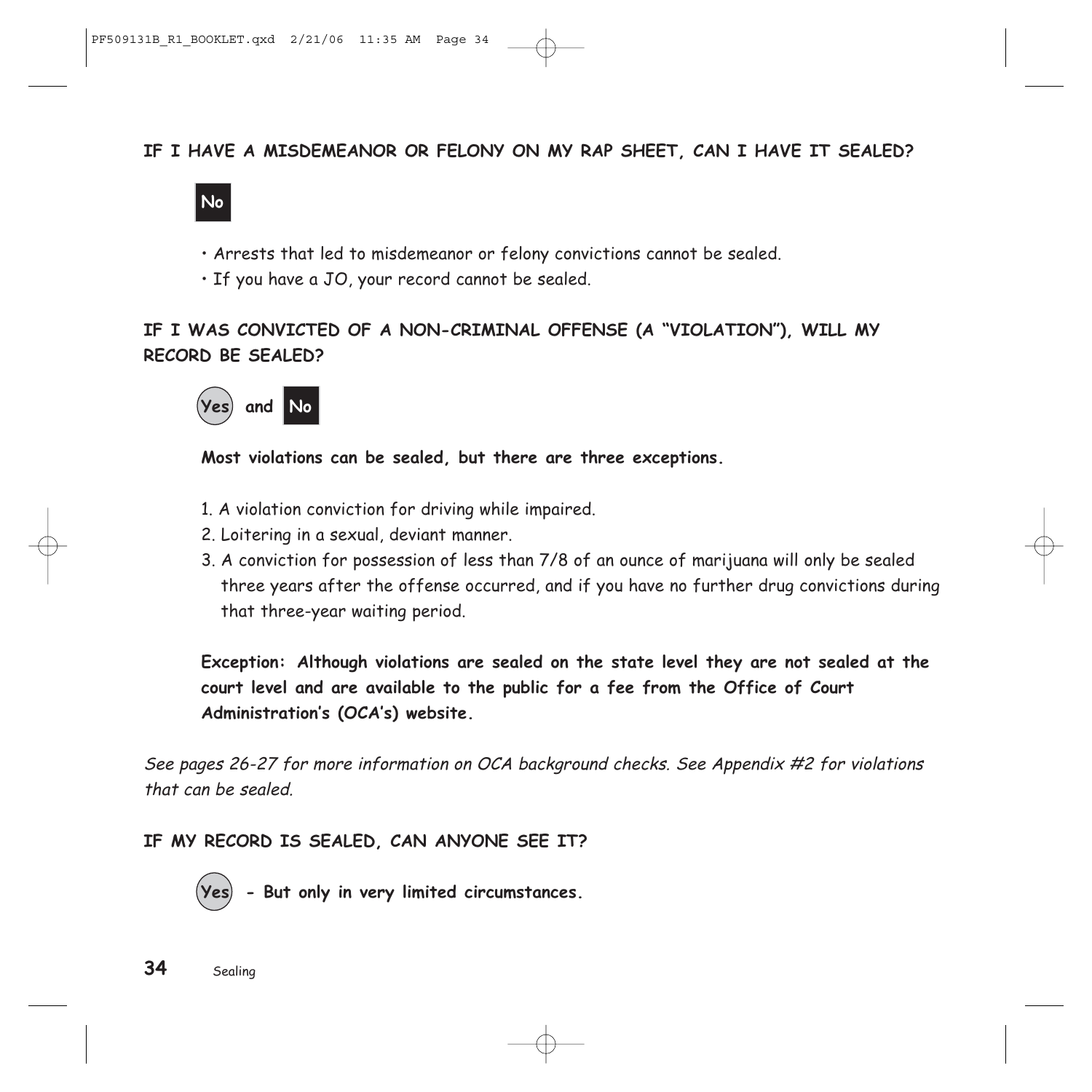- When you apply for a job as a law enforcement or peace officer. Any employer in this area will have access to your sealed and confidential information from DCJS.
- If you are arrested while on parole or probation, your probation or parole officer can get information on the case even if it was sealed.
- Prosecutors and other law enforcement officials may get sealed records by showing that "justice requires."
- **REMEMBER:** If you have a sealed violation an employer who requests a background check through OCA will see your sealed record

### **IF I REQUEST MY OWN RAP SHEET, WILL IT INCLUDE MY SEALED RECORDS?**



## **WHEN I LOOK AT MY DCJS RAP SHEET, HOW CAN I TELL THAT MY RECORDS ARE SEALED AND WILL NOT BE ON A RAP SHEET REQUESTED BY AN EMPLOYER?**

- Your personal rap sheet will have a notation that will say "sealed 160.50" or "sealed 160.55" in the disposition section. This will mean your records are sealed to an employer who recieves your background check from DCJS.
- Youthful offender adjudications will be noted as such but will not say sealed. They are, however, "sealed" to public and private agencies and employers.

### **IF MY RECORD SHOULD HAVE BEEN SEALED AND IT DOES NOT APPEAR AS SEALED ON MY RAP SHEET, WHAT SHOULD I DO?**

**Every court sets up its own way for sealing cases so here are some first steps to take:**

1. Call the court clerk where your case was heard and ask what the procedure is to get a case sealed in that court.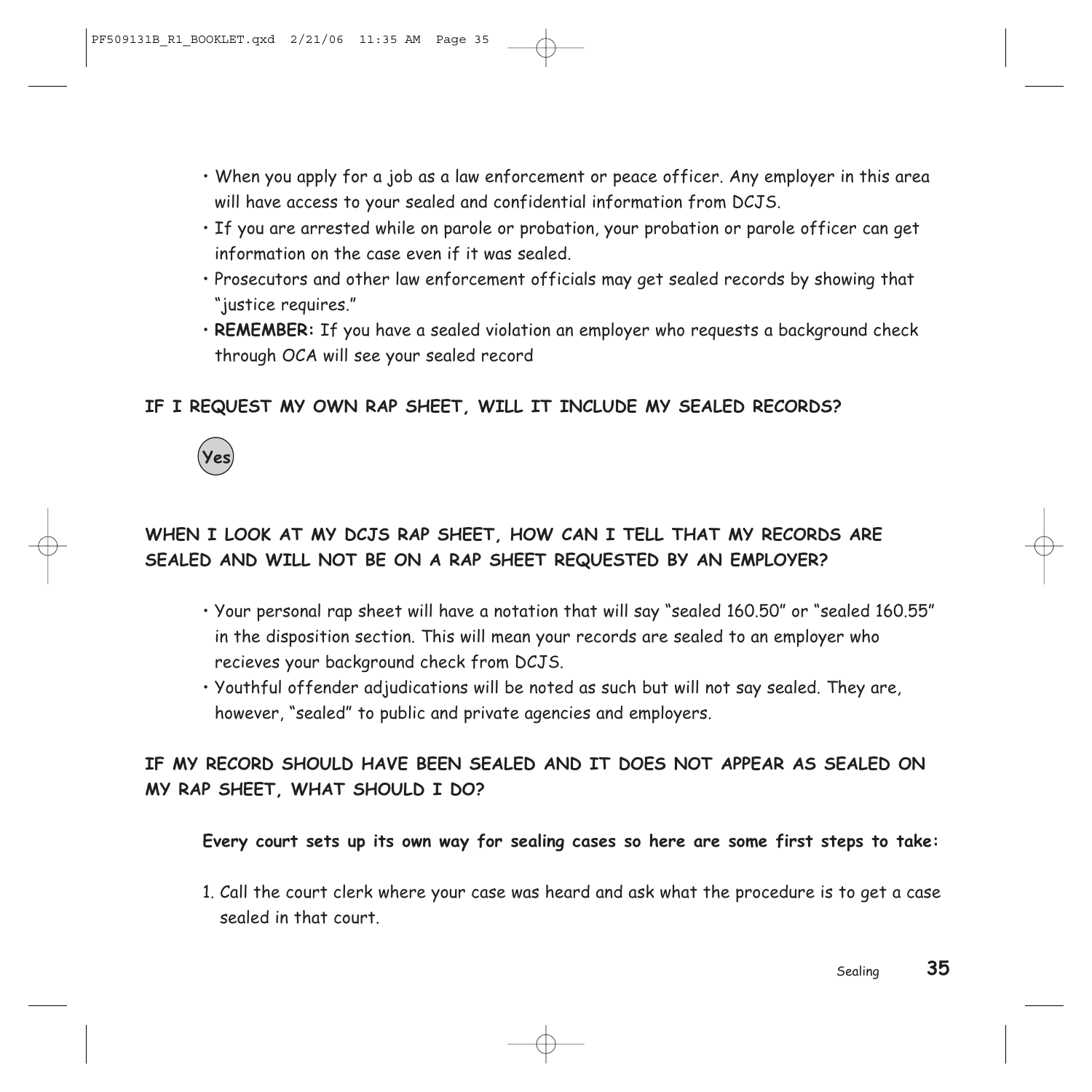- 2. If the clerk says you need to write a letter to have the case sealed, ask the clerk:
	- How and to whom you should address the letter.
	- Whether you need to send a copy to the District Attorney.
- 3. If a letter is not sufficient, you may have to file a sealing motion.
- 4. Manhattan Criminal Court requires no letter or motion.
	- All you have to do is go the court with your ID and docket number (if you know it) and tell the court clerk that you have a case that you want sealed.
	- The court clerk or staff will fill out the paperwork for you and file it with the District Attorney's office.

See Appendix #3 for a sample sealing request letter. Call the Legal Action Center at (212) 243-1313 to get information on filing a motion.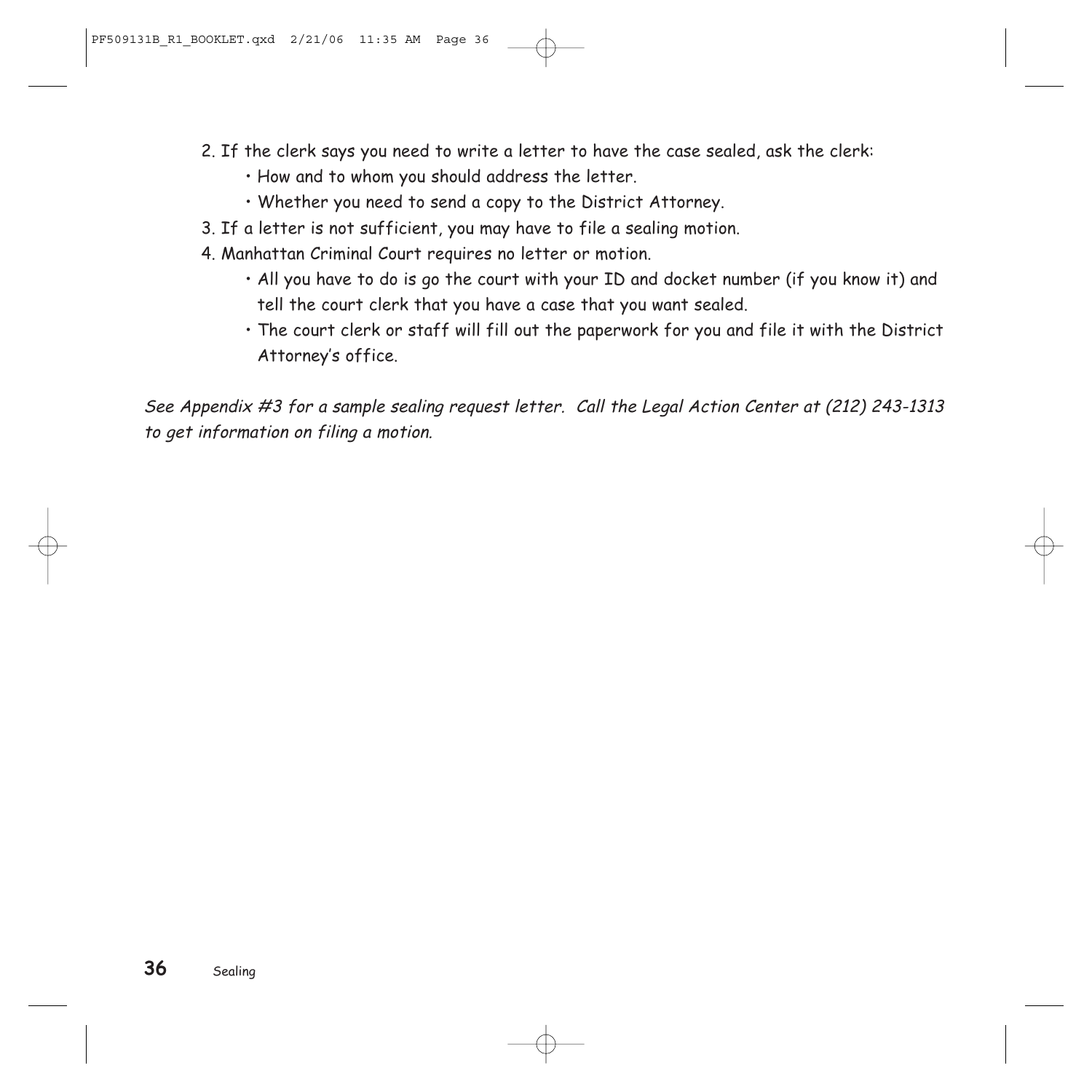

## **CERTIFICATES OF REHABILITATION**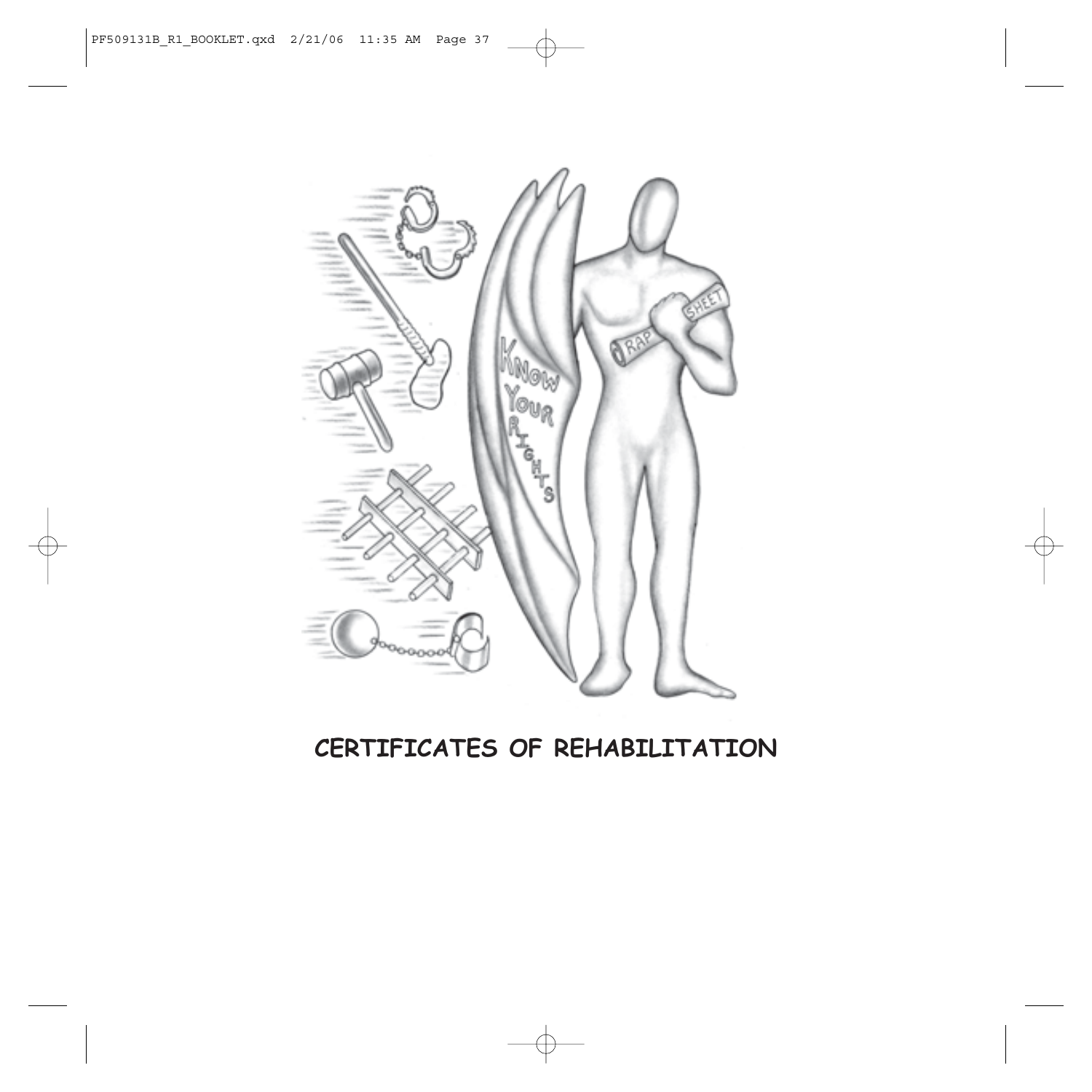## **CERTIFICATES OF REHABILITATION**

## **What are they? Why you may want to apply for one.**

### **WHAT IS A CERTIFICATE OF REHABILITATION?**

• If you have an adult conviction for a felony or misdemeanor or a JO adjudication, you can apply for either a Certificate of Relief from Disabilities or a Certificate of Good Conduct and it may help you when you are looking for a job or applying for an occupational license.

**REMEMBER: You do not need a certificate if you have a JD or YO because they are not convictions.**

#### **WHY SHOULD I APPLY FOR ONE?**

- When you apply for a job or a license and you have a Certificate, an employer must consider it as evidence that you are rehabilitated.
- This means that your conviction cannot be used as the sole reason for being denied for employment or refused a license, there must be other evidence that you are not qualified.
- A certificate can also be used to lift automatic N.Y.S. occupational licensing bars because of a conviction.

See the Legal Action Center's Occupational Licensing Survey at www.lac.org/pubs/gratis/crimjus.html for a list of agencies that will review your rap sheet if you apply for a license and the kinds of criminal record restrictions that apply for each type of license.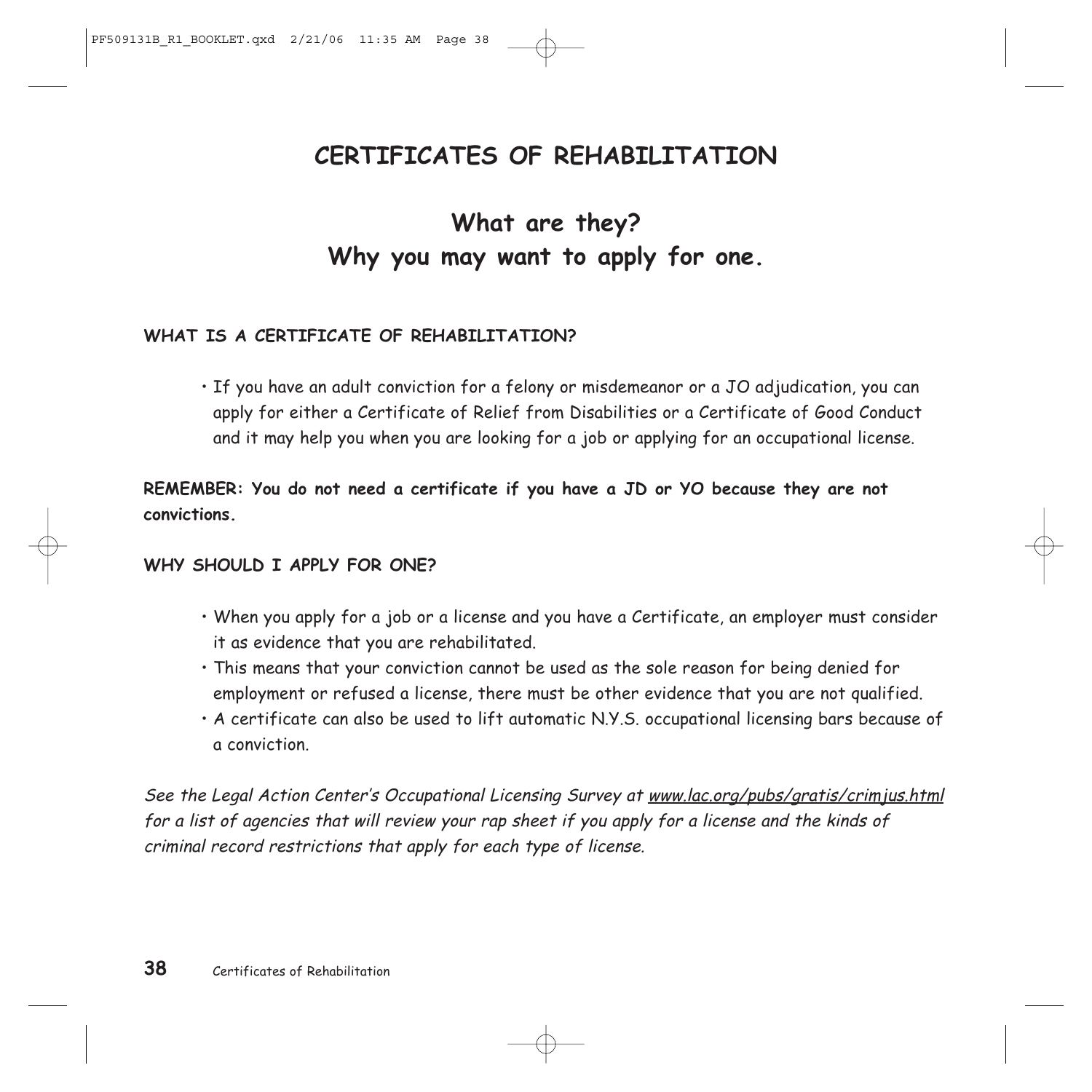### **WILL A CERTIFICATE COMPLETELY PROTECT ME FROM BEING DENIED A JOB OR LICENSE BECAUSE OF MY CRIMINAL RECORD?**



- Even with a certificate, the law permits an employer or licensing agency to refuse to hire or license you if your convictions are job-related.
- A certificate is not a pardon and does not erase your conviction.
- You still have to list your convictions on a job application if asked about them by an employer.
- Your convictions will remain on your rap sheet.

### **WHAT IS THE DIFFERENCE BETWEEN A CERTIFICATE OF RELIEF FROM DISABILITIES AND A CERTIFICATE OF GOOD CONDUCT?**

- The major difference is who is eligible to apply for each one.
- You should only apply for the certificate that you are eligible to apply for.
- Your criminal record will determine which certificate you can apply for, but also check and see the type of certificate the licensing agency requires. For example, to be licensed as a school bus driver you need a certificate of good conduct not a certificate of relief.

See Appendix #10 to determine which type of certificate you should apply for and how to apply.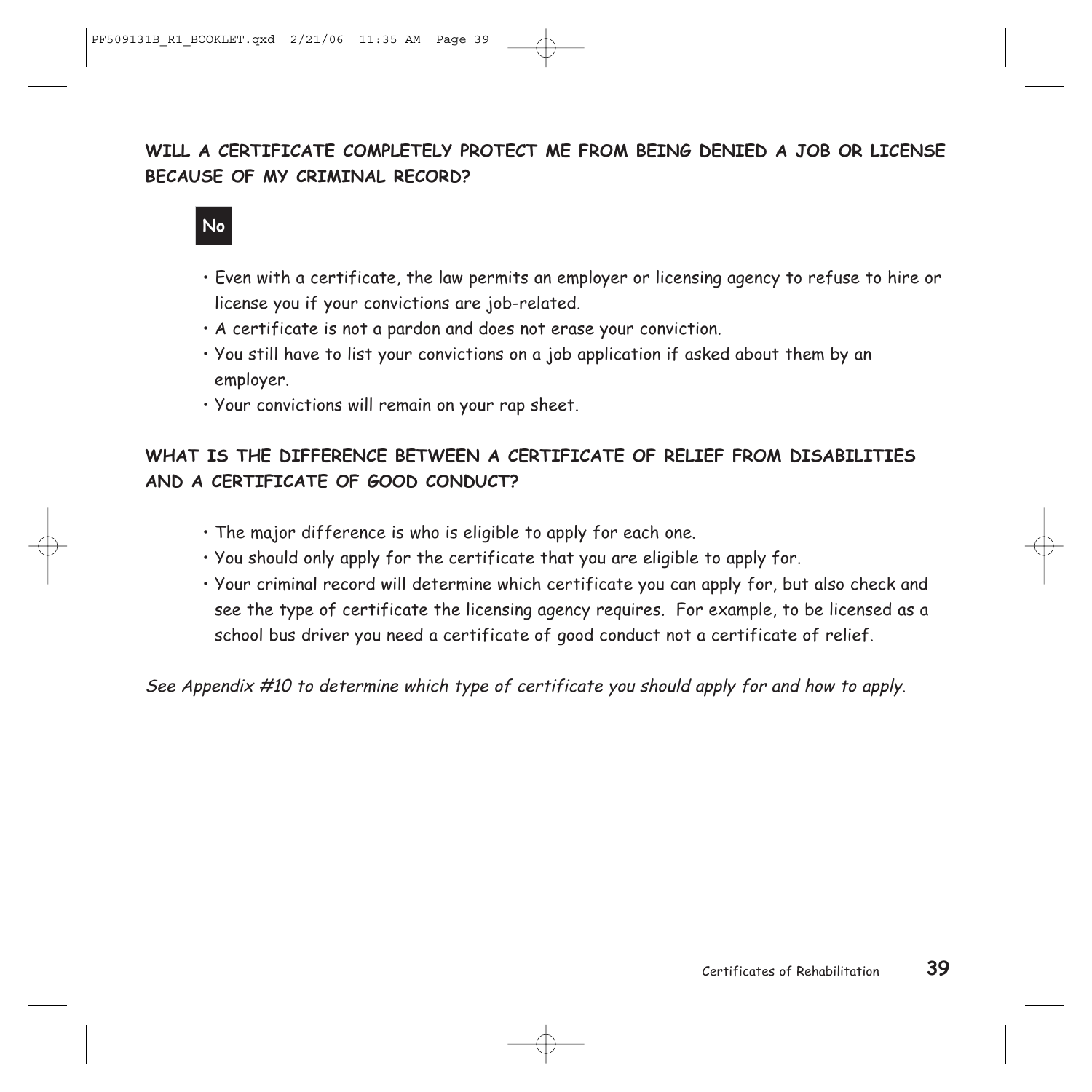

## **JOB INTERVIEWS AND APPLICATIONS**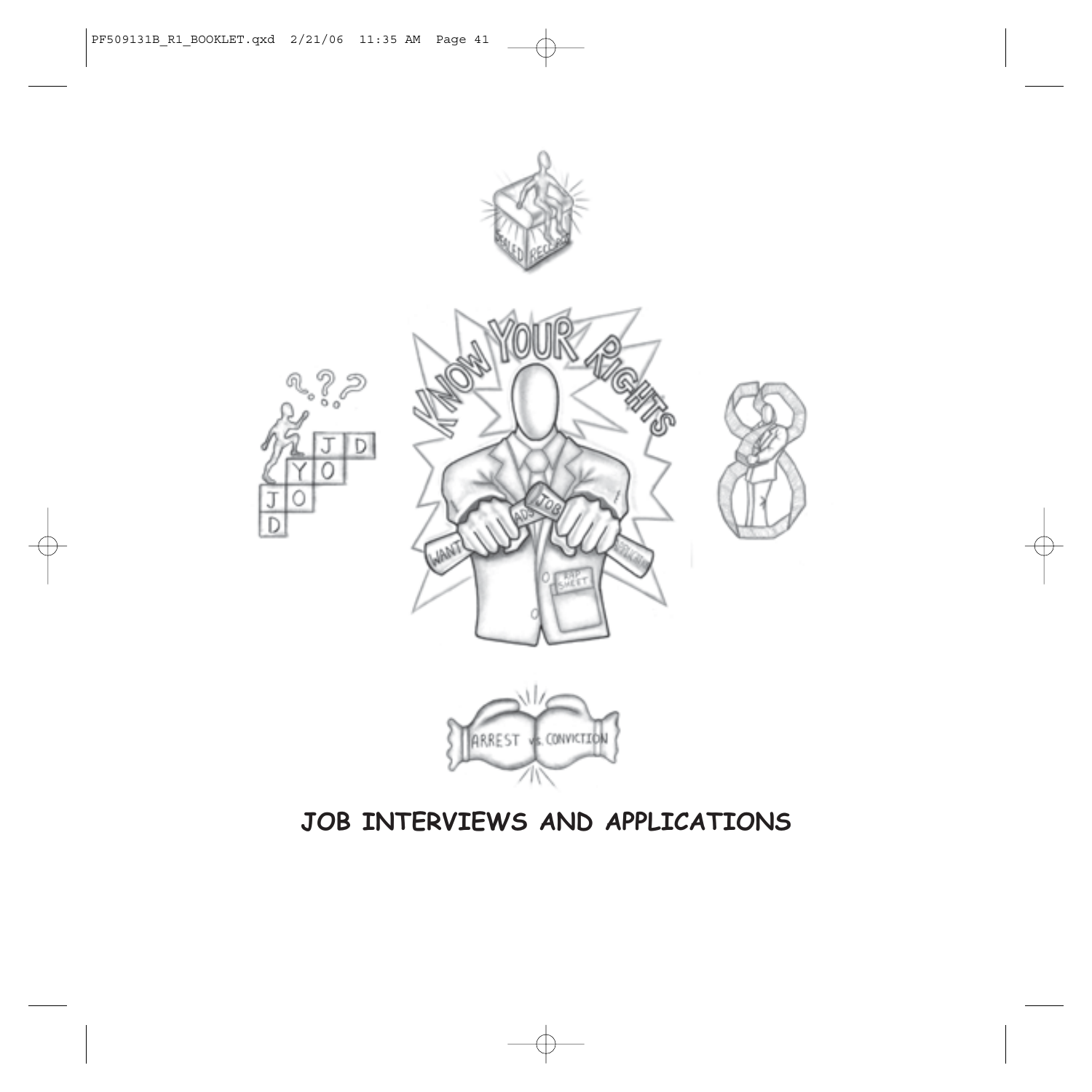## **JOB INTERVIEWS AND APPLICATIONS Sample questions and answers**

### **Overview**

**Most Important:** 

- **1. Only answer the question that is being asked. Be careful not to give more information than an employer asks or has a right to know.**
- **2. Since you may have to explain your cases in detail at an interview, make sure you review your record and understand the charges for which you were convicted or adjudicated.**
- **3. Do not forget to highlight your successes and accomplishments.**
- **4. Provide any evidence of rehabilitation.**
- **5. Take responsibility for mistakes made in the past.**
- **6. If an employer asks about your convictions, NEVER LIE ABOUT YOUR CRIMINAL RECORD.**

#### **WHY?**

- **If you do not tell the truth to an employer about your convictions, he or she can use that reason alone not to hire you or fire you once the lie is revealed.**
- **If you do tell the truth, an employer can only use your conviction as one factor in determining whether to hire you.**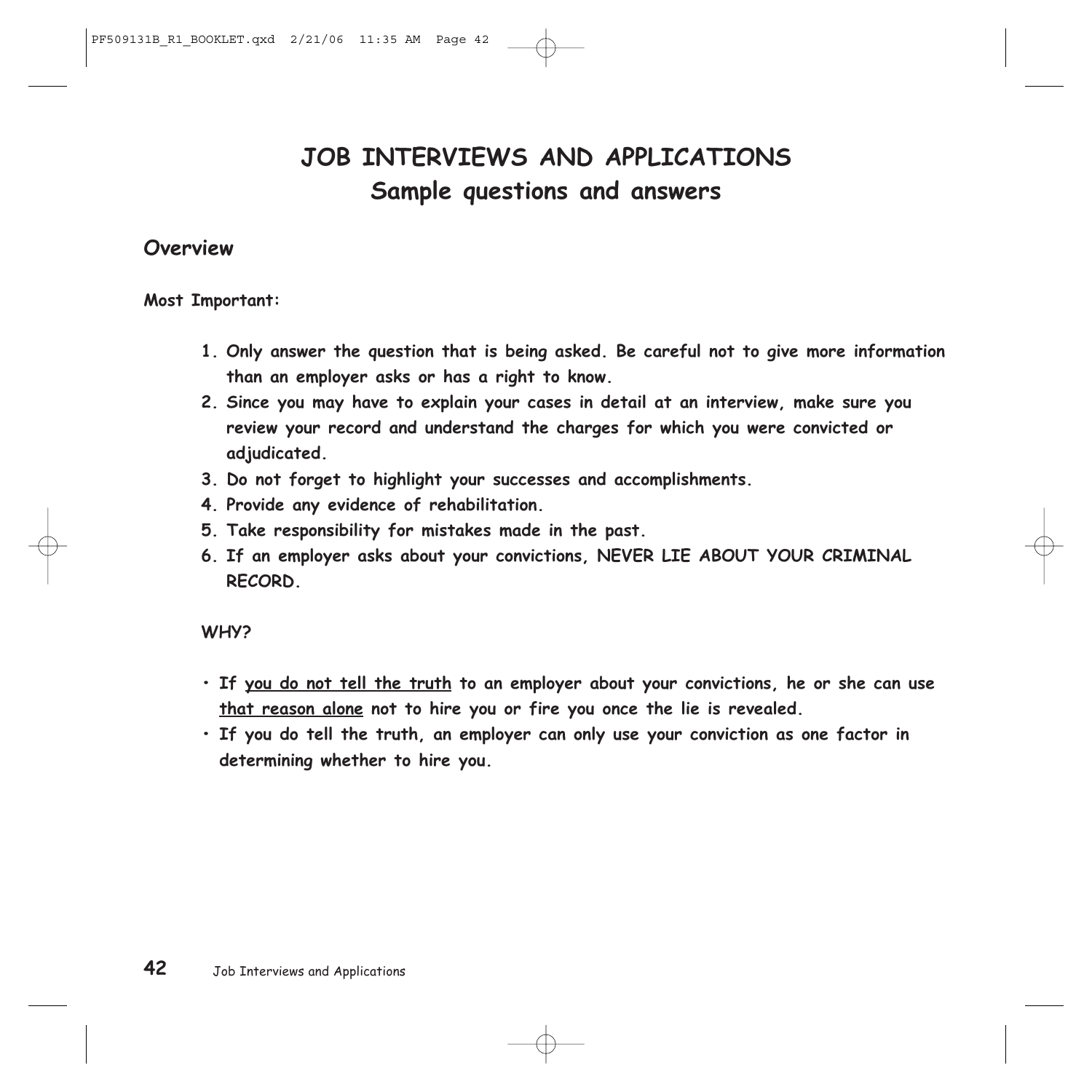## **Sample Questions and Answers on Job Applications**

### **Q. HAVE YOU EVER BEEN CONVICTED?**

**A. Yes**

• If you have been convicted of a felony, misdemeanor, offense/violation, even if your offense/violation is sealed, or if you have a JO adjudication.

- **A. No**
- If you have a JD or YO adjudication.

### **Q. HAVE YOU EVER BEEN CONVICTED OF A CRIME?**

**A. Yes**

• If you have been convicted of a felony, misdemeanor or have a JO adjudication.

## **A. No**

- If you have been convicted of an offense/violation.
- If you have a JD or YO adjudication.

**Q. HAVE YOU EVER BEEN CONVICTED OF A CRIME OR OFFENSE OF THE LAW? IF SO, EXPLAIN.**

## **A**. **Yes**

• If you have a conviction for a felony, misdemeanor, or offense/violation, even if the violation is sealed, or if you have a JO adjudication.

## **A. No**

If you have a JD or a YO adjudication.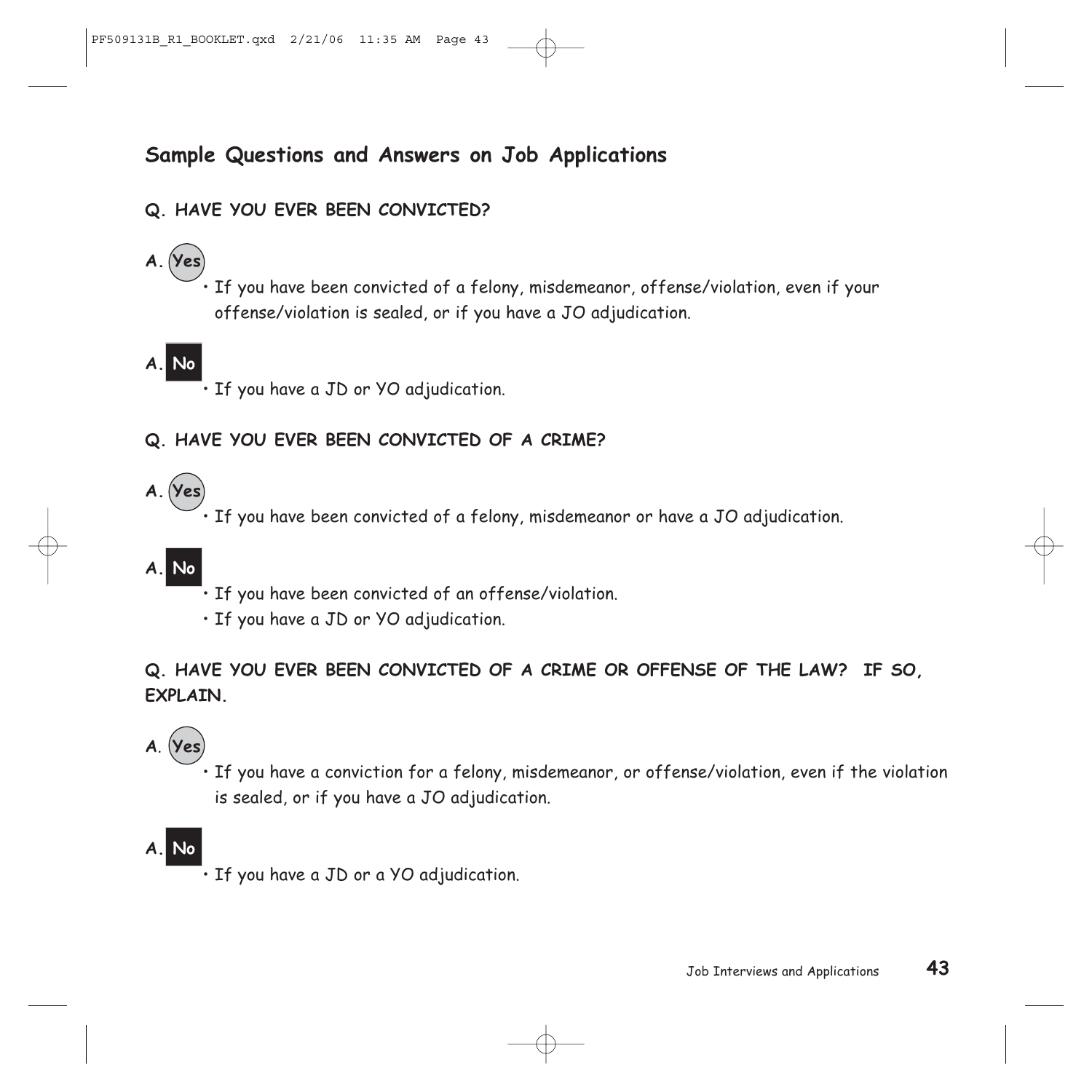## **Q. HAVE YOU EVER PLED GUILTY OR BEEN FOUND GUILTY OF A CRIME OR AN OFFENSE? IF SO, EXPLAIN.**

## **A. Yes**

If you have pled quilty or have been found quilty of a felony, misdemeanor, or offense/violation.

• Even if your violation is sealed, you must answer yes.

## **A**. **No**

If you have a JD or YO.

## **Q. HAVE YOU EVER BEEN ARRESTED? IF SO, EXPLAIN.**

## **A. (Yes)**

• If you have arrests that led to a conviction for a felony, misdemeanor or offense/violation, or if you have a JO adjudication.

## **A. No**

- If you only have arrests that did not lead to conviction.
- If you have a JD or YO adjudication, which by law are not considered convictions.

## **Q. HAVE YOU EVER BEEN CHARGED WITH A CRIME? IF SO, EXPLAIN.**

## **A. Yes**

• If you have arrests that led to a conviction for a misdemeanor, felony or offense/violation, or if you have a JO adjudication.

## **A. No**

- If you only have arrests that did not lead to a criminal conviction.
- If you have a JD or YO adjudication, which by law are not considered convictions.
- If you were only convicted of an offense/violation because they are not crimes.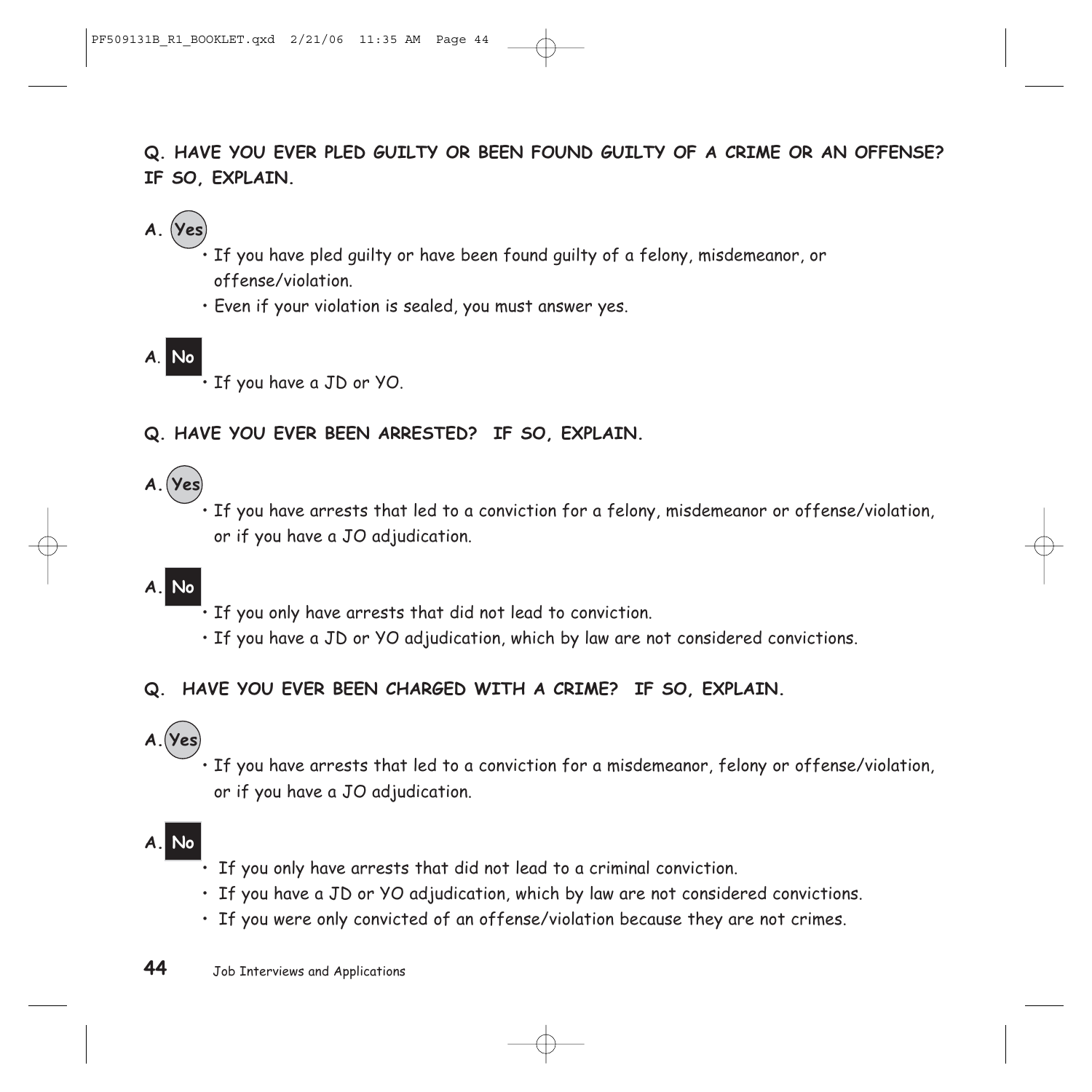### **HAVE YOU EVER BEEN CONVICTED OF A CRIME IN THE PAST SEVEN YEARS?**

**A**. **Yes**

 $\stackrel{\sim}{\cdot}$  If you have been convicted of a felony, misdemeanor, or JO during the past seven years.

## **A. No**

- If your conviction for a felony or misdemeanor is more than seven years old.
- If you have a JD or YO adjudication.
- If you have been convicted of an offense/violation.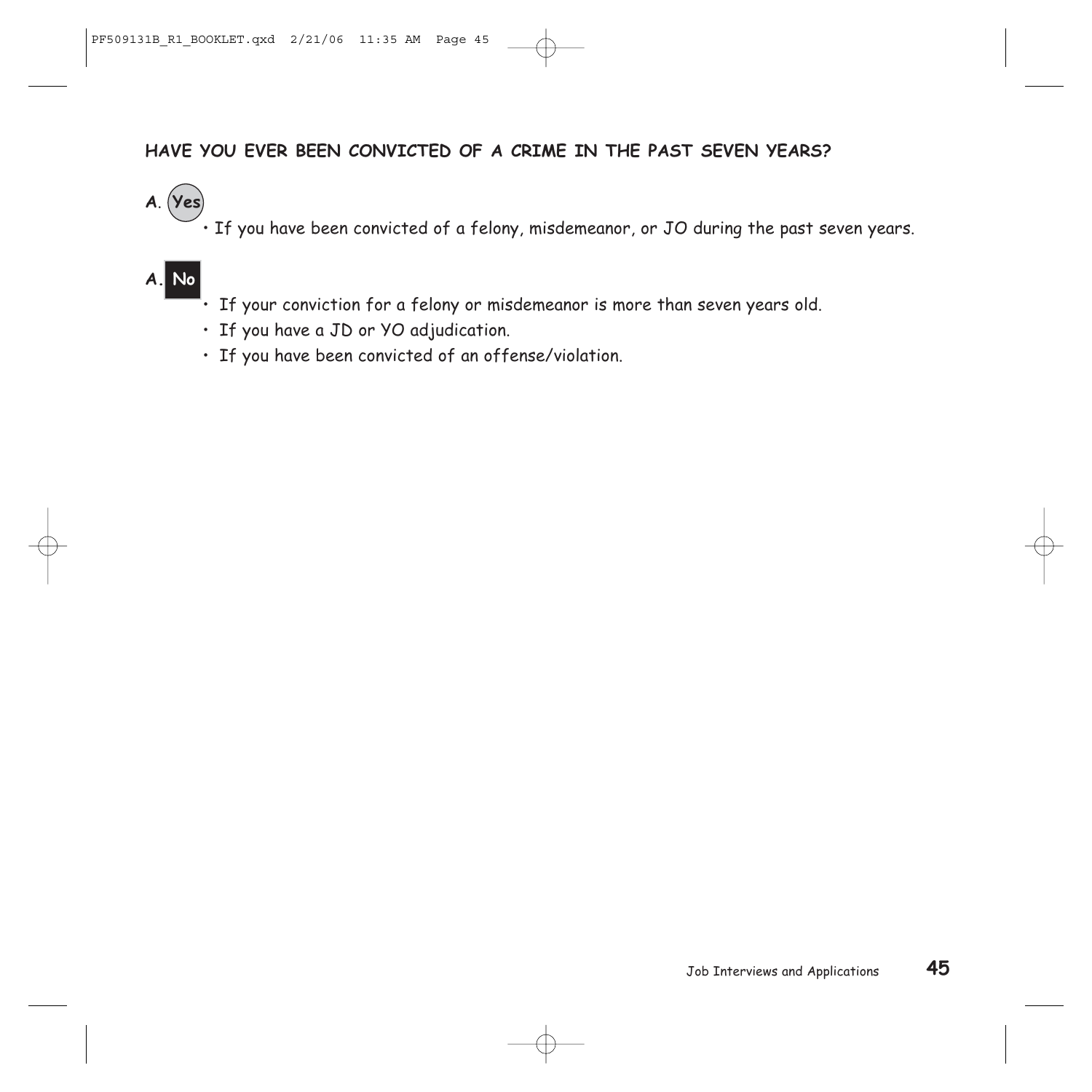## **GLOSSARY**

- **Adjudication: A formal finding issued by the court after a hearing. Juvenile delinquencies and youthful offender findings are considered adjudications. Adjudications are not convictions.**
- **Arrest: Being detained, processed and charged of committing an offense or crime. Depending on your age and the severity of the crime, fingerprints and photos are often taken which will generate a criminal record entry at the Division of Criminal Justice Services.**

**Conviction: A finding of guilt or plea of guilt for a crime or offense.**

**Crime: A felony or misdemeanor offense.**

**Disposition: The final decision or outcome of a case that has been filed in a court against a defendant.** 

**Division of Criminal Located in Albany, this is the state agency that maintains a complete Justice Services: history of New York State criminal justice information.**

- **Felony: Crimes punishable by one year or more of incarceration or no less than five years of probation. A felony is never sealed and will always appear on a rap sheet requested by an employer.**
- **Juvenile Delinquent: A youth between the ages of 7 and 16 who commits an act that would otherwise be considered a crime if committed by an adult. These cases are only heard in Family Court. A juvenile delinquency is not considered a conviction and should not appear on a rap sheet requested by an employer.**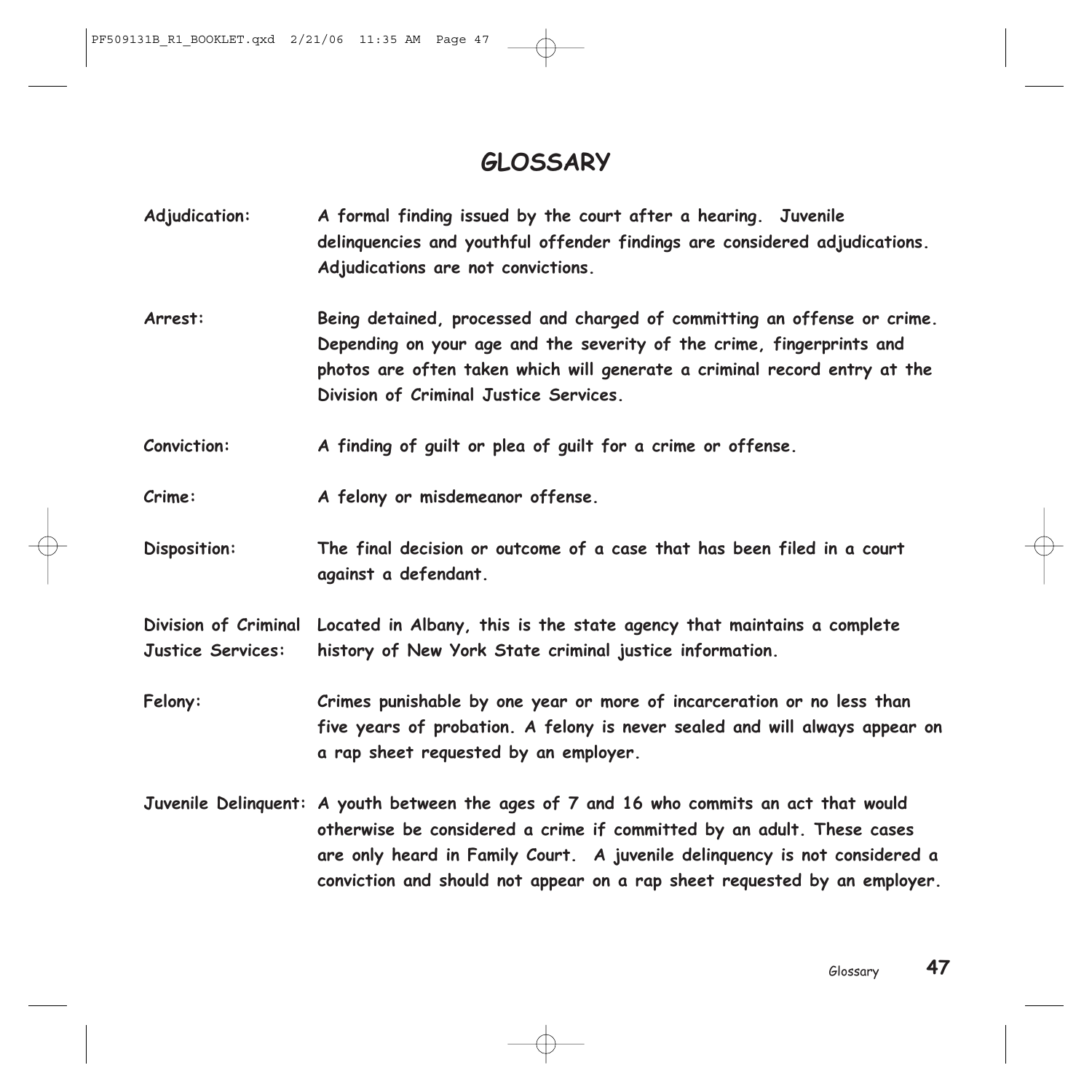- **Juvenile Offender: A youth aged 13, 14 or 15, who is charged with committing certain serious criminal acts. These children may be prosecuted as adults and if convicted the record(s) will appear on a rap sheet requested by an employer and are treated the same as adult convictions for employment purposes.**
- **Misdemeanor: Crimes punishable by less than one year of incarceration or by no more than three years probation. A misdemeanor is never sealed and will appear on a rap sheet requested by an employer.**
- **Violation: An offense punishable by usually no more than thirty days, a fine, and/or a conditional/unconditional discharge. It is not considered a crime, but is rather a non-criminal conviction. A violation is usually sealed at the Division of Criminal Justice Services and not available to an employer. However, sealed violations are available to employers through the Office of Court Administration.**
- **Youthful Offender: A special status granted by a judge to a young person, at least 16 years of age but less then 19, who would otherwise be charged as an adult, or a youth 13, 15 or 15, charged as a juvenile offender. Youthful offender adjudications are not considered convictions.**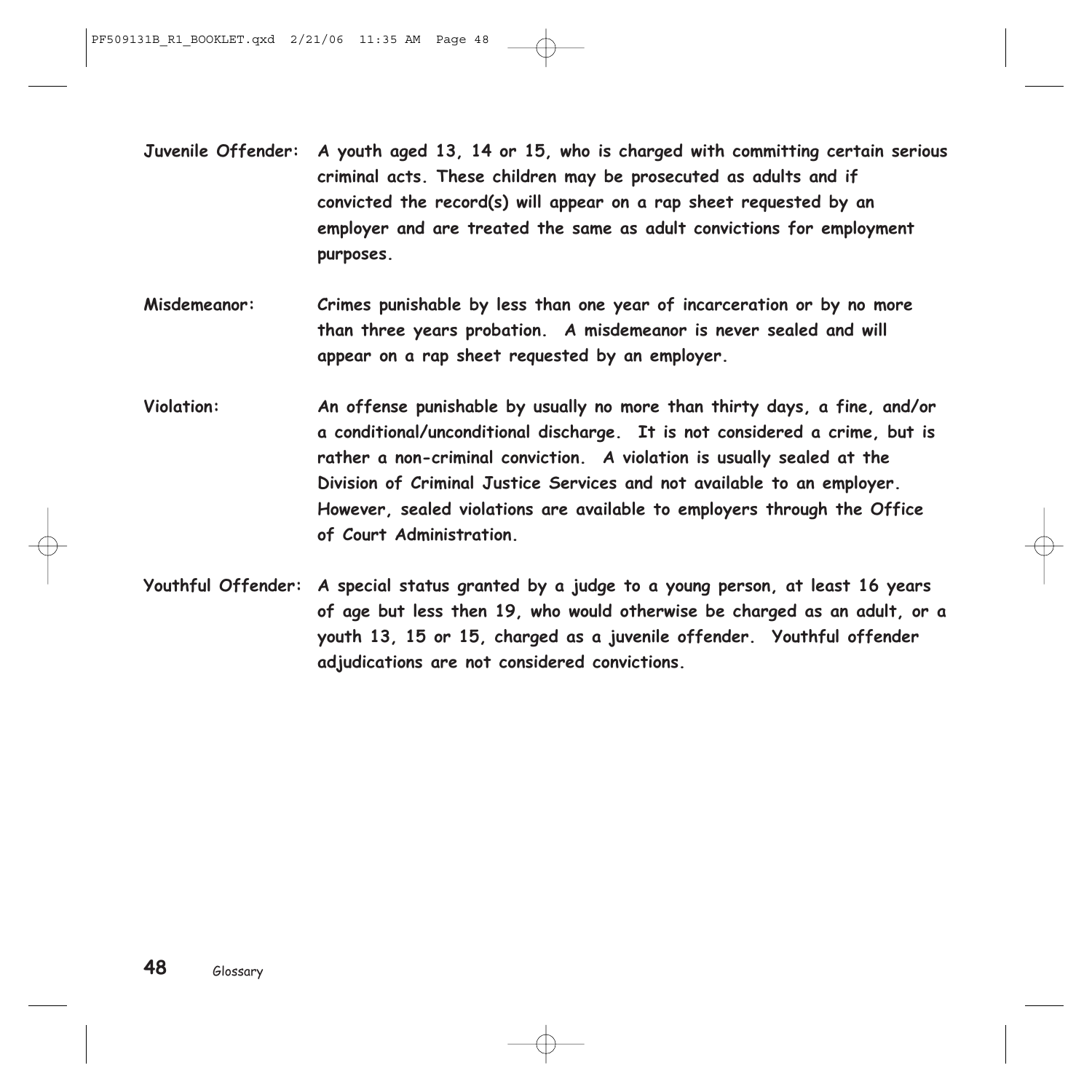## **APPENDICES**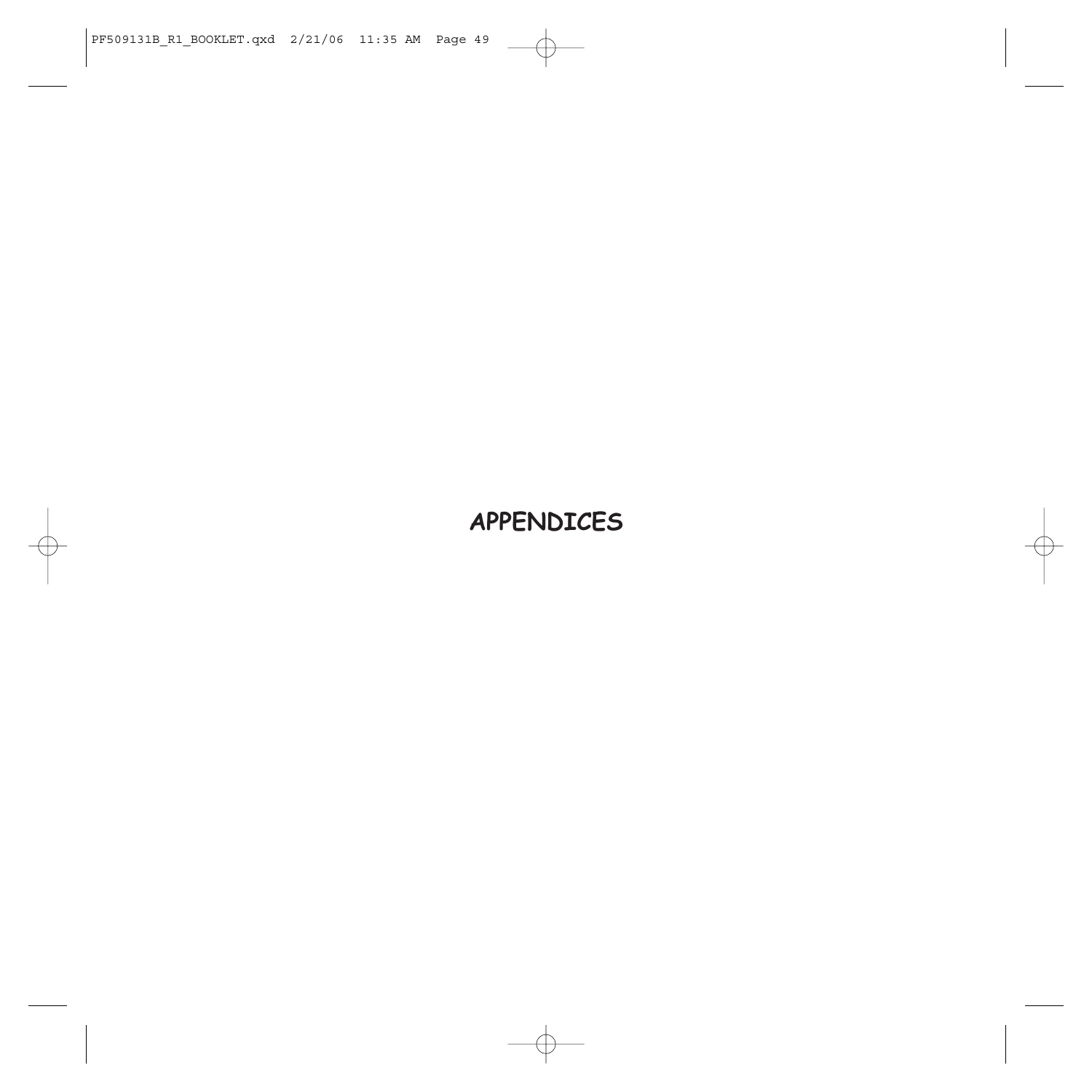## **APPENDIX #1:**

### **Factors an Employer Must Consider to Determine if Your Conviction History is Job Related**

Article 23-A of the New York State Correction Law states that an employer must consider the following factors to determine if your conviction history is job-related:

- 1. The seriousness of the offense.
- 2. The amount of time that has passed since your criminal offense took place.
- 3. Your age at the time of the criminal offense.
- 4. The specific duties and responsibilities related to the job or license you are applying for.
- 5. Whether the criminal offense you were convicted of will affect your ability to perform any of the duties or responsibilities of your job.
- 6. Any information you can provide to show rehabilitation or good conduct.
- 7. The public policy of New York State to encourage the employment of people with conviction records.
- 8. The legitimate interest of the employer in protecting the property, safety and welfare of specific individuals or the general public.

### **TIP:**

- Within 30 days of your request you are entitled to a written statement as to why you were turned down by an employer or licensing agency.
- If an employer used a consumer reporting agency to perform your background check you are also entitled to a copy of that report.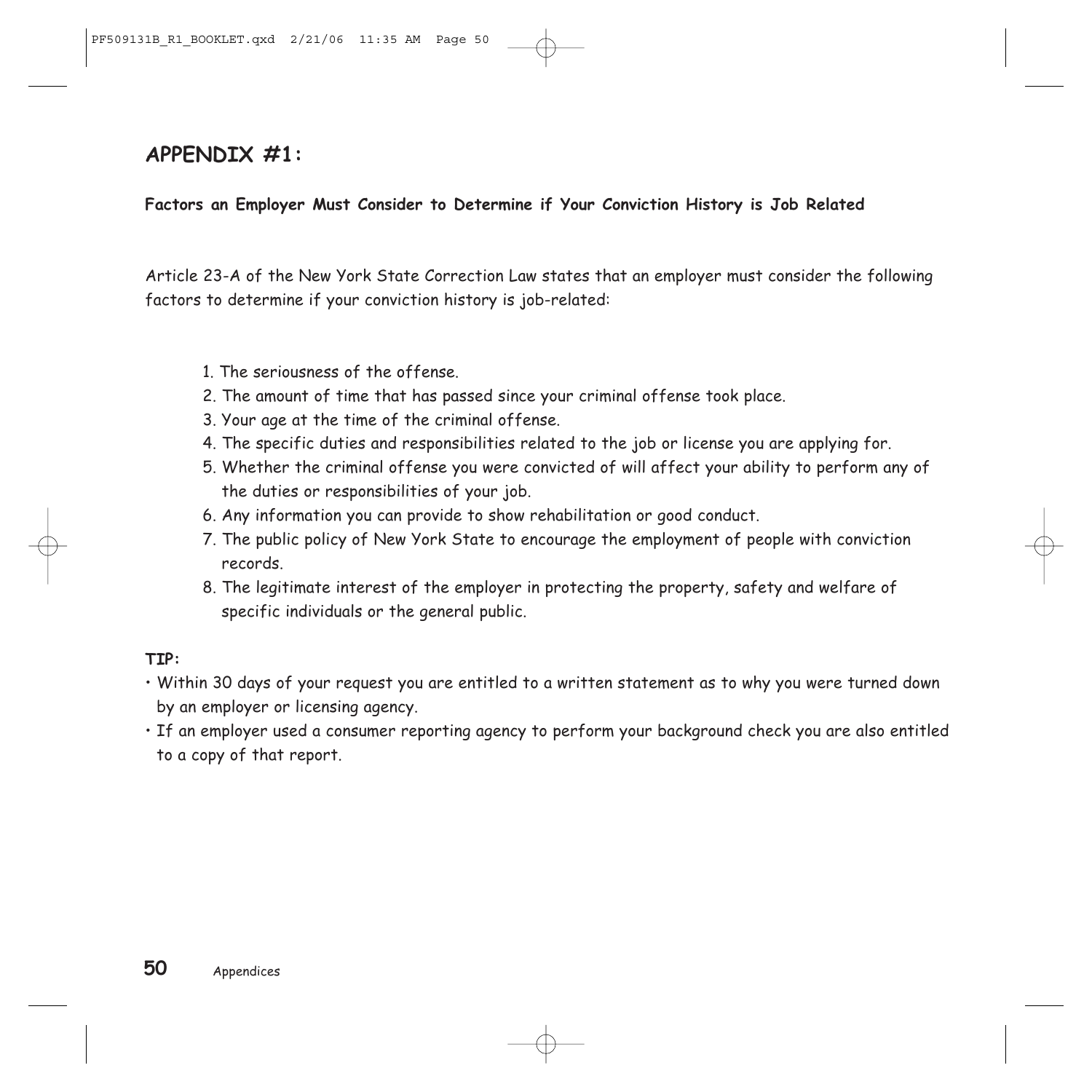## **APPENDIX #2:**

**Violations and Traffic Infractions that Can Be Sealed Under §160.55 of the New York State Criminal Procedure Law (CPL)**

#### **Name in Alphabetical Order**

|                                                                 | CPL S  |
|-----------------------------------------------------------------|--------|
| Appearance in Public Under the Influence                        |        |
| of Narcotics or Drugs other than Alcohol                        | 240,40 |
| Criminal Solicitation in the Fifth Degree                       | 100.00 |
| Disorderly Conduct                                              | 240,20 |
| Exposure of a Person                                            | 245.01 |
| Failing to Respond to Appearance Ticket                         | 215.58 |
| Harassment in the Second Degree                                 | 240.26 |
| Hazing in the Second Degree                                     | 120.17 |
| Loitering *                                                     | 240.35 |
| <b>Offensive Exhibition</b>                                     | 245.05 |
| Promoting the Exposure of a Person                              | 245.02 |
| Trespass                                                        | 140.05 |
| Unlawfully Posting Advertisements                               | 145.30 |
| Unlawful Possession of Marijuana (less than 7/8 of an ounce) ** | 221,05 |

\* Loitering in a sexual deviant manner or loitering involving prostitution will not be sealed.

\*\* Conviction for possession of less than 7/8 of an ounce of marijuana may only be sealed after successful completion of a three-year waiting period.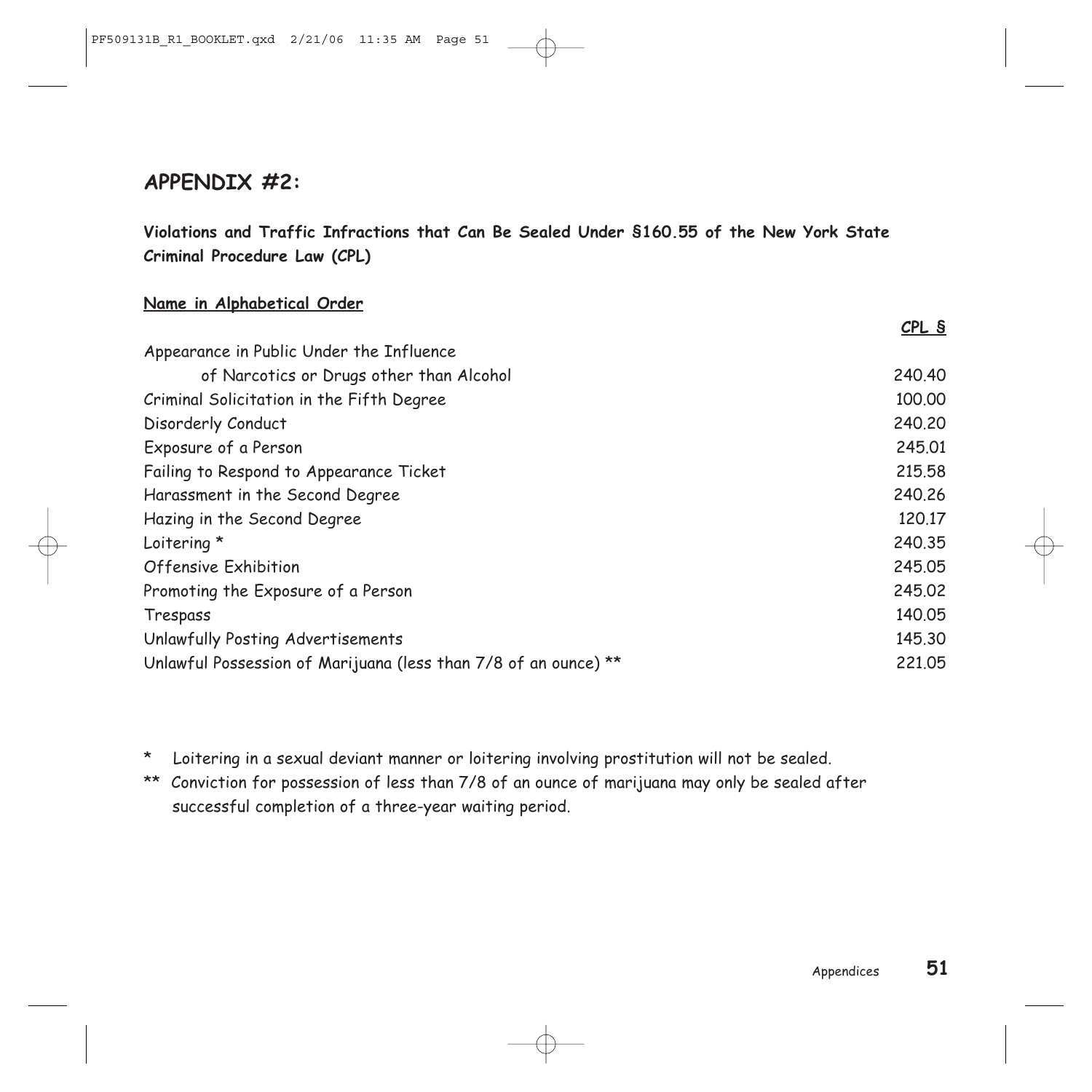## **APPENDIX #3**:

**Sample Letter to the Court Requesting Sealing of a Record** 

**• You can use this same letter for sealing of a juvenile delinquency addressed to the appropriate Family Court. Underlined portions should be replaced with your information.** 

Date:

Court Clerk's Office Kings County Criminal Court 120 Schermerhorn Street Brooklyn, NY 11201

Dear Clerk of the Court:

I was tried in the King's County Criminal Court of Brooklyn on May 8<sup>th</sup> 1995 under docket number P12-3577. I pled guilty to the charge of Trespass (PL140.05) and paid a fine of \$50.

I am contacting you now to request that the records of my violation conviction be sealed pursuant to Section 160.55 of the New York State Criminal Procedure Law. Please forward sealing orders to any agency that has a record of my arrest, including the Division of Criminal Justice Services, and the New York City Police Department 45.

In addition, please send me notification of the outcome of my sealing motion request. Thank you for your attention.

Sincerely, Name and Address

cc: Brooklyn District Attorney's Office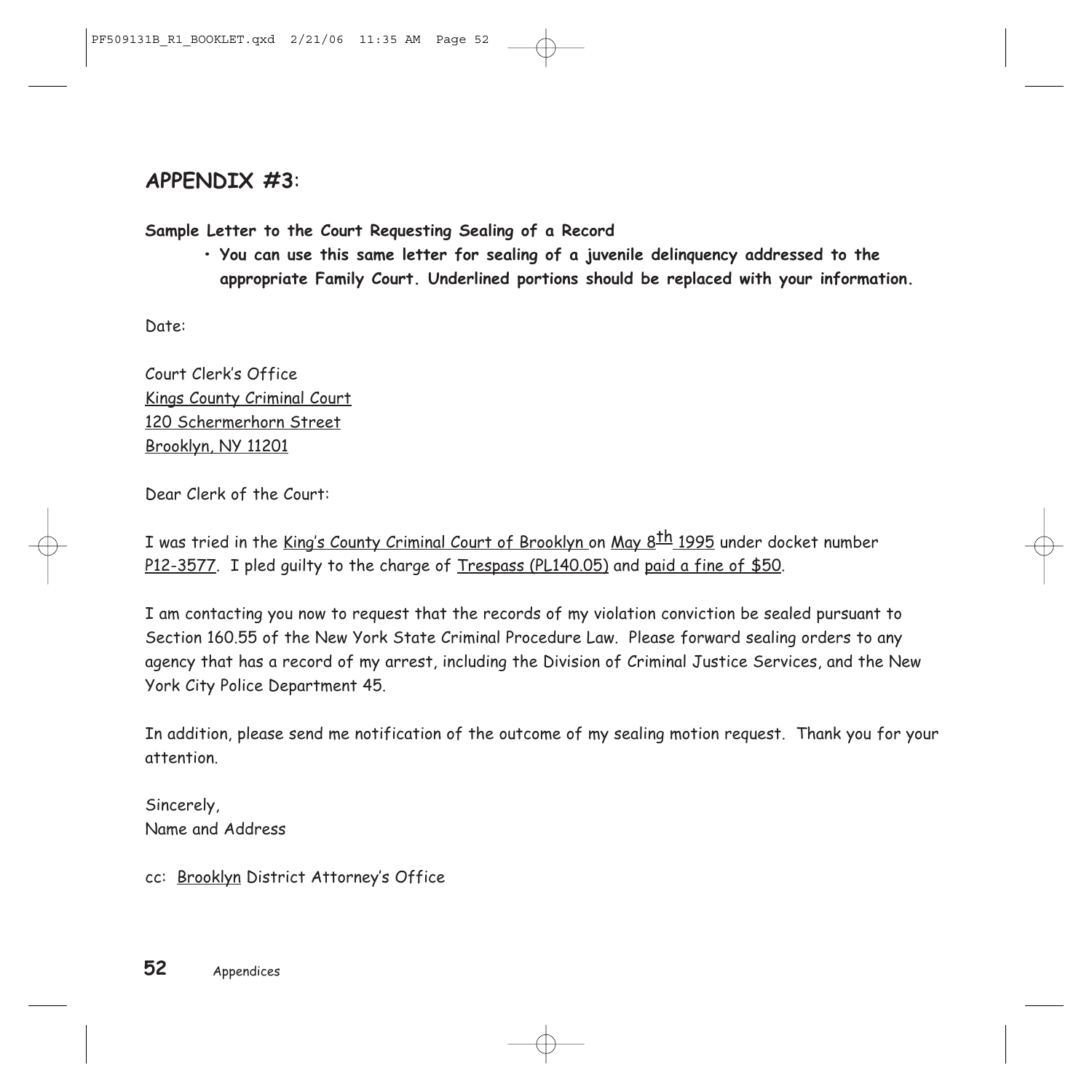## **APPENDIX #4:**

#### **Sample Letter to Request Corrections on Your Rap Sheet**

Date:

New York State Division of Criminal Justice Services Record Review Unit 4 Tower Place Albany, NY 12203-3764

Re: DCJS record of  $(your name)$  - NYSID #: \_\_\_\_\_\_

Dear Sir or Madam:

On May 8<sup>th</sup>, I reviewed a copy of my DCJS rap sheet and I discovered errors on my record and am writing to list the corrections that should be made. As required, I am enclosing certified disposition slips.

My challenges include:

- 1. My rap sheet reports that I was convicted of Burglary on 8/16/02. In fact I was adjudicated a youthful offender on this charge, as documented by the attached disposition slip, docket #Y00012. Please correct my record as soon as possible.
- 2. No disposition is reported from my 3/24/03 arrest. The attached court transcripts with docket #X3567 shows that all charges were dismissed following this arrest. Please add this information to your files.

Please inform me of the changes that you have made on my rap sheet.

Sincerely yours,

Name and Address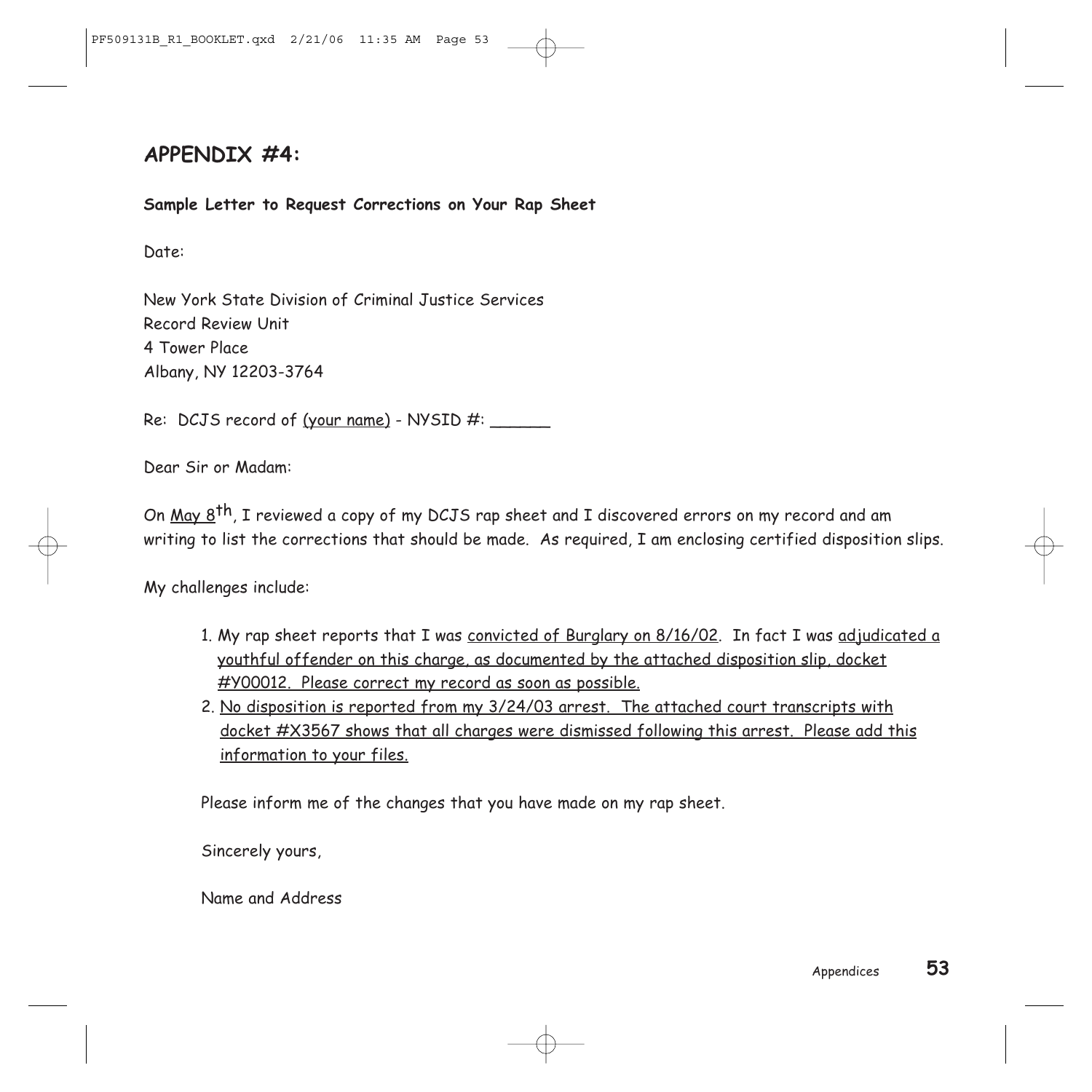## **APPENDIX #5:**

**Sample Letter to Employer Requesting a Copy of your Background Check and the Reason for Denial of Employment.** 

[Date]

[Sender's name] [Street Address] [Sender's City, State, Zip]

[Employer's Name] [Company Name] [Street Address] [City, State Zip Code]

To Whom It May Concern:

[insert name of company/firm/agency] denied me a job on [date] for the position of [title of position], and I am requesting that within 30 days you provide me with a written statement stating the reasons for such denial. I am entitled to this statement under Article 23-A of the New York State Correction Law because I have (a/some) criminal conviction(s). Section 754 of the Correction Law states:

> At the request of any person convicted of one or more criminal offenses who has been denied a license or employment, a public agency or private employer shall provide, within thirty days of a request, a written statement setting forth the reasons for such denial. Failure to provide a written statement may result in a complaint being filed with the NYS Division of Human Rights.

Also under federal law, if you used a consumer reporting agency background check to make your employment determination, I should have been given a copy and a reasonable amount of time to review the report before you denied my employment. 15.U.S.C. § 1681b(b)(3). Therefore, if you conducted a consumer agency background check, please enclose a copy with the letter requested above.

Thank you for your prompt attention to this matter.

Sincerely,

[Your Name]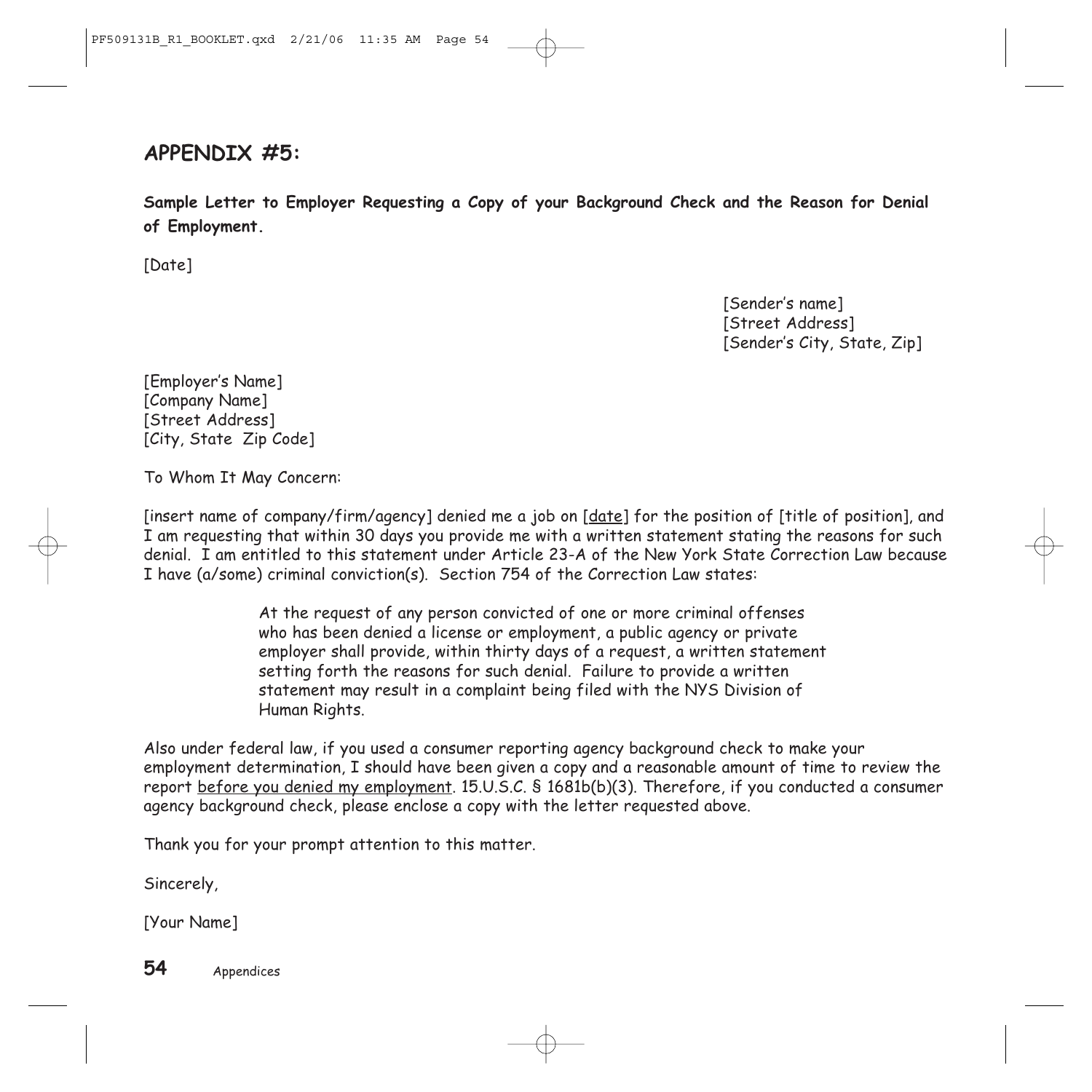## **APPENDIX #6:**

**Partial List of Employers Who by Law Can Obtain Your RAP Sheet from DCJS or the FBI as Part of the Hiring Process**

• Public Employers in New York State

Federal, state and local government agencies including:

- All Law Enforcement Agencies such as:
	- Police Department
	- Fire Department
	- Immigration
	- New York City Transit Authority
	- New York State Department of Correctional Services
	- Department of Sanitation
- School Districts
- U.S. Postal Service
- Child care agencies
- Financial institutions, such as banks and brokerage houses
- Home health care agencies
- Hospitals
- Museums
- Nursing homes or mental health facilities
- Schools and companies hiring school bus drivers and attendants
- Security guard companies

**REMEMBER:** Most employers do not have the right to see your DCJS rap sheet but can run your criminal background check through the Office of Court Administration or by running a credit report.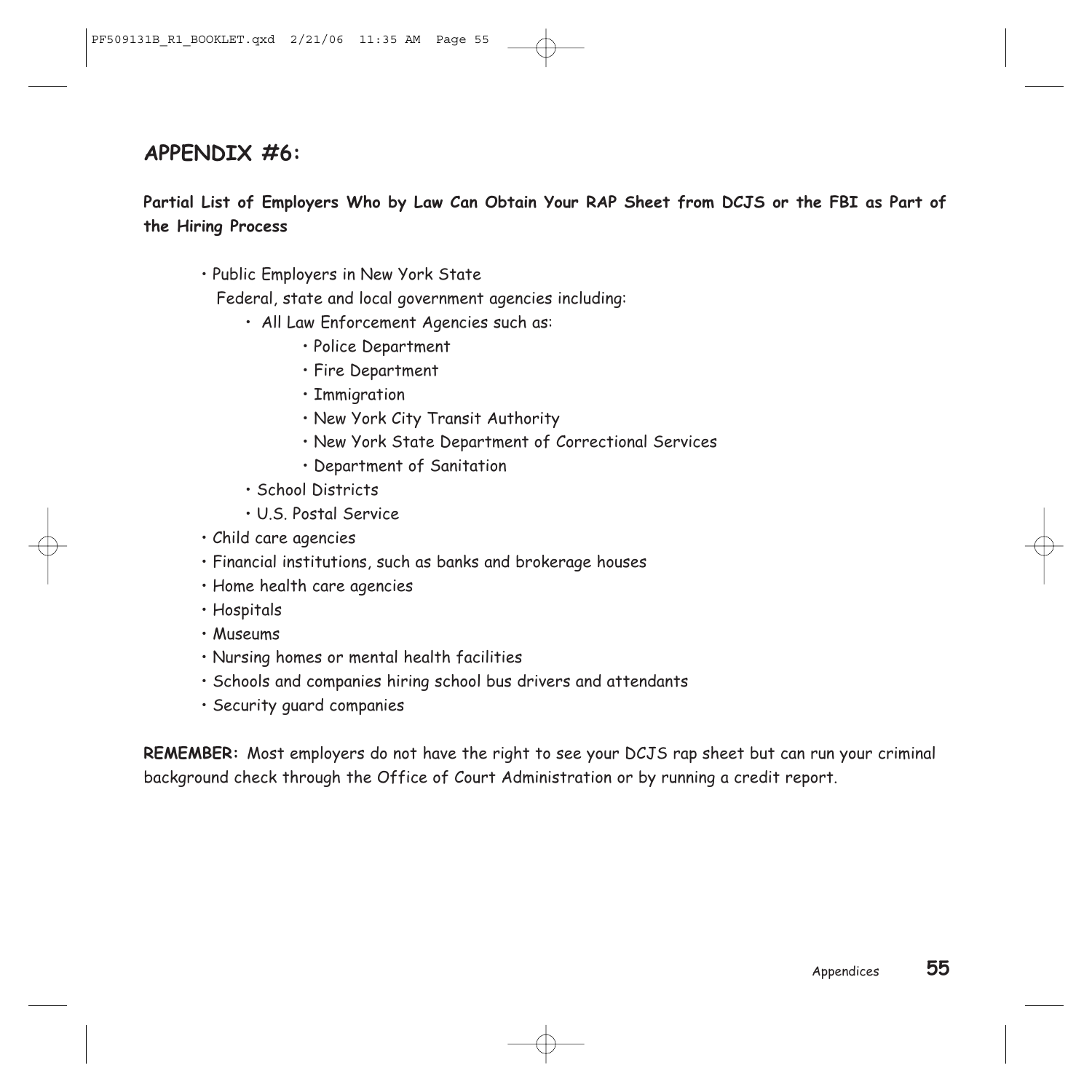## **APPENDIX #7:**

### **How to Obtain a Copy of your Criminal History from the Office of Court Administration**

Effective July 14, 2003, the Office of Court Administration (OCA) of the State of New York expanded its program of making criminal history records available to the general public. The fee is \$52.

**To request a copy of your criminal history records:**

**You can write to:**

NYS Office of Court Administration Office of Administrative Services Criminal History Record Search 25 Beaver Street (Room 840-Front Counter) New York, NY 10004 Telephone number: (212) 428-2810

You can request it online at: www.nycourts.gov/apps/chrs

**IMPORTANT:** If you find that this report has inaccurate results, you can call OCA Criminal History Search Unit at (212) 428-2943 between the hours of 10:00 am and 4:00 pm. The Legal Action Center may also be able to assist you with correcting inaccurate reporting. For assistance, please call LAC at (212) 243-1313.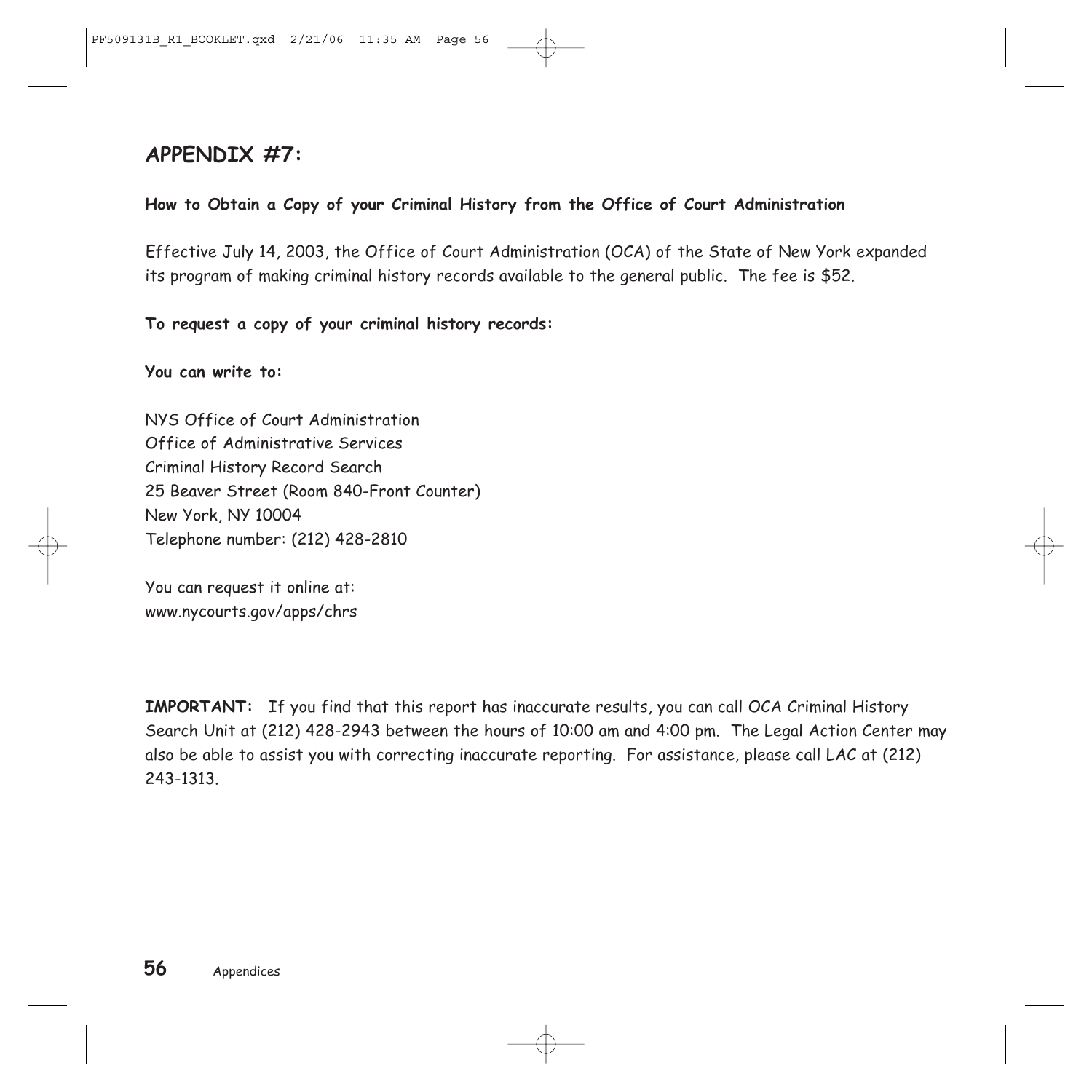## **APPENDIX #8:**

**Examples of RAP Sheet Requests** 

**If you Are Not Incarcerated or are Incarcerated for Less than 45 days**

**• Example # 1:**

If you need to have the fee waived because you are not working

Date\_\_\_\_\_\_\_\_\_\_\_\_

New York State Division of Criminal Justice Services Record Review Unit 4 Tower Place Albany, New York 12203-3762

Dear Sir or Madam:

This letter is being sent to request a copy of my criminal record and to confirm that even though I am not on public assistance, I am not employed and am indigent and cannot afford the \$50 fee to obtain my criminal record. Enclosed is my full set of fingerprints. My notarized signature is below. Thank you.

**Signature** Name Full Mailing Address Date of Birth

Sworn to me this day of\_\_\_\_\_\_\_\_\_ 200\_

\_\_\_\_\_\_\_\_\_\_\_\_\_\_\_\_\_\_\_\_\_

Notary Public \_\_\_\_\_\_\_\_\_\_\_\_\_\_\_\_\_\_\_\_\_\_\_\_\_\_\_\_\_\_\_\_\_\_\_\_\_\_\_\_\_\_\_\_\_\_\_\_\_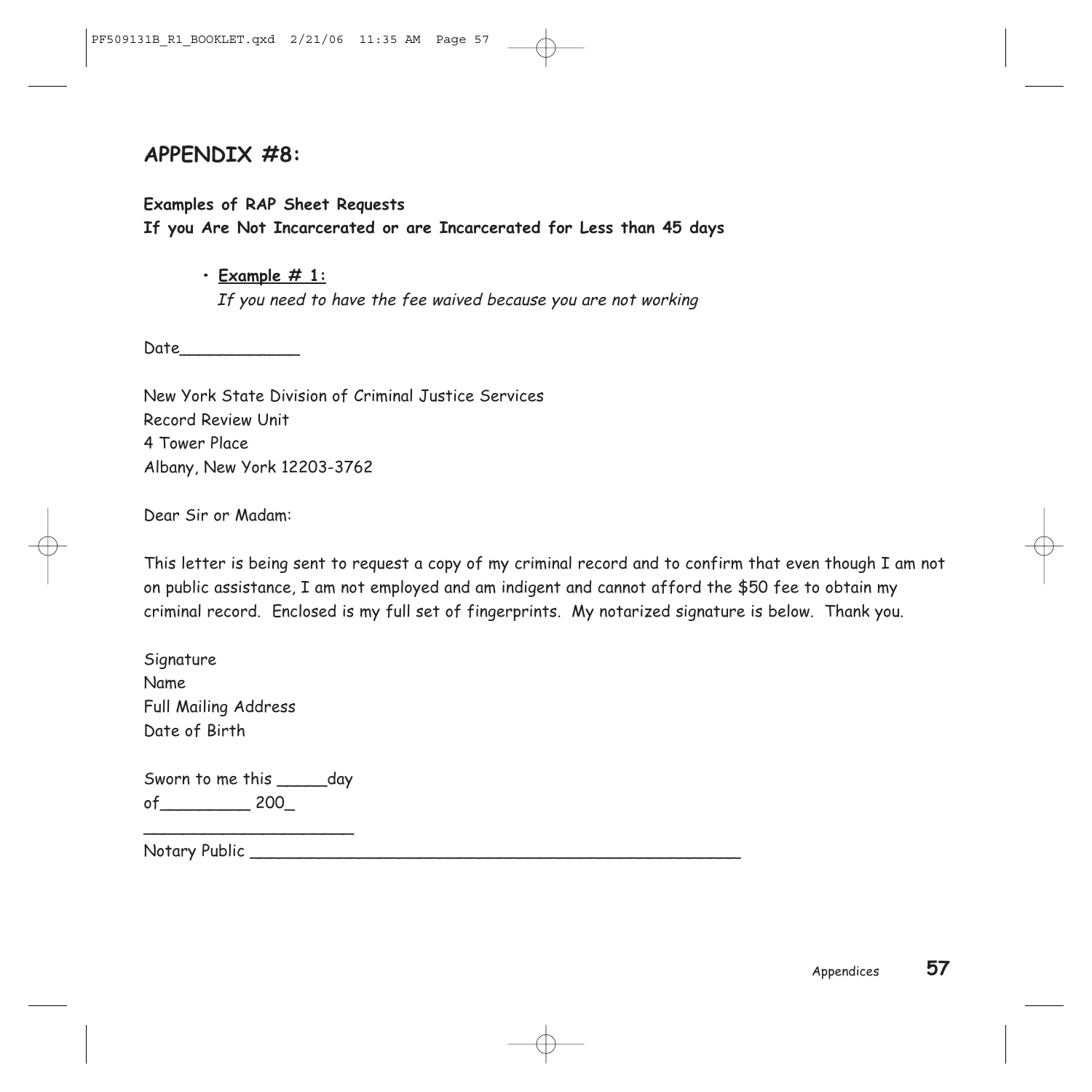### **• Example #2:**

If you need to have the fee waived because you are on public assistance, you will need to send some form of proof that you are on public assistance such as a copy of your Medicaid card.

New York State Division of Criminal Justice Services Record Review Unit 4 Tower Place Albany, New York 12203-3762

Dear Sir of Madam:

This letter is being sent to request a copy of my criminal record and to confirm that I am on public assistance and cannot afford the \$50 fee to obtain my criminal record. Enclosed please find a copy of my \_\_\_\_\_\_\_\_\_\_\_ as proof of my indigence. Also enclosed if a full set of fingerprints. Thank you.

Signature: Name: Full Mailing Address: Date of birth: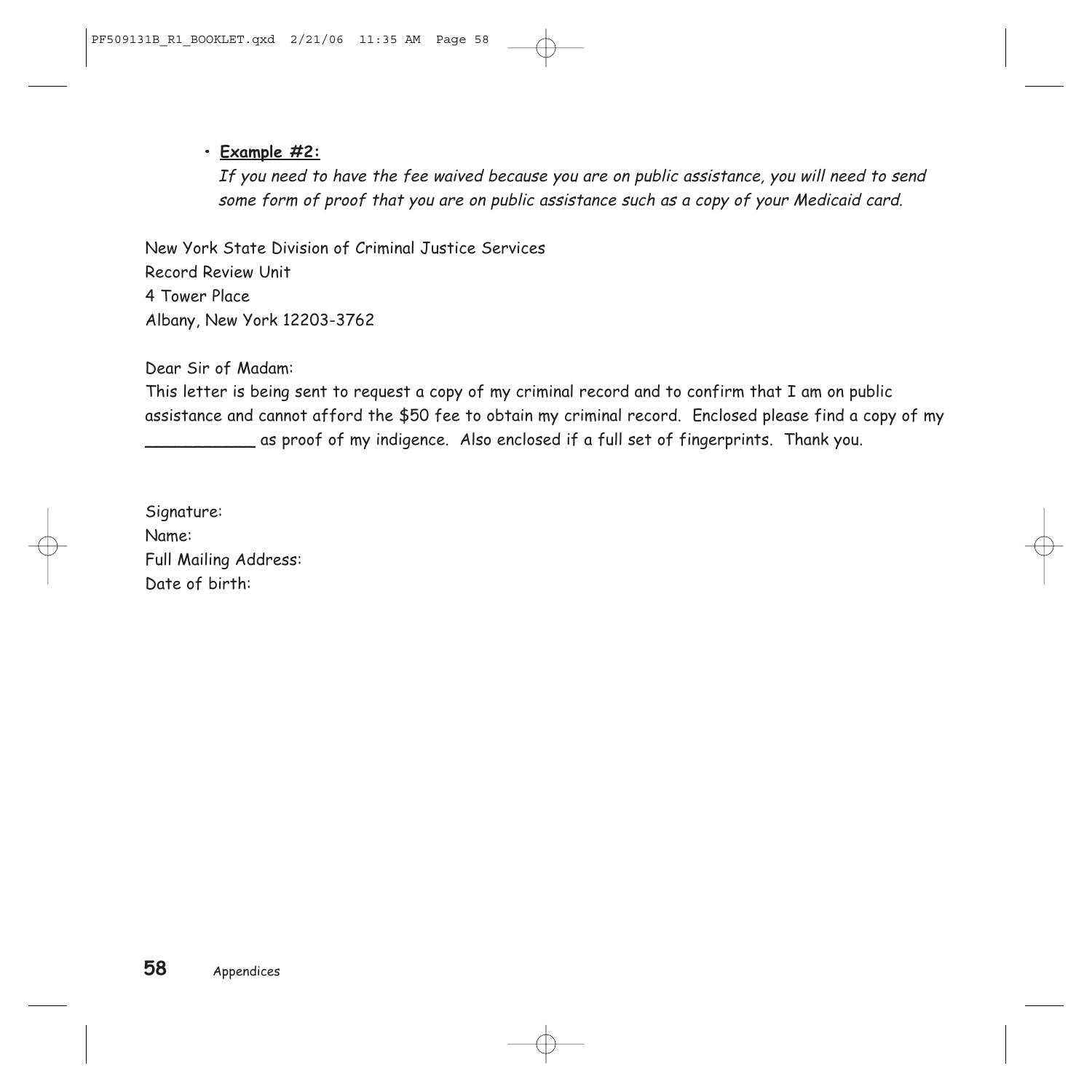### **• Example #3:**

If you are working, not on public assistance and do not need the fee waived

Date:\_\_\_\_\_\_\_\_\_\_\_\_\_\_\_

New York State Division of Criminal Justice Services Record Review Unit 4 Tower Place Albany, New York 12203-3762

Dear Sir of Madam:

I am requesting my criminal record. Enclosed please find the \$50 fee as well as a full set of my fingerprints. Thank you.

Signature: Name: Full Mailing Address: Date of birth: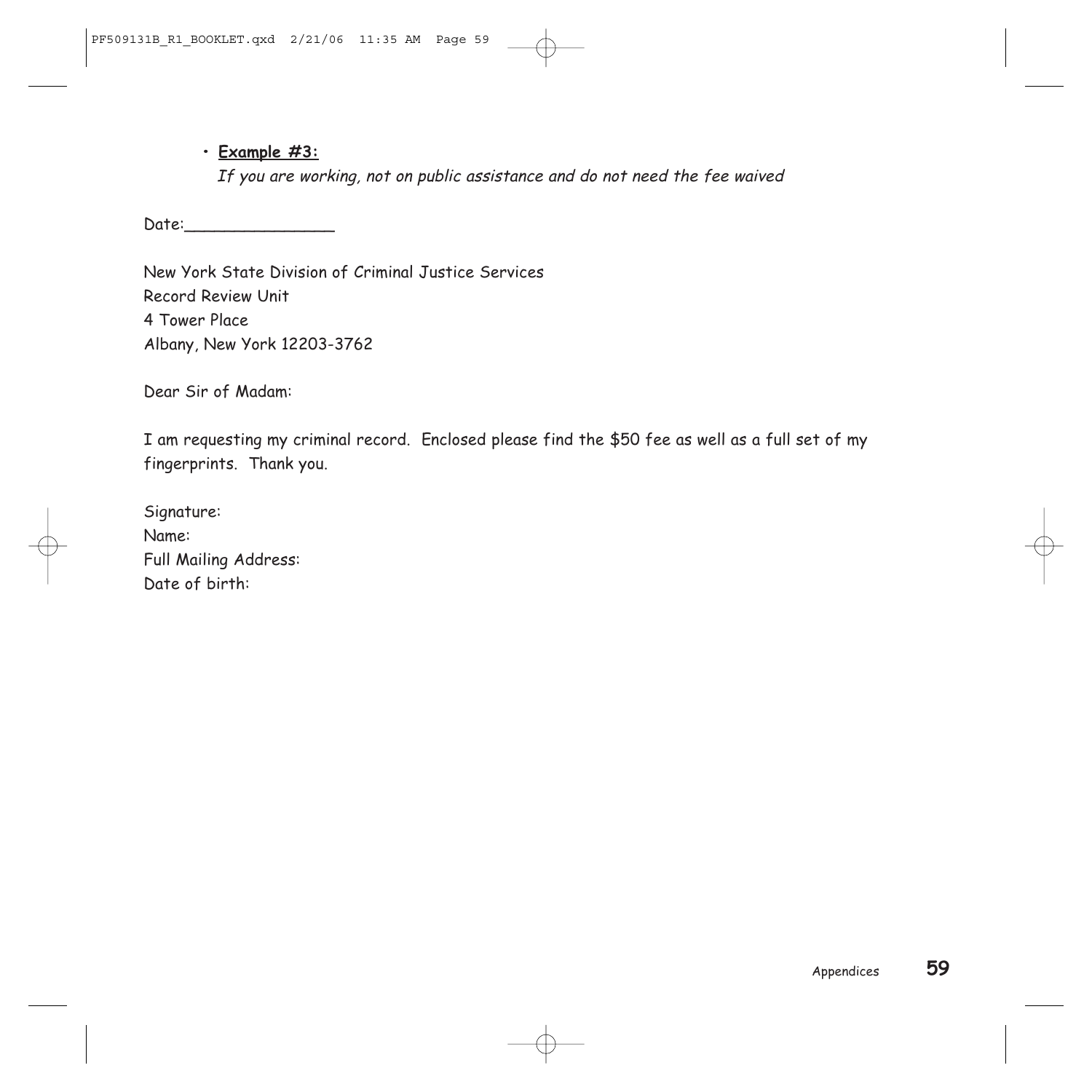## **APPENDIX #9:**

**Example of Rap Sheet Request If you Are Incarcerated in a State or Local Facility for More than 45 Days**

Date:

New York State Division of Criminal Justice Services Record Review Unit 4 Tower Place Albany, NY 12203-3702

Dear Sir/Madam:

I am currently incarcerated in a correctional facility, and I am writing to request a copy of my DCJS criminal history record ("rap sheet").

The following information should assist you in locating my file:

| Institutional $#$ : (if you are in a local facility) $\_\_$ |
|-------------------------------------------------------------|
| Din#: (if you are in a state facility) _______              |
|                                                             |

Please process my request at your earliest convenience.

Thank you for your attention.

Sincerely,

| Signature_ |  |
|------------|--|
| Name       |  |

Full Mailing Address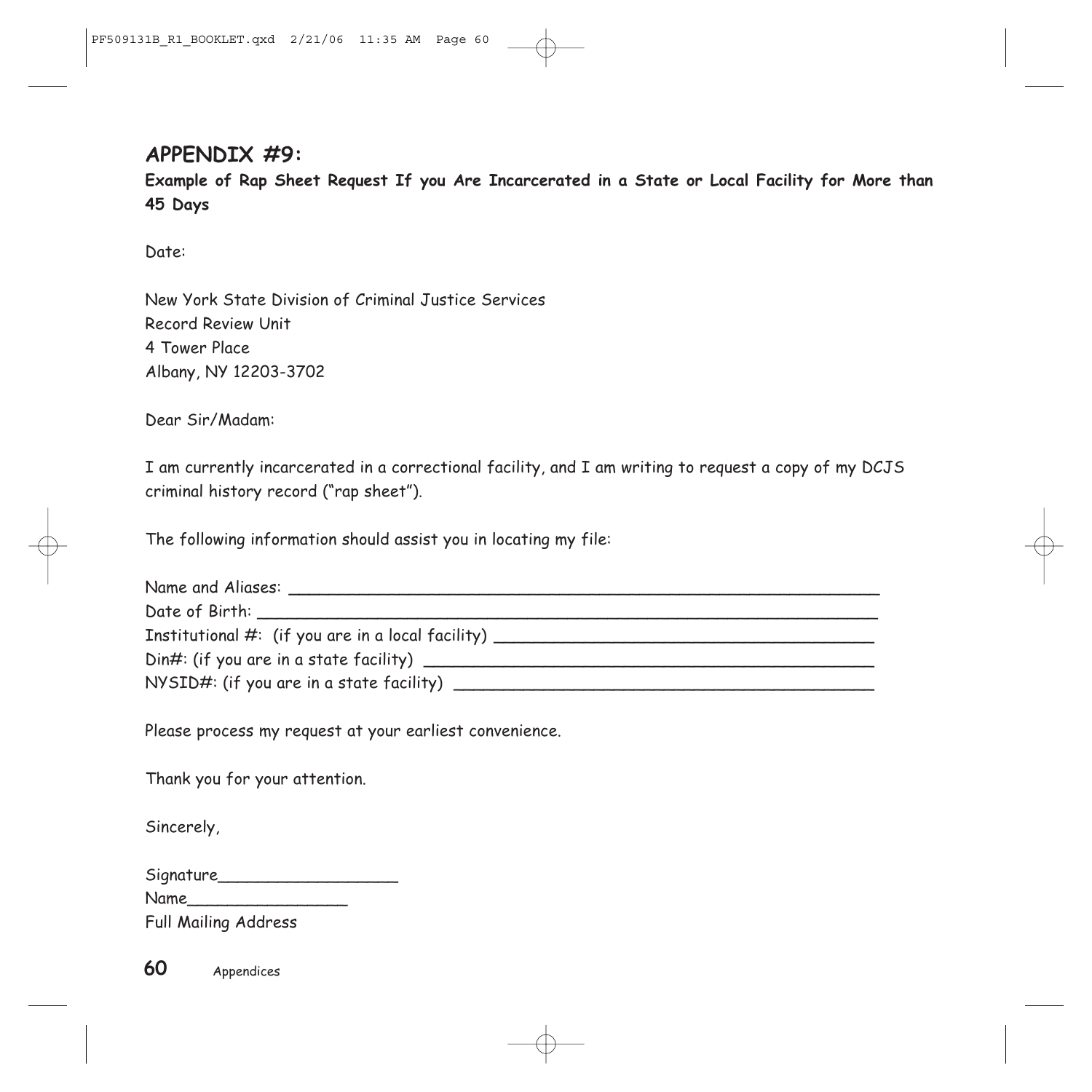## **APPENDIX #10:**

### **CERTIFICATES OF REHABILITATION Eligibility and How to Apply**

### **Eligibility**

### **Certificate of Relief from Disabilities**

You are eligible to apply for this Certificate if:

- **You have been convicted of** no more than one felony, or JO and/or any number of misdemeanors. When counting your felonies you must include any federal or out-of-state convictions.
- You have federal or out-of-state convictions you must be a resident of New York State at the time you apply for a Certificate of Relief.

#### **Certificate of Good Conduct**

You are eligible to apply for this Certificate if:

- If you have been convicted of two or more felonies and any number of misdemeanors. When counting your felonies you must include any federal or out-of-state convictions.
- When the mandatory waiting period has passed.
- The mandatory waiting period will begin from either: the date of payment of any fines or restitution; date of release from prison to parole supervision; or suspension, commutation or termination of a sentence.
- Length of waiting periods:
	- Class A or B Felony: 5 years
	- Class C, D, or E Felony: 3 years
	- Misdemeanor: 1 year

#### **2. Remember:**

• You DO NOT NEED TO APPLY for a Certificate of Rehabilitation if you have a youthful offender or juvenile delinquency adjudication because they are not considered convictions.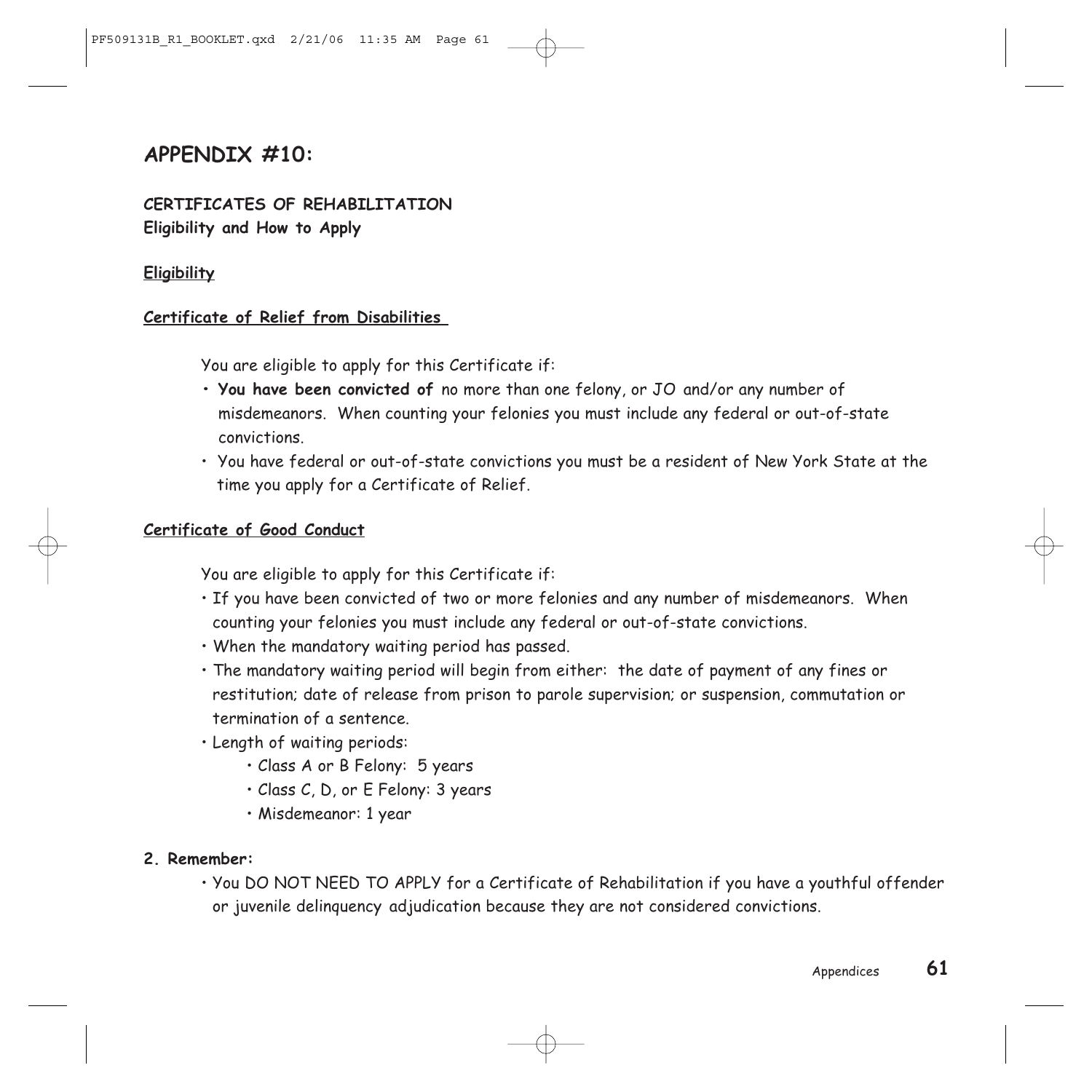#### **How to Apply**

#### **Certificate of Relief from Disabilities**

- **1. Things to know before you apply:**
	- Every court sets up its own procedures, so you should contact the court first to find out what the procedure is.
	- You must get a separate Certificate of Relief from Disabilities for each conviction.
- **2. If you were convicted of a misdemeanor or if you were convicted of a felony but served no time in prison (sentenced to probation):**
	- You must apply for a Certificate at the court where you were sentenced.
	- The court can issue the Certificate anytime after sentencing.
- **3. If you were convicted of a felony and served New York State time or were convicted by a Federal or out-of-state court and are currently a resident of New York State:**
	- You can request an application for a Certificate from: State of New York – Executive Department Division of Parole Certificate of Review Unit 97 Central Avenue Albany, New York 12206 (518) 485-8953
- Or you can download an application at: www.parole.state.ny.us/parolecert.pdf
- **4. If you are on probation or parole:**
	- You should make a request to your probation or parole officer.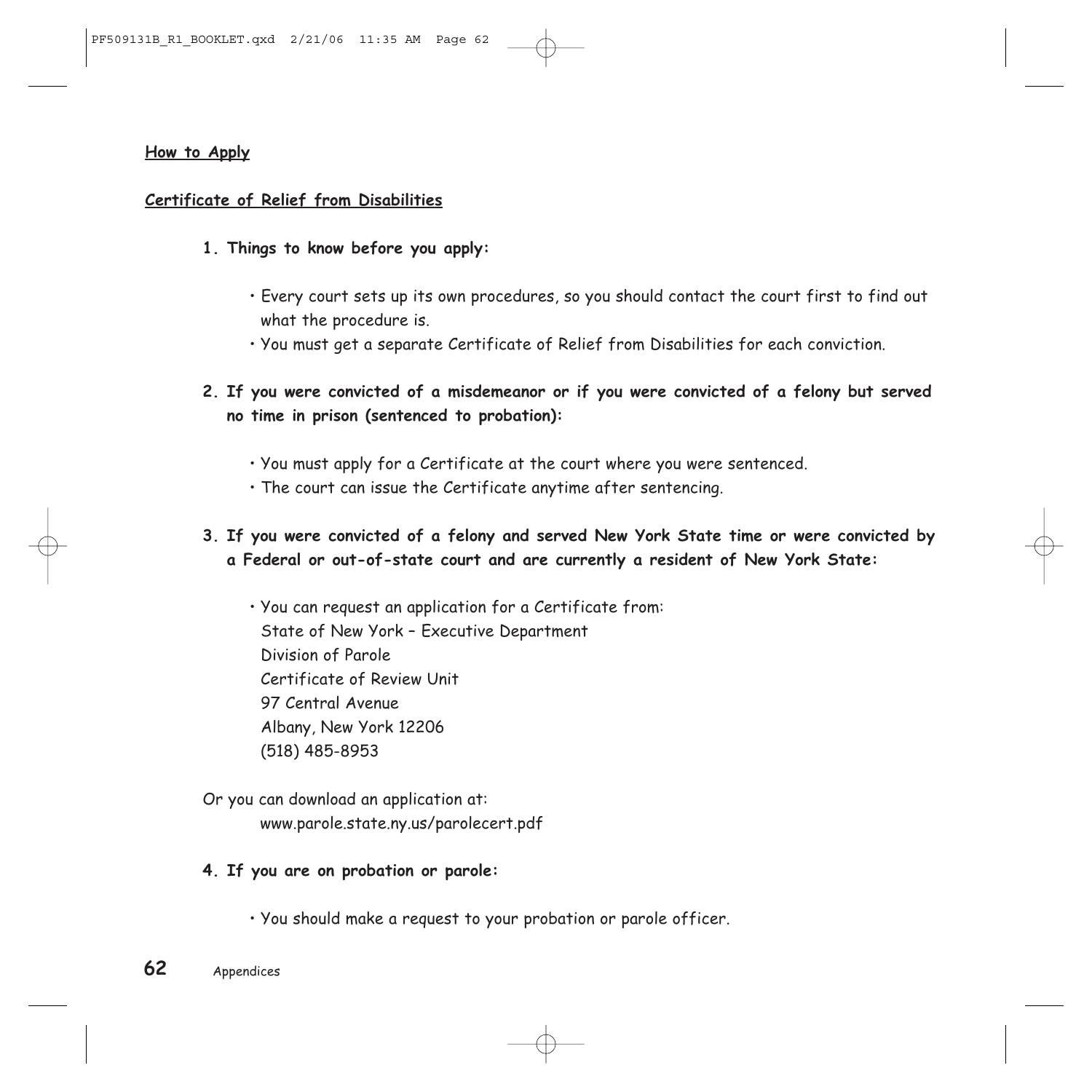• You may be granted a temporary Certificate that becomes permanent when you complete your sentence, if you are on probation or parole.

#### **Certificate of Good Conduct**

- **1. Things to know before you apply:**
- You will need only one certificate for all convictions.
- Only the Parole Board is authorized to issue a Certificate of Good Conduct.
- You cannot apply until the end of your mandatory waiting period.

### **2. Once the waiting period has ended:**

You can request an application for a Certificate from:

State of New York – Executive Department Division of Parole Certificate Review Unit 97 Central Avenue Albany, New York 12206 (518) 485-8953

**3. You can download an application at:** 

www.parole.state.ny.us/parolecert.pdf

**IMPORTANT:** Please note that the entire process to obtain a Certificate could take from six months to one year. If you are in a hurry because a job or occupational license is at stake mention this in your letter.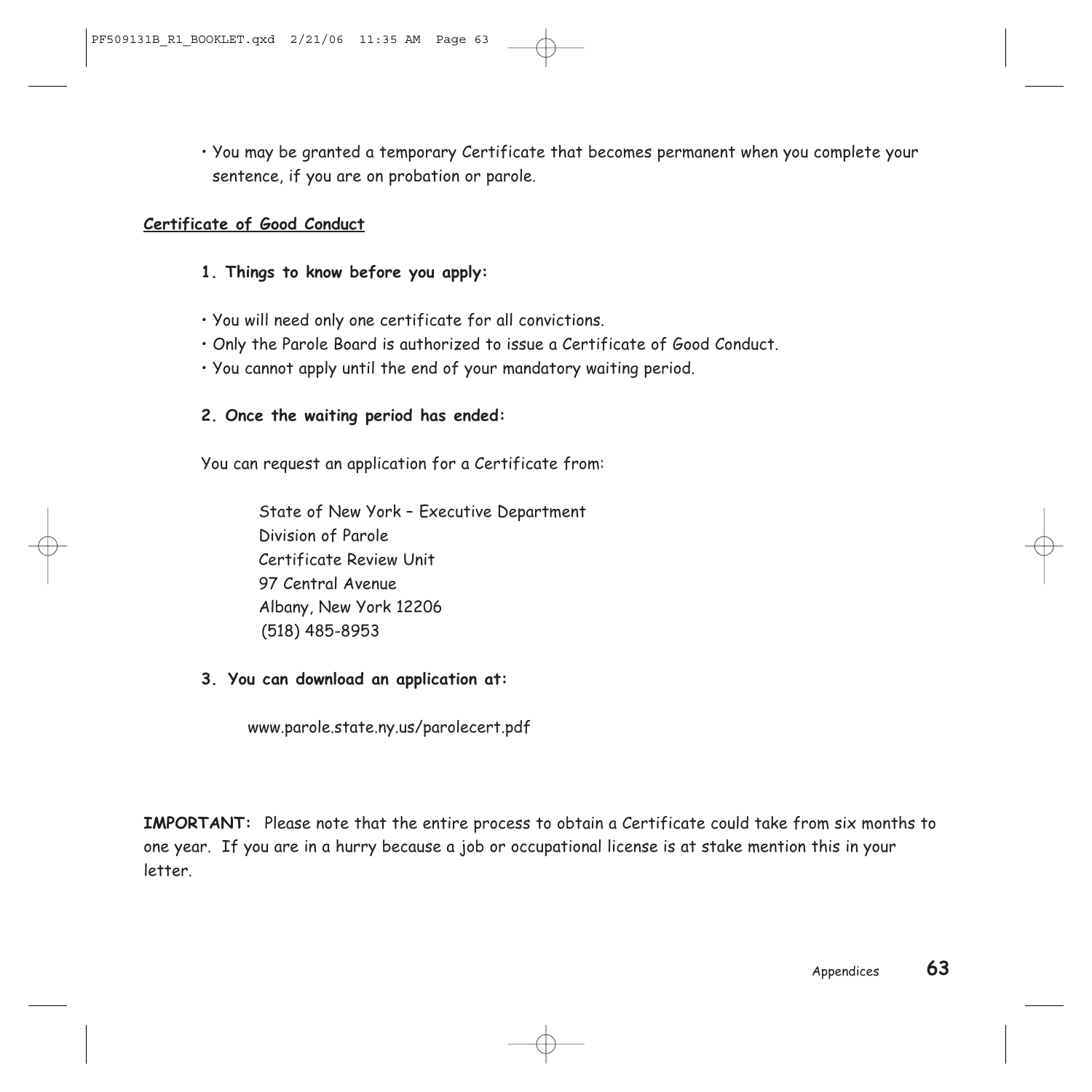## **APPENDIX #11:**

**Contact Information for New York City, Family, Criminal, and Supreme Courts**

| <b>FAMILY COURT</b>     | <b>CRIMINAL COURT</b>             | SUPREME COURT                     |
|-------------------------|-----------------------------------|-----------------------------------|
| <b>Bronx County</b>     | <b>Bronx County</b>               | <b>Bronx County</b>               |
| 900 Sheridan Avenue     | 215 East 161 <sup>st</sup> Street | 851 Grand Concourse               |
| Bronx, NY 10541         | Bronx, NY 10451                   | Bronx, NY 10451                   |
| (718) 590-3318          | (718) 590-2858                    | (718) 590-3803/4/5                |
|                         |                                   | 215 East 161 <sup>st</sup> Street |
| Kings County (Brooklyn) | Kings County (Brooklyn)           | Bronx, NY 10451                   |
| 330 Jay Street          | 120 Schermerhorn Street           | (718) 590-2858                    |
| Brooklyn, NY 11201      | Brooklyn, NY 11201                |                                   |
| (347) 401-9600          |                                   | Kings County (Brooklyn)           |
|                         | New York County                   | 360 Adams Street                  |
| New York County         | (Manhattan)                       | Brooklyn, NY 11201                |
| (Manhattan)             | 100 Centre Street                 | (718) 643-8076                    |
| 60 Lafayette Street     | New York, NY 10013                |                                   |
| New York, NY 10013      | 346 Broadway                      | New York County                   |
| $(646)$ 386-5200        | New York, NY 10013                | (Manhattan)                       |
|                         |                                   | 60 Centre Street                  |
| Queens County           | Queens County                     | New York, NY 10013                |
| 151-20 Jamaica Avenue   | 125-01 Queens Boulevard           |                                   |
| Jamaica, NY 11432       | Kew Gardens, NY 11415             | Queens County                     |
| (718) 298-0197          |                                   | 88-11 Sutphin Boulevard           |
|                         | <b>Richmond County</b>            | Jamaica, NY 11435                 |
| <b>Richmond County</b>  | (Staten Island)                   | (718) 298-1000                    |
| (Staten Island)         | 67 Targee Street                  |                                   |
| 100 Richmond Terrace    | Staten Island, NY 10301           | <b>Richmond County</b>            |
| Staten Island, NY 10301 |                                   | (Staten Island)                   |
| (718) 390-5460          | NYC Criminal Court                | 18 Richmond Terrace               |
|                         | <b>Information Line</b>           | Staten Island, NY 10301           |
|                         | (212) 347-5880                    | (718) 390-5201                    |
|                         |                                   |                                   |

For other court locations in New York State visit **www.courts.state.ny.us** on the Internet.